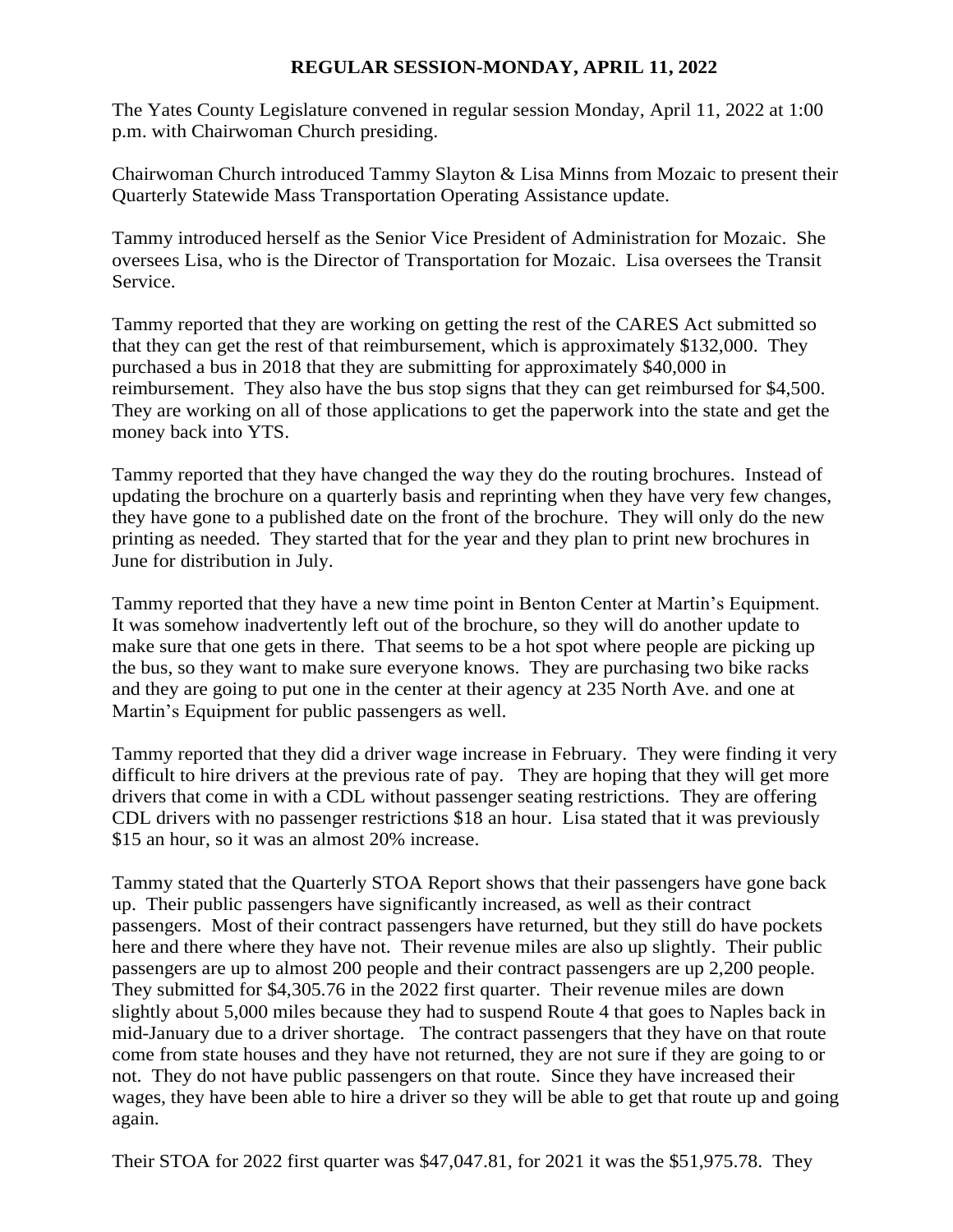are down a little bit and that is because they lost from Route 4. Route 1 has changed significantly and they now have 489. They have three to five regular public passengers on Route 1. When they made changes there, they actually added the time points in Benton Center. They go there first in the morning and then head to Dundee. They pick up all of their public passengers in that Benton Center area and they get off the bus on the way to where they start picking up their contract passengers. Lisa rode one day to do some driver testing and before they got to Dundee they had seven passengers on the bus and they got off of the bus as they went into Dundee. Route 2 they actually have one lady that lives in Dresden that is now using the bus two to three times a week to come into Penn Yan to get groceries. They have a public passenger riding Route 2 from Dresden to Penn Yan. They didn't think they would see any public passengers riding that route, so to see someone riding two or three times a week is great. Route 5A is one that goes into Geneva and that is another route that has regular public passengers that ride daily. Their ridership's are increasing on some routes and some routes are a little slow on the uptick still. Routes 6A, 6B, and 6C are routes that really just loop around Penn Yan to pick up contract passengers. To get more public ridership on those will be tough.

Tammy sent the corrected presentation, attached below:

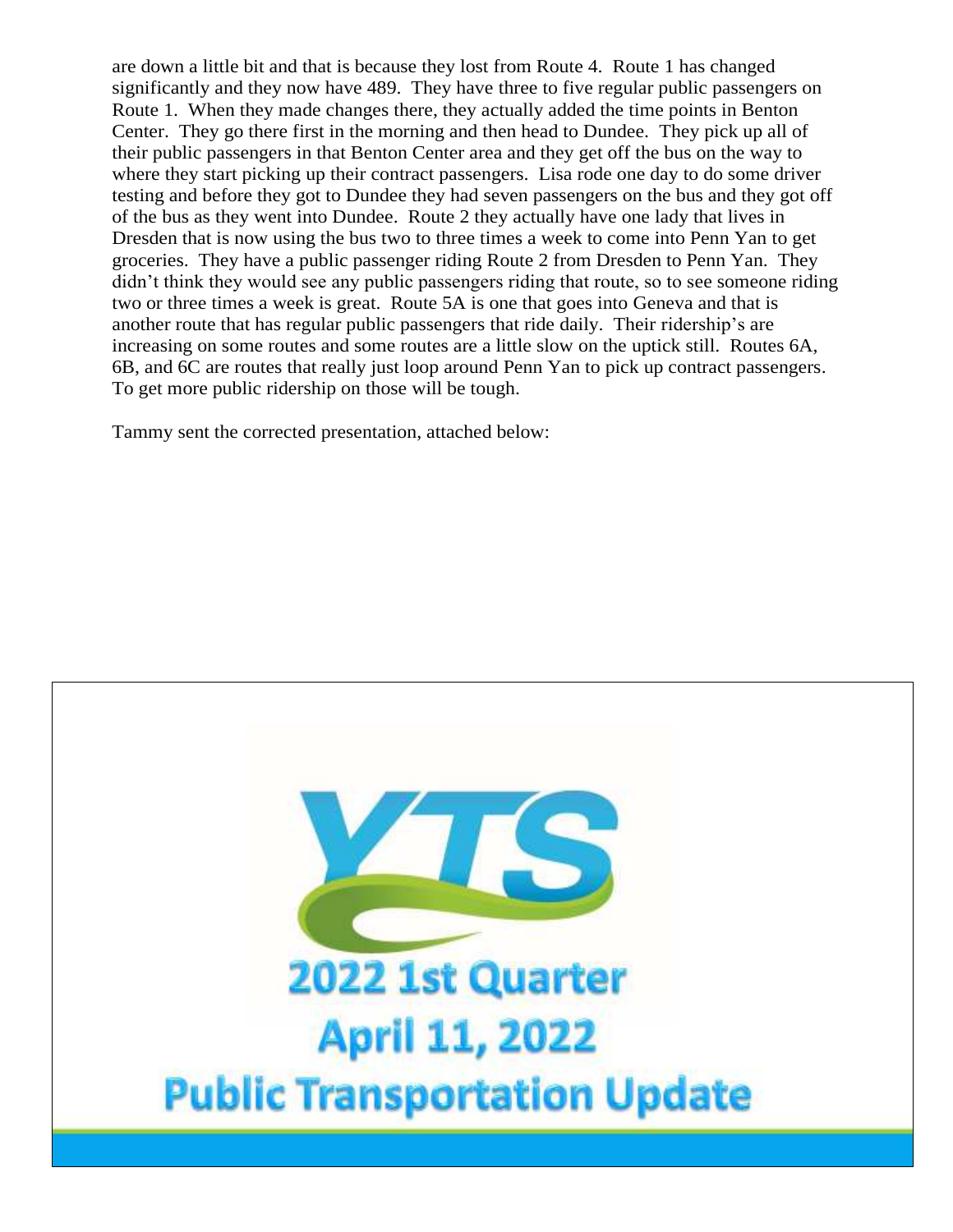## **Updates**

- **State Contract Reimbursement Updates** ٠
	- CARES Act \$132,212.28
	- **Bus Purchase \$39,329**
	- Bus stop signs \$4,500 ۰
- Routing Brochures update ۰
- **Driver Wages** ۰

## **STOA Quarterly Report**

| 2022 Q1 STOA |                      |          |             |                   | 2021 Q1 STOA |                      |          |             |                 |
|--------------|----------------------|----------|-------------|-------------------|--------------|----------------------|----------|-------------|-----------------|
| Ridership    | Public               | Contract |             |                   | Ridership    | Public               | Contract |             |                 |
| January      | 319                  | 1471     |             |                   | January      | 196                  | 723      |             |                 |
| February     | 438                  | 1709     |             |                   | February     | 354                  | 885      |             |                 |
| March        | 445                  | 1950     |             |                   | March        | 444                  | 1224     |             |                 |
| <b>TOTAL</b> | 1202                 | 5130     |             |                   | <b>TOTAL</b> | 994                  | 2832     |             |                 |
|              |                      |          | 6332X \$.68 | \$4,305.76        |              |                      |          | 3826X \$.68 | \$2601.68       |
|              | <b>Revenue Miles</b> |          |             |                   |              | <b>Revenue Miles</b> |          |             |                 |
| January      | 11948                |          |             |                   | January      | 13048                |          |             |                 |
| February     | 11933                |          |             |                   | February     | 13847                |          |             |                 |
| March        | 13286                |          |             |                   | March        | 16039                |          |             |                 |
| <b>TOTAL</b> | 37167                |          | X \$1.15    | \$42,742.05 TOTAL |              | 42934                |          | $X$ \$1.15  | \$49,374.10     |
|              |                      |          | STOA DUE:   | \$47,047.81       |              |                      |          | STOA DUE:   | Ś.<br>51,975.78 |
|              |                      |          |             |                   |              |                      |          |             |                 |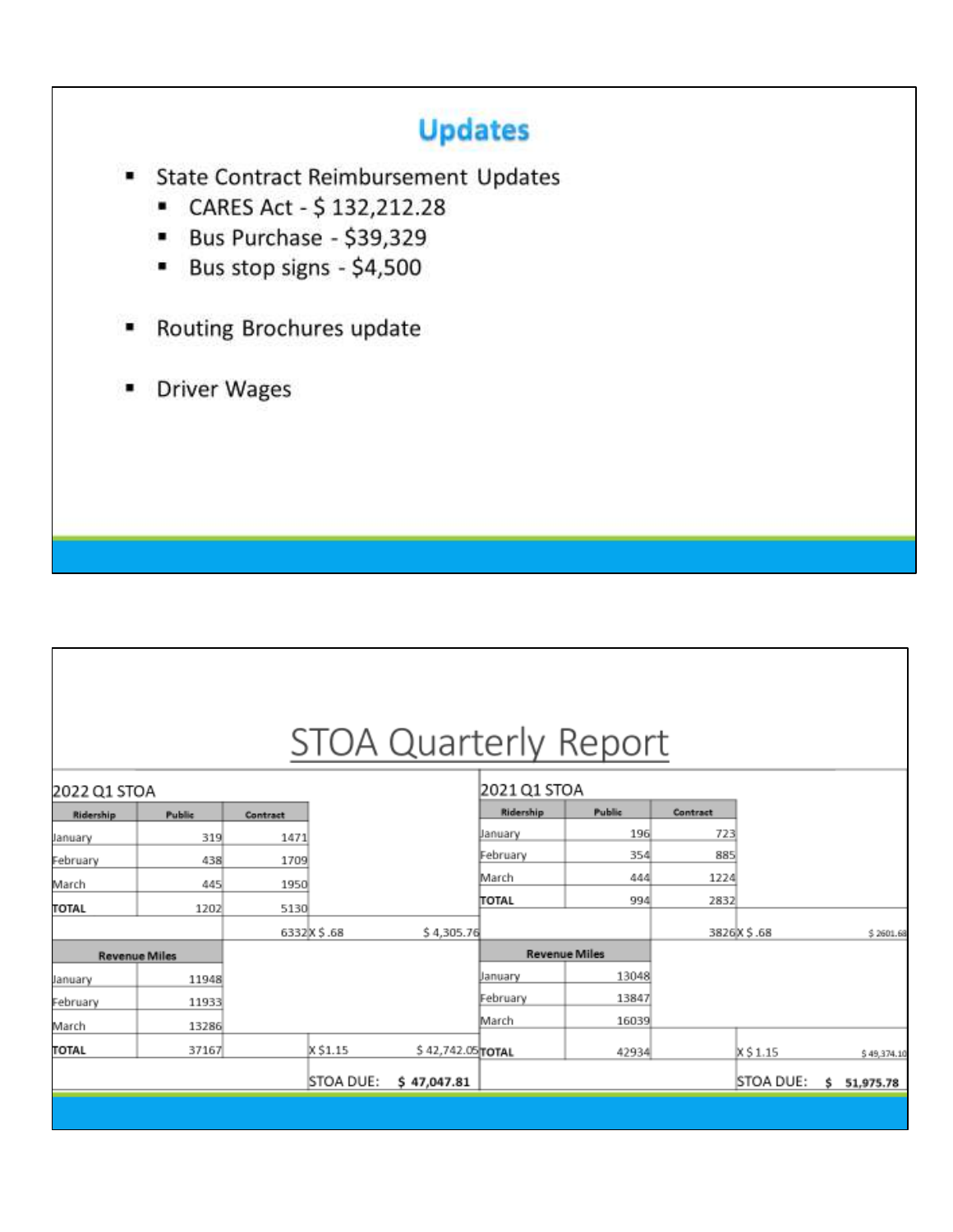# **Quarterly Public Ridership** 2022 vs 2021



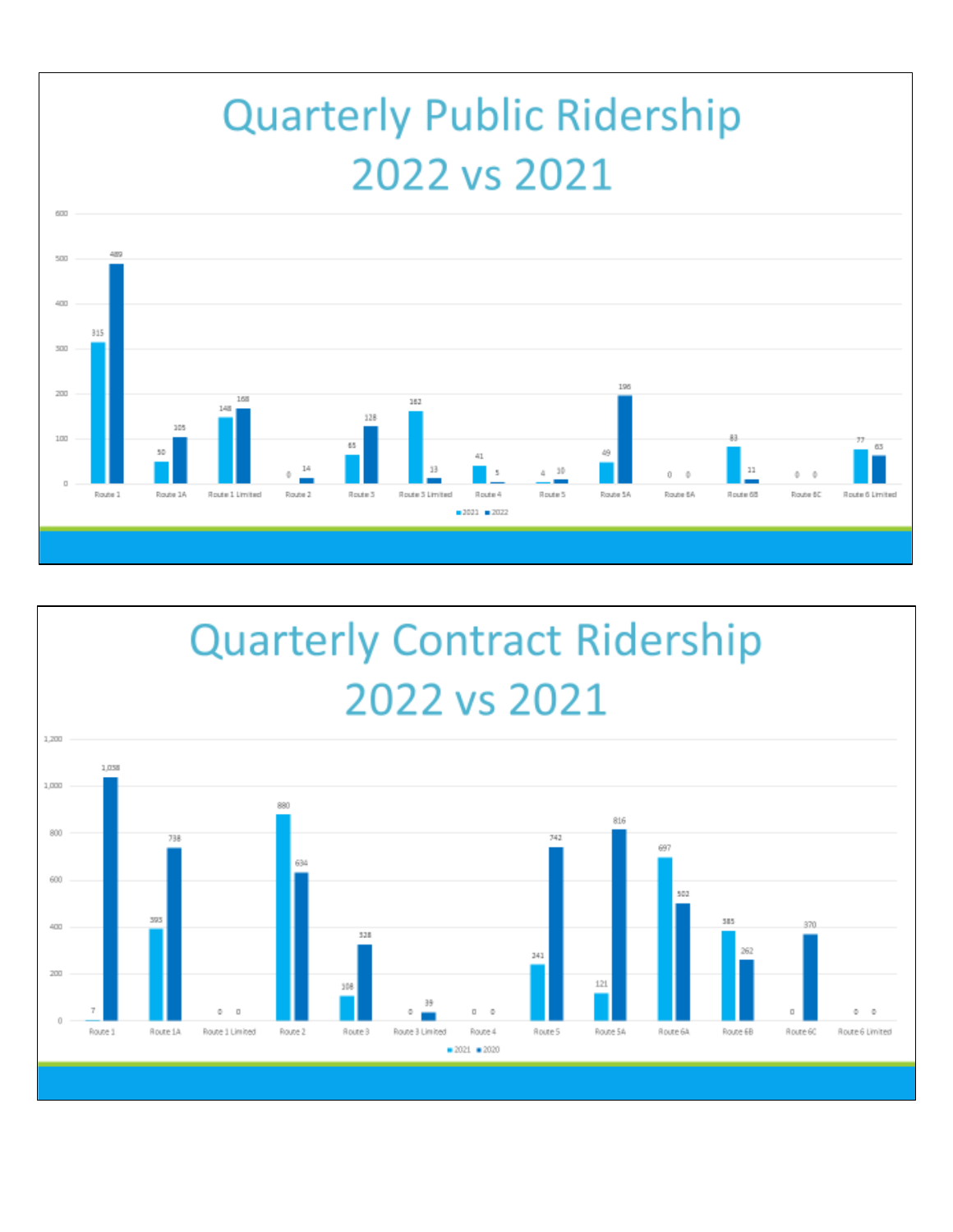## **Questions?**

Minutes of the March  $17<sup>th</sup>$  meeting were approved as presented.

Chairwoman Church asked for a report of the auditing committees. The audit was approved as presented.

| <b>Airport Fund</b>          | 6,468.68         |
|------------------------------|------------------|
| Finance                      | \$5,867,888.92   |
| <b>Flint Creek</b>           |                  |
| <b>Government Operations</b> | 106,664.41       |
| <b>Human Services</b>        | 281,562.31       |
| Prior to Audit               | 82,600.71        |
| <b>Public Safety</b>         | 177,687.84<br>\$ |
| <b>Public Works</b>          | 159,877.57       |
| Total                        | \$6,682,750.44   |

#### COMMITTEE REPORTS

Mr. Button reported that he ran into Larry Christensen, a member of the Flint Creek Committee. They will be looking to do a lot of work and using a lot of expenditures out of this account.

Mr. Willson reported that he continues to learn a lot more about Emergency Management and Firemen and the operations that they are responsible for and it has been very interesting.

Ms. Chilson reported that they have a new mayor in town, Dan Candella, and they welcome him aboard.

Mr. Morris reported that he thinks everyone was reminded in the Committee Meetings, but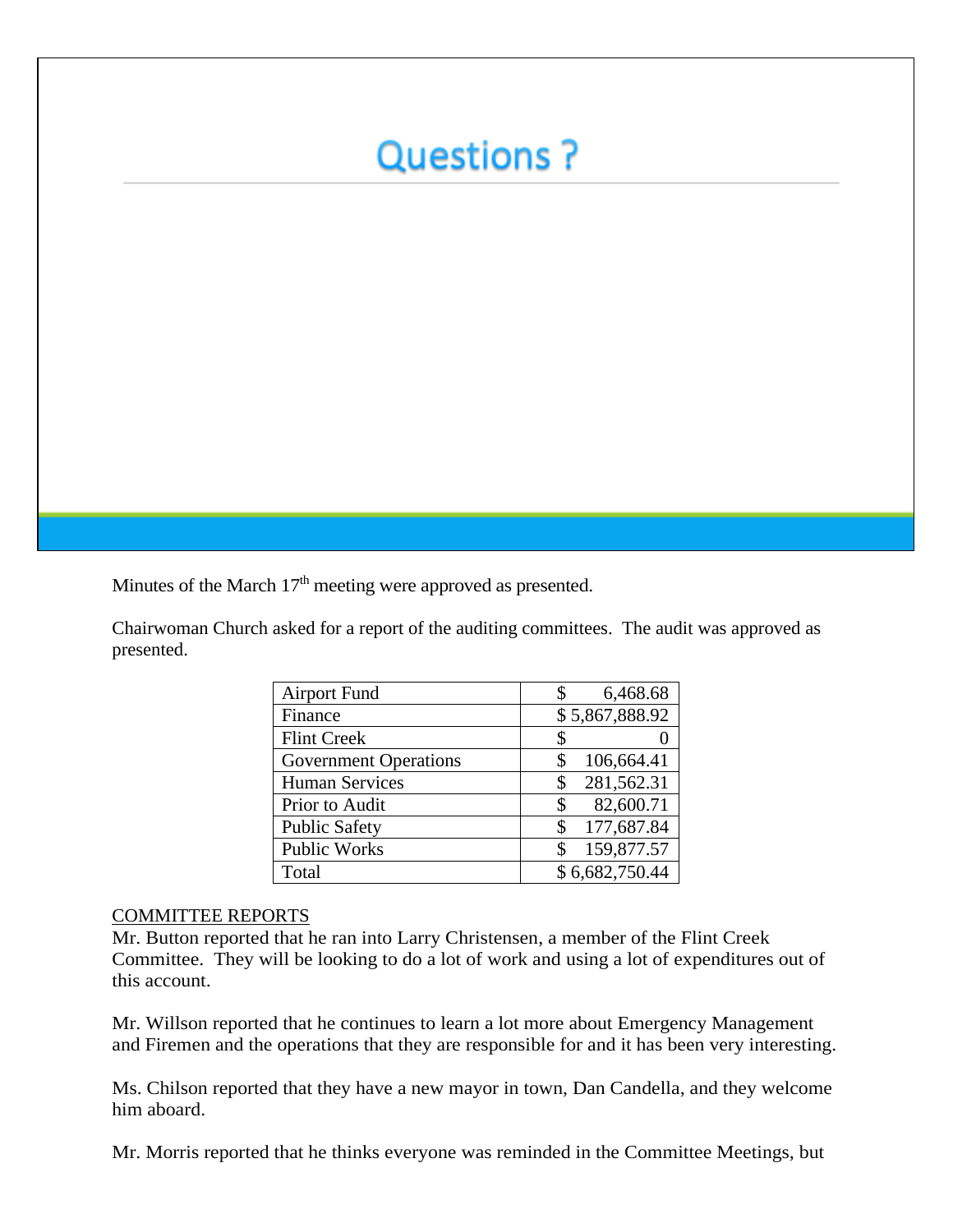they have their Seneca-Keuka Nine Element Plan presentation at the LULA meeting. That will be on April  $25<sup>th</sup>$  at 5:00 p.m. and it will be in person at the Yates County auditorium and on Zoom. He encourages legislators and department heads to attend.

Mr. Paddock reported that they have closed on property on Emerson Road for the site of the new Italy Hill communications tower and they should be closing on the site for the Dundee tower in the next several days.

Mr. Paddock provided an update on the Public Safety Communications Project relative to the discussion that was had in the Public Safety Committee meeting on shelters. Putting it in simple terms, they thought they were comparing the cost for two new generators and two new shelters at \$252,000 and change versus \$237,000 to relocate equipment, however, their service provider Motorola has included some equipment in that price. So, it is now about \$68,000 to relocate equipment, as opposed to the \$237,000. Mr. Paddock has spoken to the Ad Hoc Public Safety Communications Committee and the Sheriff. He believes that the feelings, at least of the legislators on the Committee, is that they should proceed with buying two new generators and two new shelters. He will let the Sheriff and Brian speak for themselves.

Chairwoman Church asked if the anticipated total was \$253,952.

Mr. Paddock stated that \$253,952 is correct. It reduces the risk significantly and the engineers need to know how to set up the sites at Ovid and Bluff Point in order to get the proper bids.

Mr. Willson asked if Mr. Paddock could explain to everyone that it is not just a concrete bunker for that price, there is equipment and things inside of it.

Mr. Paddock stated that the shelter includes transfer switch, some wiring, and the main power panel. Sheriff Spike confirmed the main power panel is included. The generator is the cost of a generator, but there would have to be wiring and that sort of thing included with the site construction contract.

Mr. Willson stated that he wanted everyone to know that it was more than just a piece of concrete.

Mr. Paddock stated that they could have a motion later in the meeting, they can nod their heads or shake their heads whichever direction, but in order to get the bid documents together, they really should make a decision today. Mr. Paddock stated that he sees most heads nodding yes.

Chairwoman Church questioned if everyone was in agreement.

Mr. Holgate stated that in light of the fact that the current structures have damage, they are leaking, and they have a lot of problems going on, it doesn't make sense to be moving old buildings that they are going to be putting new equipment in. The new tower sites should have a new building.

Chairwoman Church questioned if most everyone was in agreement and most everyone nodded their head in agreement, no one spoke against it. She thinks that is the way to go as well.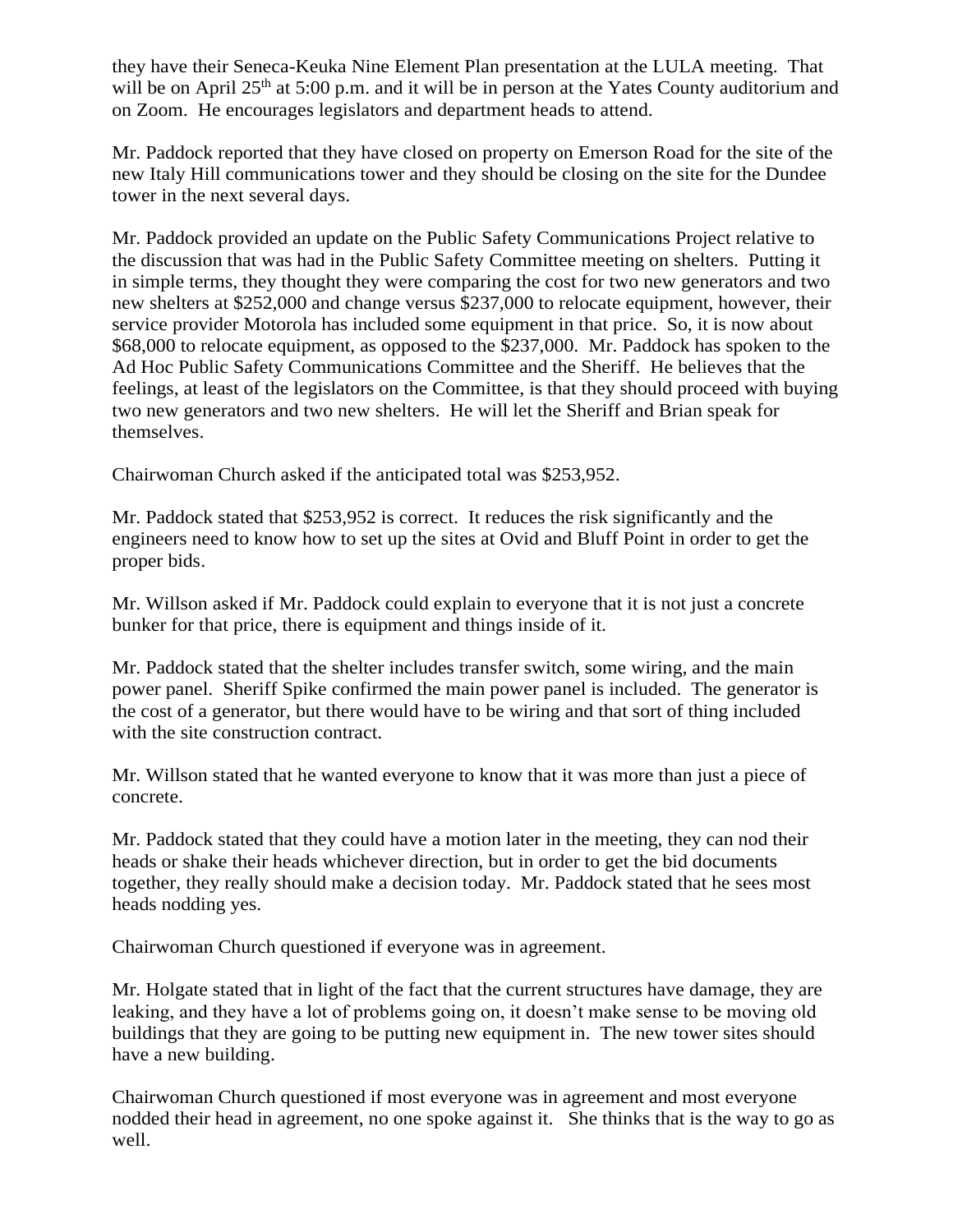Mr. Paddock stated that  $C & S$  will be pleased to hear that.

Dr. Cutler reported that he encourages the legislators to attend the LULA meeting April 25<sup>th</sup>. He stated that when they go to their Town Board meetings, they might want to encourage as many municipal officials, code enforcement officers, planning and zoning representatives as well. Also, the Highway Departments are encouraged to attend.

Ms. Flynn reported that the 2023 State Budget passed both houses of the legislature on April 9<sup>th</sup>. They did repeal the division of sales tax for the AIM payments that have been made the last three years. They also repealed the diversion of sales tax for the distressed health facilities and that equates to just over \$250,000 that has been diverted from the County's sales tax revenue every year. They repealed the DOT right of way fees for all projects. Ms. Flynn stated that this is really significant for them as they implement their ReConnect 1 grant from the Federal Government, it is a big win for them as a county. They also increased aid for County Veterans' Services. They will be giving Yates County \$100,000 for the Joseph Dwyer Peer to Peer Program. Another big win for the County is that for all of their residents there will be a gasoline tax holiday. This will start June  $1<sup>st</sup>$  and go through December  $31<sup>st</sup>$  of this year. There will be relief for consumers at the gas pump where New York State is suspending their excise tax and their sales tax. This equates to about a 16 cents per gallon savings. Ms. Flynn reported that they did not include the authority to make the local sales tax rate authorizations permanent as they had hoped. April is National County Government month and she will be doing a press release, to highlight some of the programs and services that they provide as a county to their residents.

Mr. Holgate questioned if as far as the state turning over their share if the sales tax includes the County's sales tax.

Ms. Flynn stated that no, the gas sales tax suspension does not include the County's share. Their 4 cents is still there.

Mr. Holgate stated that maybe this is something they could consider on their own.

Mr. Paddock stated that from what he has heard, they have the option. He asked what effect that would have.

Ms. Flynn stated she will send an email stating what their tax revenue is from that.

Mr. Paddock stated that out of the \$17 million it is not inconsequential, but it is not as much of an amount as they think of their total sales tax revenue.

Mr. Button asked if diesel fuel was included in the suspension.

Ms. Flynn hasn't read in that much detail and she isn't sure if the release includes that fuel or not, but she will keep reading on it and let them know.

#### PUBLIC COMMENT

Joy Schank wanted to make the legislature aware of what she sent to them via email:

*Dear Legislators,*

*The following is from Uniting NYS (unitingnys.com) regarding a lawsuit against the Governor:*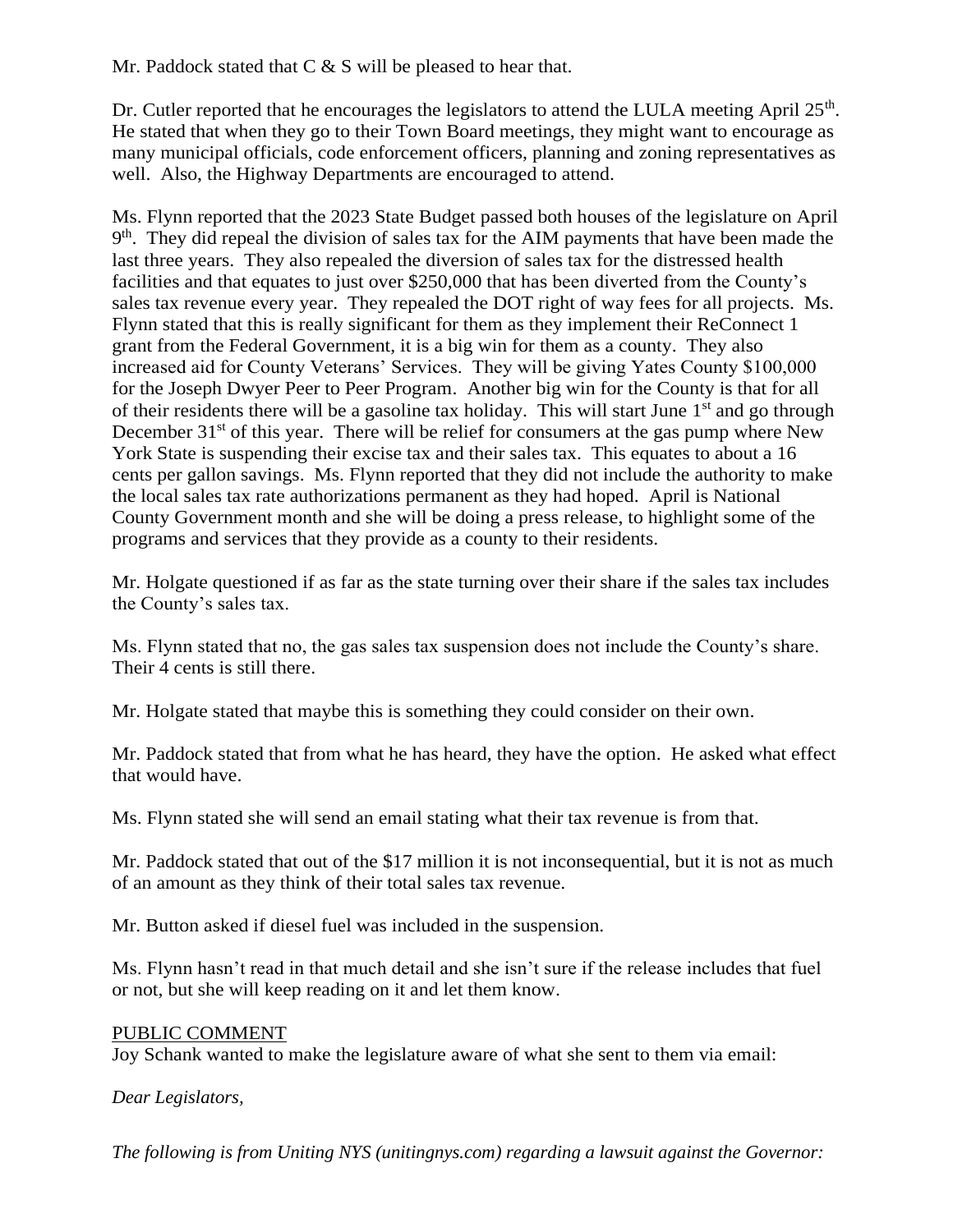*"Uniting NYS is proud to announce that we have teamed up with a group of NYS Legislators, and together we are suing Governor Hochul, DOH Commissioner Bassett, the Department of Health, and the Public Health & Health Planning Council over their illegal forced "Isolation and Quarantine" regulation! We are proud to be standing together with Senator George Borrello, Assemblyman Mike Lawler, and Assemblyman Chris Tague in our pursuit of justice. These legislators are true leaders.*

#### *The Regulation…10 NYCRR 2.13 "Isolation and Quarantine Procedures"*

 *Allows the DOH to pick and choose who they want to force to isolate or quarantine, without proof that the person poses a health threat, for however long the DOH wishes to force the quarantine, and at a location that the DOH deems appropriate (which can include a quarantine "facility" or detention center).*

 *They do not need to prove that you are actually sick. They can just suspect that you MIGHT be harboring a communicable disease.*

 *There is no age restriction, so they can force you, or your child, or your elderly parent/grandparent into isolation or quarantine, for however long they want!*

 *It is the antithesis of what our country stands for, so we intend to stop them!*

#### *You can read the full text of the regulation*

*here: [https://regs.health.ny.gov/volume-title-10/content/section-213-isolation-and](https://regs.health.ny.gov/volume-title-10/content/section-213-isolation-and-quarantine-procedures)[quarantine-procedures](https://regs.health.ny.gov/volume-title-10/content/section-213-isolation-and-quarantine-procedures)*

#### *The Lawsuit…*

*Attorney Bobbie Anne Cox, of Cox Lawyers, PLLC, filed the lawsuit in New York State Supreme Court the beginning of April. The case is all about separation of powers between the Executive branch of government (the Governor and DOH) vs the Legislative branch of government (our State Senators and Assembly Members). This "regulation" is really a law that the Governor and DOH are illegally forcing on the people. Only the Legislative branch has the power to make law. The Governor and her Department of Health do not have the power to force people to*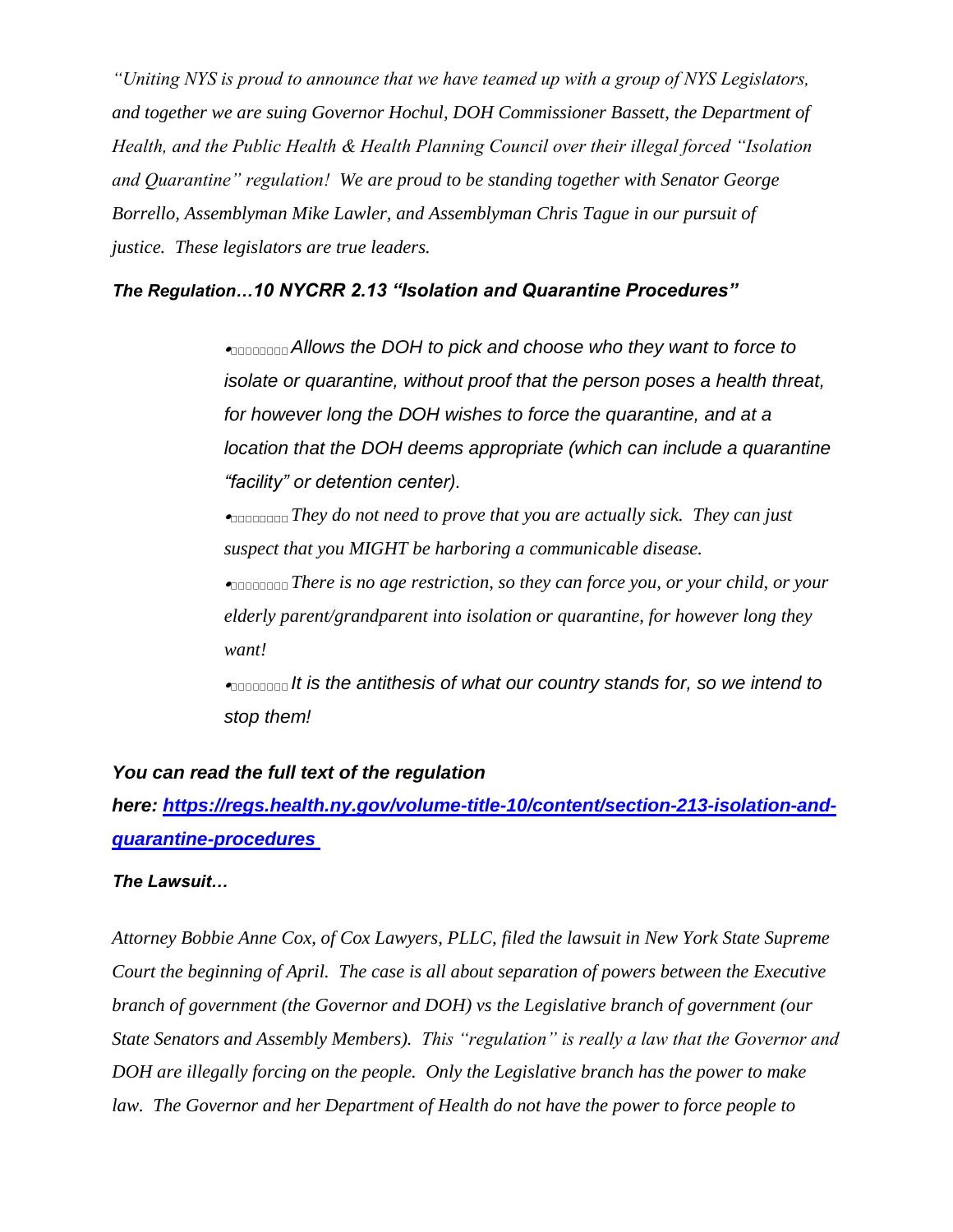*isolate or quarantine. This is a clear example of extreme government overreach. When one branch of government usurps the power of the other branch(es), that is tyranny."*

*It is important Yates County join other legislators against this regulation,*

#### *Sincerely,*

*Joy E. Schank*

Jack Prendergast commented on the cut back of state sales tax on the sale of gasoline. He thinks that it is nothing more than a political ploy by the Governor and the Senate House. They should be opening up their lands to getting more energy and that would bring the fuel price down by much more than 16 cents a gallon. The Governor, the Senate, and the Assembly have been considering increasing the gas tax in New York State by 55 cents a gallon. Jack stated that this is a ploy, from June to December, so it is just until after elections.

#### **RESOLUTION NO. 128-22**

Mr. Willson offered the following resolution and moved its adoption, seconded by Ms. Chilson.

## **AUTHORIZE CHAIRWOMAN TO SIGN CONTRACT (David Dowdle)**

BE IT RESOLVED, that the Chairwoman is hereby authorized to sign the agreement contract with David Dowdle to serve as Instructor Trainee and or Practical Evaluator for Emergency Medical Services Training, Sponsored by Yates County Emergency Services for calendar year 2022; and be it further

RESOLVED, that the liability insurance requirement is waived; and be it further

RESOLVED, that a copy of this resolution be given to the Director, Office of Emergency Management, Director of Finance, Budget Officer, and the County Treasurer. VOTE: Unanimous

#### **RESOLUTION NO. 129-22**

Mr. Willson offered the following resolution and moved its adoption, seconded by Mrs. Percy.

## **AUTHORIZE CHAIRWOMAN AND SHERIFF TO SIGN JAIL RENEWAL OF INMATE LEGAL LIBRARY AGREEMENT**

BE IT RESOLVED, that upon the approval of the County Attorney, the Chairwoman and Sheriff are authorized to sign a renewal agreement with Lexis Nexis on legal material services for \$225 a month cost including tablets, etc. for the period 6/1/2022 thru 5/31/2025; and be it further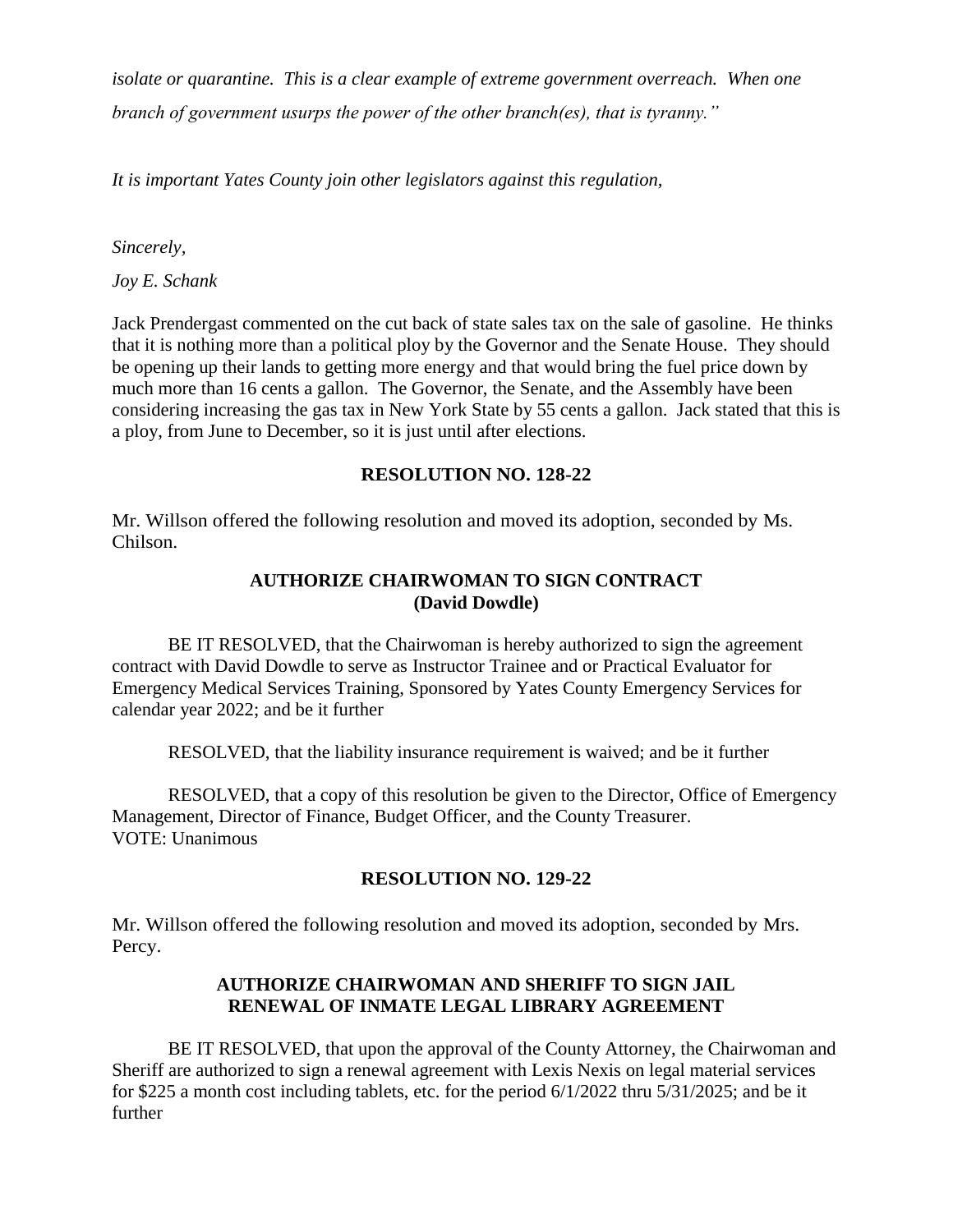RESOLVED, that a copy of this resolution be provided the Sheriff, Director of Finance, Budget Officer, and Treasurer. VOTE: Unanimous

**RESOLUTION NO. 130-22**

Mr. Willson offered the following resolution and moved its adoption, seconded by Mrs. Percy.

## **AUTHORIZE SHERIFF AND CHAIRWOMAN TO RENEW INMATE MEDICAL SERVICES AGREEMENT WITH S&S MEMORIAL HOSPITAL**

WHEREAS, Resolution #62-15 as approved by the County Attorney and Legislature authorized the Sheriff to enter into a letter of agreement with Soldiers and Sailors Memorial Hospital administered by FLH, Geneva, NY for inmate medical services to be charged at the Medicaid rate for efficiency of budget; and

WHEREAS, letters of renewal have been an agreement since 2015 to date;

NOW, THEREFORE, BE IT RESOLVED, that the Sheriff and Chairwoman is authorized to renew the letter of agreement for related hospital billing effective March 1, 2022 through February 28, 2023; and be it further

RESOLVED, that a copy of this resolution be provided the Sheriff. VOTE: Unanimous

## **RESOLUTION NO. 131-22**

Mr. Willson offered the following resolution and moved its adoption, seconded by Dr. Cutler.

**DISCUSSION** 

Mr. Willson thanked Sheriff Spike for donating this to a country that is fighting for its very existence. He is proud of the Sheriff and crew for doing that.

Chairwoman Church thanked the Sheriff for reaching out this way.

#### **AUTHORIZE SHERIFF TO DONATE SURPLUS PROPERTY**

WHEREAS, the war in the Country of Ukraine has national attention and that government is in need of safety and defensive equipment, and the NYS Sheriffs' Association (NYSSA) is organizing with others for county Sheriff's Offices to donate surplus no longer used equipment to that Country's as aid in defense; and

WHEREAS, the Sheriff has older surplus bullet proof vests, gas masks and filters, batons and rifle bi-pods no longer intended for use to be declared surplus;

NOW, THEREFORE, BE IT RESOLVED, that the described inventoried property identified by the Sheriff is declared surplus property, and the Sheriff may dispose of same with the NYSSA Aid to Ukraine program; and be it further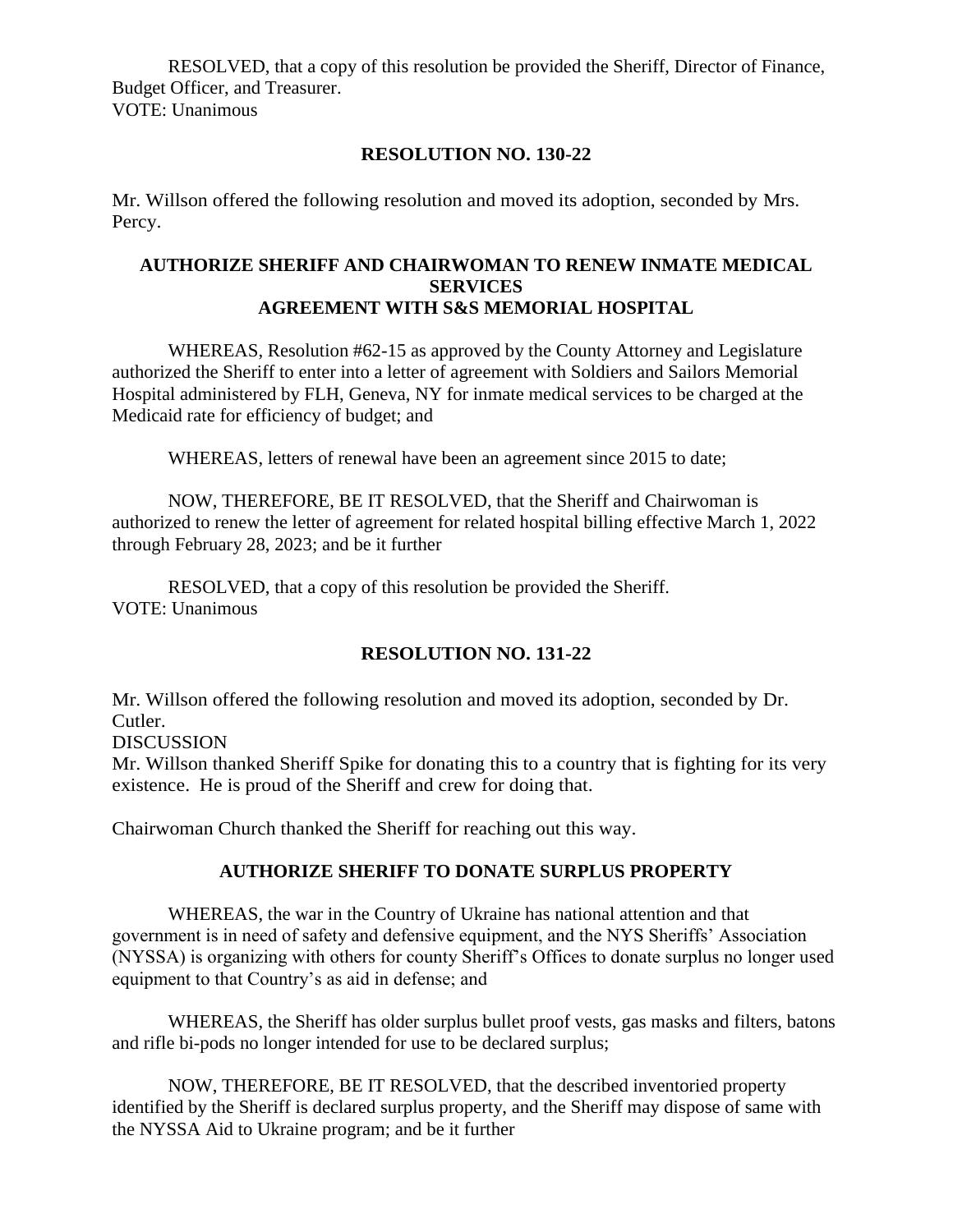RESOLVED, that the Sheriff receive a copy of this resolution. VOTE: Unanimous

#### **RESOLUTION NO. 132-22**

Mr. Willson offered the following resolution and moved its adoption, seconded by Mrs. Percy.

## **RECOGNIZE 2022 NATIONAL CRIME VICTIMS' RIGHTS WEEK**

WHEREAS, the National Crime Victim's Rights Week is designated as April 24-30 acknowledging the victims' rights movement that has resulted in the passage of laws at the local, state, and federal levels that established essential rights for victims, and the theme this year is *Rights, access, equity, for all victims.* The theme underscores the importance of helping crime survivors find their justice by enforcing victims' rights, expanding access to services, and ensuring equity and inclusion for all; and

WHEREAS, the District Attorney, the Victim's Advocates, the Sheriff, the Victims Impact Panel Coordinator, and the Probation Director in their commitments to raise victim awareness now request a proclamation for recognition of this annual victims' rights week; and

WHEREAS, it was 1984 when President Reagan signed crime victims' rights act that has provided victims with ways to participate meaningfully throughout the criminal justice process, with a more equitable and supportive response to victims as the system can be a confusing experience; and

WHEREAS, honoring the rights of victims—including the rights to be heard and to be treated with fairness, dignity, and respect – and working to meet their needs rebuilds their trust in the criminal justice and social service systems; and

WHEREAS, our community's continues engagement with the challenges faced by victims of crime will ensure that the progress we have made to date is not lost and that new ground is broken to gain greater healing for all victims; and

WHEREAS, in Yates County criminal justice services both public and private are dedicated to strengthen victims and survivors available to help rebuild lives, and thus victims' rights are a critical component that of the Probation Officers, District Attorney's staff and Victim's Advocates, Sheriff's services including STOP program Victims Impact Panel, and VINE in-custody hotline and the notification of the service of protective orders all play a role in victims' support; and

WHEREAS, both public and private entities are hereby dedicated to strengthening victims and survivors in the aftermath of crime, building resilience in our communities and our victim service providers, and bringing hope and healing to all victims and survivors;

NOW, THEREFORE, BE IT RESOLVED, that this Legislature recognizes **National Crime Victims' Rights Week** April 24 – 30, 2022 as providing an opportunity to recommit to ensure that accessible, and trauma informed services are offered to all victims of crime, and supports the rights of crime victims and survivors to be treated with dignity and fairness; and be it further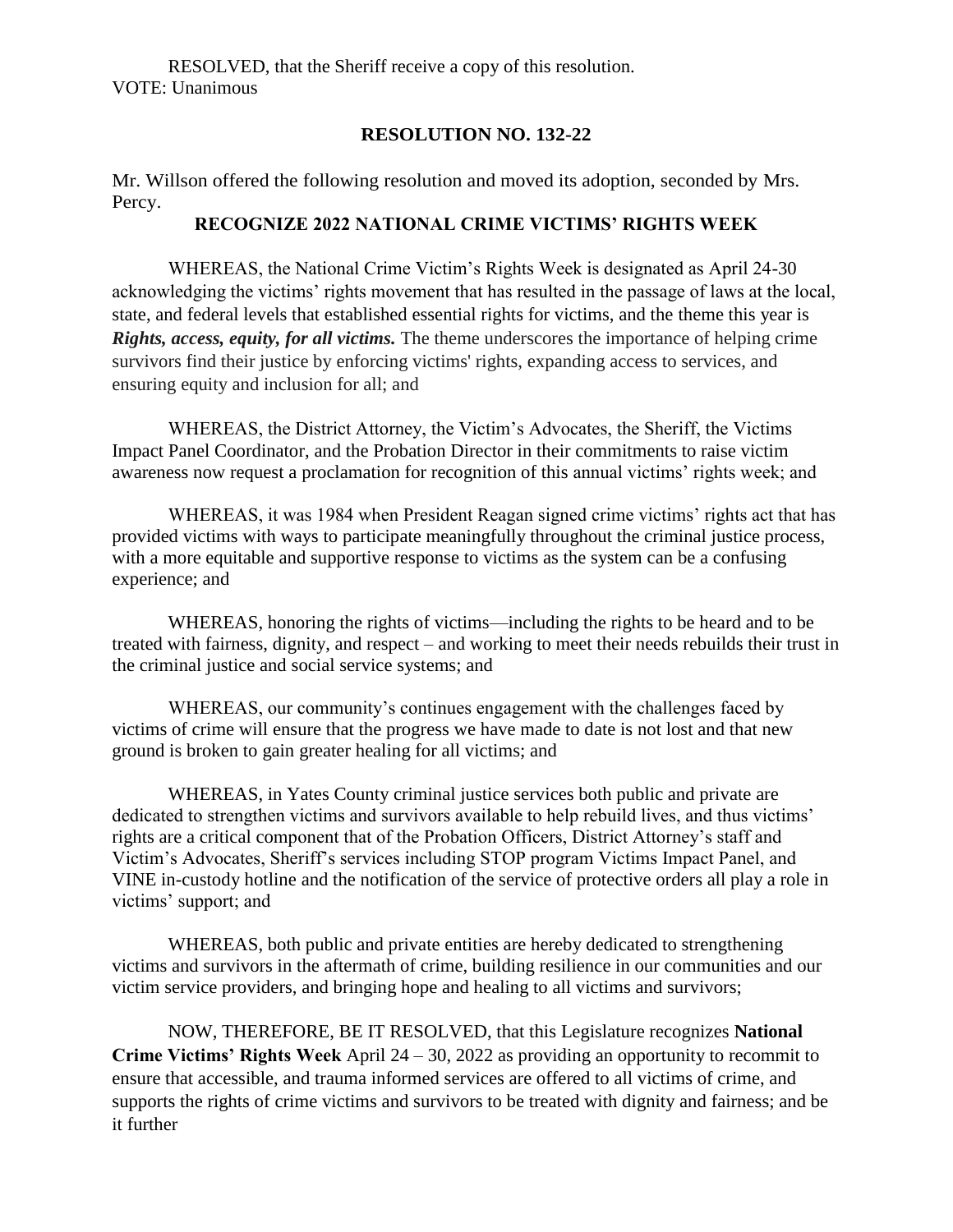RESOLVED that this Legislature thank all the local efforts of so many advocates, volunteers, individuals, public employees and entities in our community; and be it further

RESOLVED, that a copy of this resolution be provided to the Director, Safe Harbors of the Finger Lakes; Director of Victim/witness services at the D.A. and Sheriff's Office; STOP program VIP Coordinator, Probation Director, District Attorney; and to the Sheriff . VOTE: Unanimous

#### **RESOLUTION NO. 133-22**

Mr. Willson offered the following resolution and moved its adoption, seconded by Mrs. Percy.

## **RECOGNIZE NATIONAL PUBLIC SAFETY TELECOMMUNICATIONS WEEK FOR 2022**

WHEREAS, **National Public Safety Telecommunications Week** has been designated by APCO (Association of Public-Safety Communications Officials) as April 10-16, 2022, celebrating all emergency telecommunications personnel hard work, sacrifices and devotion to their law enforcement and public safety efforts in their local communities; and

WHEREAS, emergencies can occur at any time that require police, fire or emergency medical services; and when an emergency occurs the prompt response of police officers, firefighters and emergency medical responders is critical to the protection of life and preservation of property; and

WHEREAS, the safety of our police officers, firefighters and first responders is dependent upon the quality and accuracy of information obtained from citizens who telephone or text the Yates County 911 emergency communications center; and Public Safety Tele communicators are the first and most critical contact our citizens have with emergency services; where they monitor emergency responders activities by radio, providing them information and insuring their safety; and have contributed substantially to the apprehension of criminals, suppression of fires and treatment of patients, while exhibiting compassion, understanding and professionalism during the performance of their duties job in the past year;

NOW, THEREFORE, BE IT RESOLVED, that this Legislature takes recognition of the National Public Safety Telecommunications Week and joins Sheriff Spike thanking all the Yates County 911 emergency services dispatch personnel, and related staff for their continued efforts to preserve the public's safety and health; and be it further

RESOLVED, that copies of this resolution be provided Sheriff Spike, the Director of OEM Winslow, Chief Dispatcher Bassett, the 911 Advisory Board members, and President Lindsay Tones of Local #9010 of Council 82. VOTE: Unanimous

#### **RESOLUTION NO. 134-22**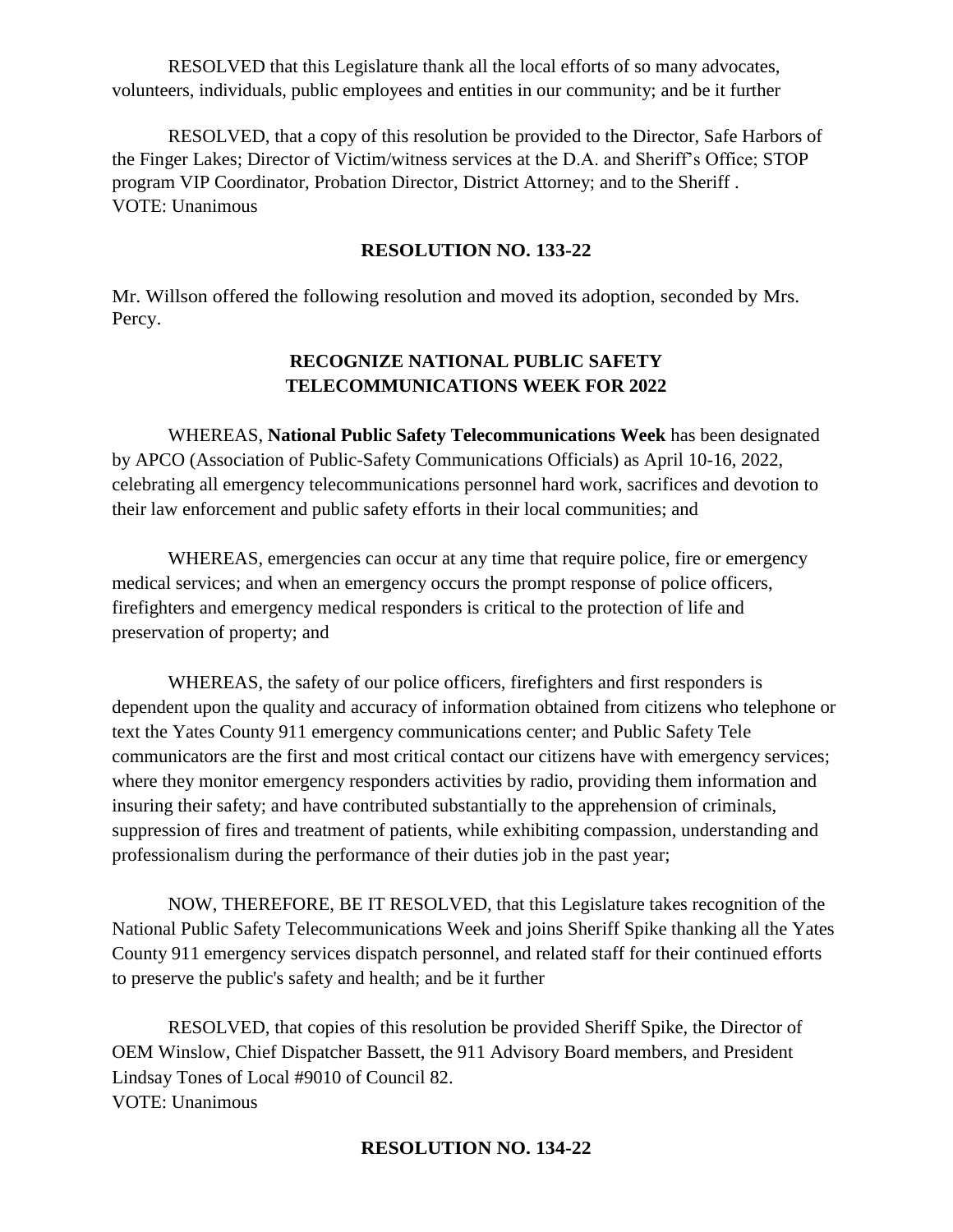Mr. Willson offered the following resolution and moved its adoption, seconded by Mr. Killen.

#### **GRANT UNPAID MILITARY LEAVE OF ABSENCE (SCHAFER)**

WHEREAS, in accordance with United States Code, Title 32 §502 (f)(1), §504, and §505, Corrections Officer, Mason Schafer has been ordered to attend Formal Training School under the authority of the New York Air National Guard; and

WHEREAS, Mr. Schafer's attendance for such training is required for the time period of April 3, 2022 to May 7, 2022; and

WHEREAS, Mr. Schafer will exhaust his Military Leave Time effective May 1, 2022;

NOW, THEREFORE, BE IT RESOLVED, that Corrections Officer, Mason Schafer, be granted a Military Leave of Absence without pay effective May 2, 2022 for a time period not to exceed May 31, 2022; and be it further

RESOLVED, that copies of this Resolution be given to Mr. Schafer, Sheriff, Personnel Officer, County Administrator/Budget Officer, Treasurer, and Director of Finance. VOTE: Unanimous

## **RESOLUTION NO. 135-22**

Mr. Willson offered the following resolution and moved its adoption, seconded by Mr. Harper.

## **AMEND RESOLUTION 46-22 (Empire Access)**

WHEREAS, resolution 46-22 authorized the Chairwoman of the Legislature to sign a contract or contracts with Empire Access for fiber installation and internet access; and

WHEREAS, the service agreement is an extension of the Empire Access account that has already been authorized;

NOW, THEREFORE, BE IT RESOLVED, that resolution 46-22 be amended to include the Alternate PSAP as an additional connection site; and be it further

RESOLVED, that the Sheriff be authorized to sign a service agreement with Empire Access for the connection of Empire fiber/internet service to the Alternate PSAP site; and be it further

RESOLVED, that a copy of this resolution be provided to Empire Access, the Sheriff, the Director of Finance, County Administrator/Budget Officer, Treasurer, and the I.T. Director. VOTE: Unanimous

## **RESOLUTION NO. 136-22**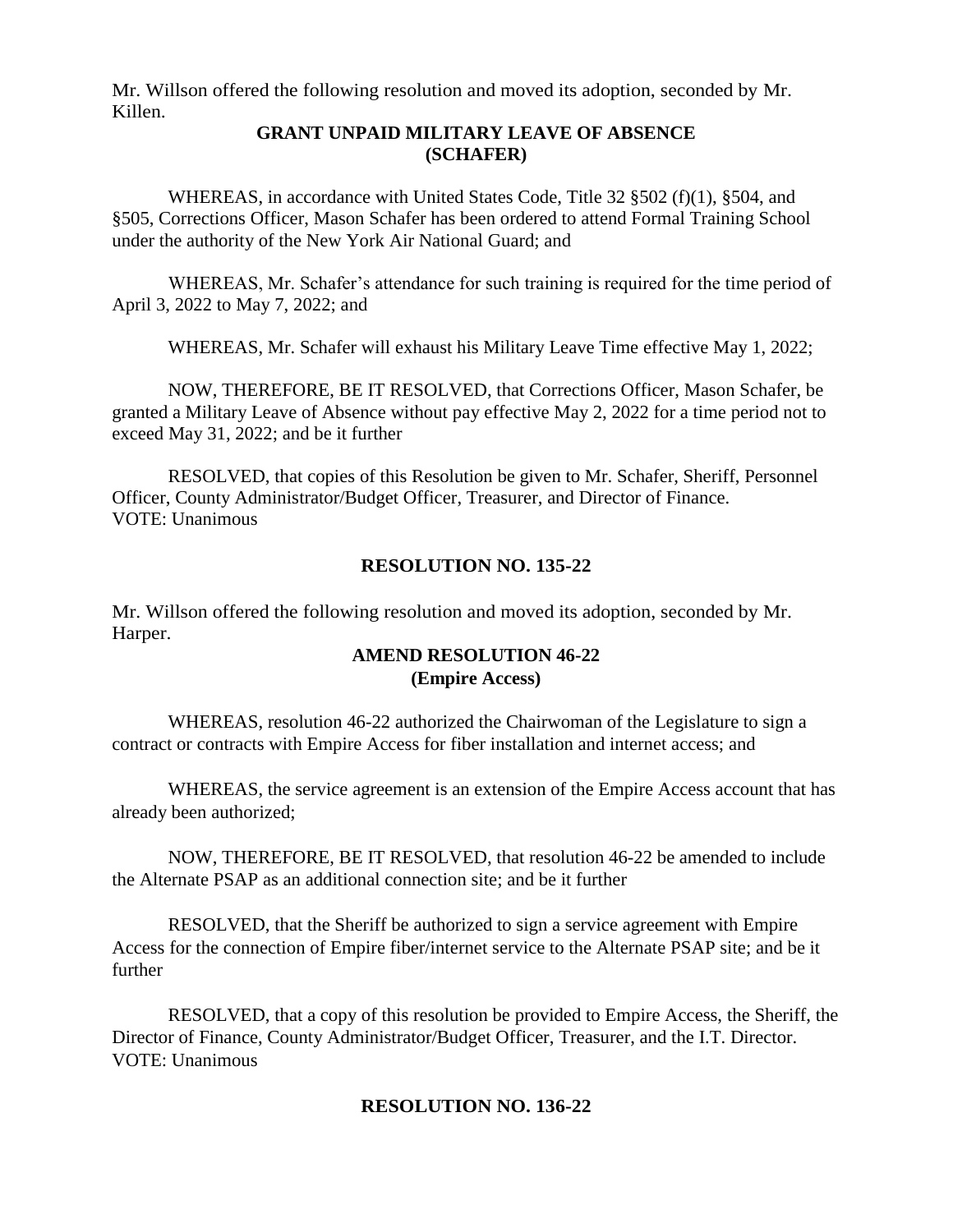Mr. Willson offered the following resolution and moved its adoption, seconded by Mr. Paddock.

## **ACCEPT BID FOR PUBLIC SAFETY COMMUNCATIONS PROJECT TOWER SITE CONSTRUCTION**

WHEREAS, on March 29, 2022, bids for Sherman Hill and Public Safety Building tower site construction (Phase 1, Contract 4 – Yates County Public Safety Communications Project Site Construction) were received, opened, read aloud and documented, as follows:

| Company                       | Location              | Bid       |
|-------------------------------|-----------------------|-----------|
| <b>Patriot Towers</b>         | Scottsville, NY 14546 | \$427,934 |
| Mid-State Communications      | Oriskany, NY 13424    | \$445,000 |
| Kaplan-Schmidt Electric, Inc. | Rochester, NY 14623   | \$408,830 |

And;

WHEREAS, the apparent low bidder for Tower Site Construction, Phase 1, Contract 4 is Kaplan-Schmidt Electric, Inc. of Rochester, NY; and

WHEREAS, the County's project consultant, C & S Engineers, has reviewed the bids and recommends accepting said bid from Kaplan-Schmidt;

NOW, THEREFORE, BE IT RESOLVED, that the above Kaplan-Schmidt Electric, Inc. bid is hereby accepted, contingent upon the execution of a written contract related thereto between the County and Kaplan-Schmidt Electric, Inc., and to this end, the Chairwoman of the Legislature, upon the approval of the County Attorney, is authorized to sign such a contract on behalf of the County, as well as any other necessary documents with Kaplan-Schmidt Electric, Inc., to enable site construction for the Public Safety Communications Project, including, but not limited to change orders; and be it further

RESOLVED, that total contract shall not exceed \$408,830; and be it further

RESOLVED, that copies of this resolution be furnished to the Yates County Sheriff, County Administrator/Budget Officer, Director of Emergency Services, Highway Superintendent, Information Technology Director, Director of Finance, Treasurer, C & S Engineers and all bidders. VOTE: Unanimous

## **RESOLUTION NO. 137-22**

Mr. Willson offered the following resolution and moved its adoption, seconded by Mrs. Percy.

DISCUSSION

Mr. Willson thanked the Sheriff for doing this, it buys them some time while the new towers construction. It's a really good thing to have some breathing room on it.

## **AUTHORIZE SHERIFF AND CHAIRWOMAN TO ENTER INTO TENANT-AT-WILL (MONTH-TO-MONTH) LEASE AGREEMENT (Dundee – Crown Castle)**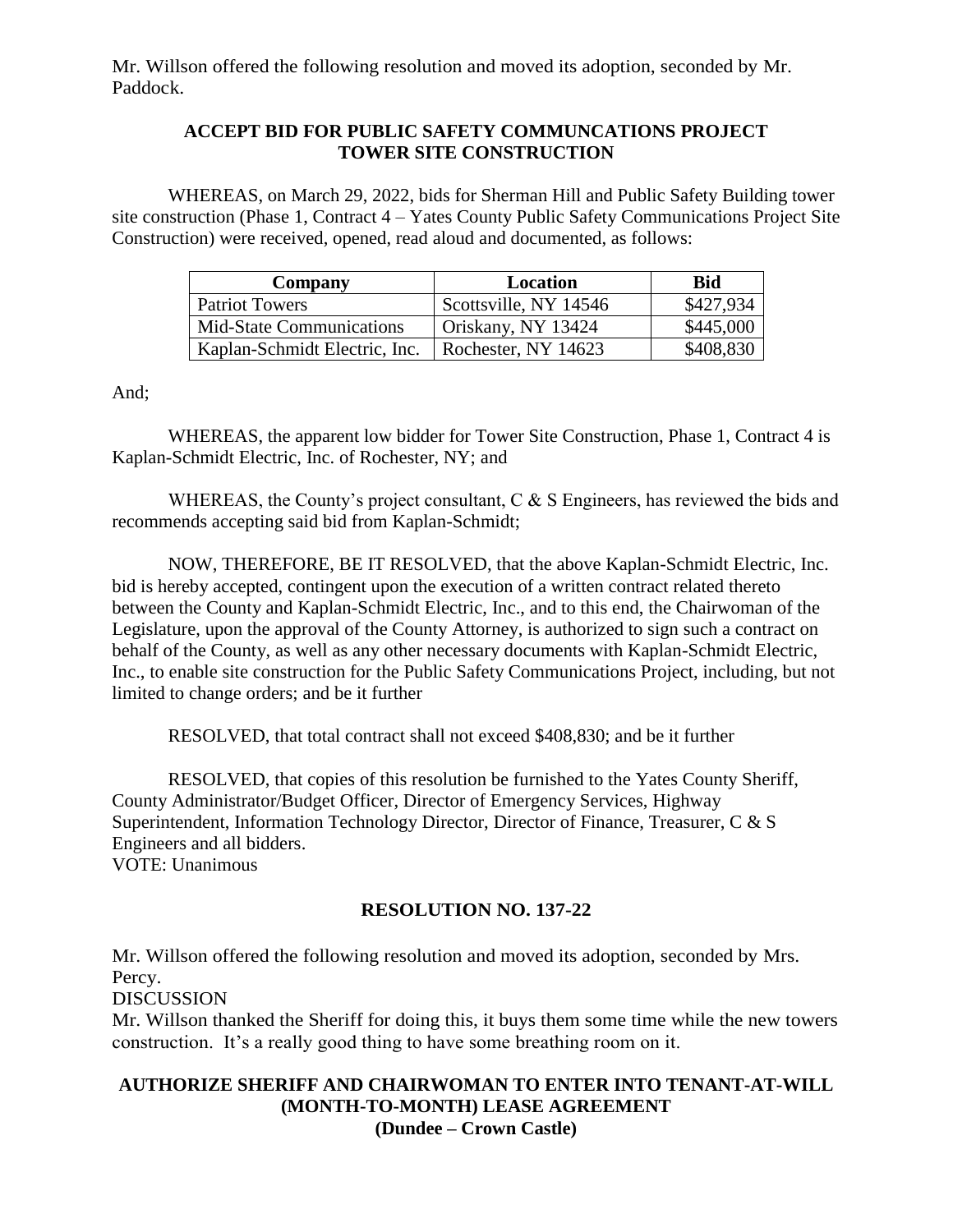WHEREAS, Yates County leases space for public safety communications on a tower site owned by Crown Castle in the Town of Starkey for \$1,718.16 per month; and

WHEREAS, said lease automatically renews on July 25, 2022 unless Crown Castle is notified 90 days prior that the County does not wish to renew the lease; and

WHEREAS, as part of the County's Public Safety Communications Project, a new, County-owned tower will be erected on Bill Bailey Road in the Town of Barrington, thus the lease with Crown Castle will no longer be needed; and

WHEREAS, it is unlikely that the new communications system will be fully operational by July 25, 2022, necessitating continued operation of the current system beyond that date; and

WHEREAS, the Sheriff has negotiated a Tenant-at-Will (month-to-month) lease extension on the current site after termination of the current lease; and

WHEREAS, the Sheriff has formally notified Crown Castle of Yates County's intent to terminate the current lease agreement on the Dundee tower site at the end of its current term by letter dated March 31, 2022;

NOW, THEREFORE, BE IT RESOLVED, that after approval by the County Attorney the Sheriff and Chairwoman of the legislature are hereby authorized to enter into a Tenant-at-Will (month-to-month) lease agreement with Crown Castle for the current Dundee tower site after the end of the current lease term for the amount of \$2,000.00 per month; and be it further

RESOLVED, that copies of this resolution be furnished to the Yates County Sheriff, County Administrator/Budget Officer, Director of Finance, Treasurer, County Attorney, Crown Castle and C & S Engineers. VOTE: Unanimous

#### **RESOLUTION NO. 138-22**

Mr. Willson offered the following resolution and moved its adoption, seconded by Mrs. Percy.

## **AUTHORIZE SHERIFF AND CHAIRWOMAN TO ENTER INTO TENANT-AT-WILL (MONTH-TO-MONTH) LEASE AGREEMENT (Italy Hill – American Towers)**

WHEREAS, Yates County leases space for public safety communications on a tower site owned by American Tower Corporation in the Town of Italy for \$5,380.83 per month; and

WHEREAS, said lease automatically renews on November 1, 2022 at an increased monthly rate unless American Tower Corporation is notified 190 days prior that the County does not wish to renew the lease; and

WHEREAS, as part of the County's Public Safety Communications Project, a new, County-owned tower will be erected on Emerson Road in the Town of Italy, thus the lease with American Tower Corporation will no longer be needed; and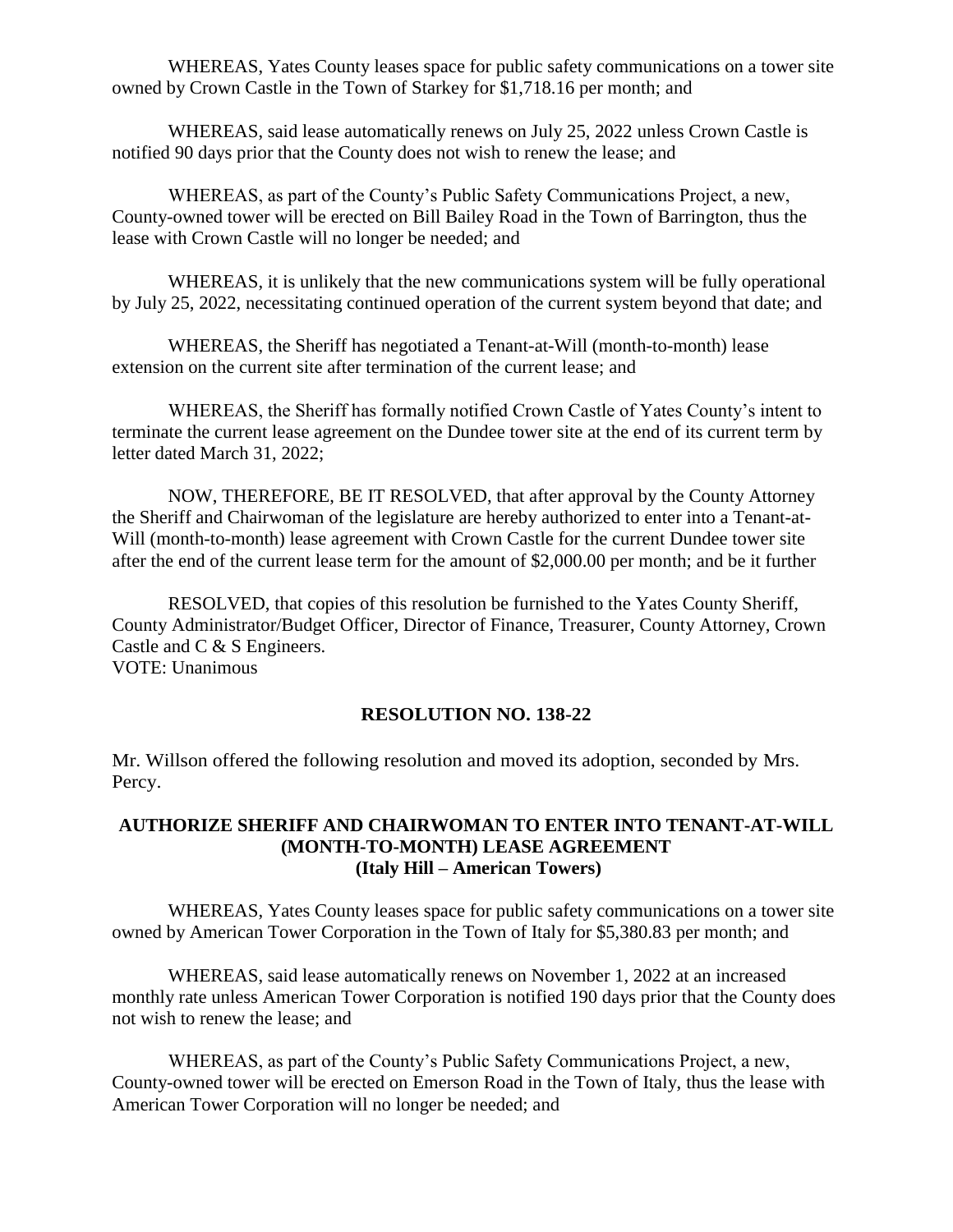WHEREAS, it is possible that the new communications system may not be fully operational by November 1, 2022, necessitating continued operation of the current system beyond that date; and

WHEREAS, the Sheriff has negotiated a Tenant-at-Will (month-to-month) lease extension on the current site after termination of the current lease;

WHEREAS, the Sheriff has formally notified American Tower Corporation of Yates County's intent to terminate the current lease agreement on the Italy Hill tower site at the end of its current term by letter dated March 31, 2022;

NOW, THEREFORE, BE IT RESOLVED, that after approval by the County Attorney the Sheriff and Chairwoman of the legislature are hereby authorized to enter into a Tenant-at-Will (month-to-month) lease agreement with American Tower Corporation for the current Italy Hill tower site after the end of the current lease at the current monthly rate; and be it further

RESOLVED, that copies of this resolution be furnished to the Yates County Sheriff, County Administrator/Budget Officer, Director of Finance, Treasurer, County Attorney, American Tower Corporation and C & S Engineers. VOTE: Unanimous

## **RESOLUTION NO. 139-22**

Mr. Willson offered the following resolution and moved its adoption, seconded by Mrs. Percy. DISCUSSION Mr. Button questioned if this includes the information that Mr. Paddock brought forward.

Mr. Paddock stated that these were bids for four generators.

Mr. Button questioned if this included the concrete buildings too.

Mr. Paddock stated no, that will be handled by a change order of a previous contract where they had shelters bid.

## **ACCEPT BID FOR PUBLIC SAFETY COMMUNCATIONS PROJECT PACKAGE ENGINE GENERATORS**

WHEREAS, on April 4, 2022, one bid for package engine generators for the Bluff Point, Dundee and Italy Hill tower sites with an add-on alternate for the Ovid tower site (Phase 1, Contract 5 – Yates County Public Safety Communications Project Package Engine Generators) was received, opened, read aloud and documented, with Kinsley Power Systems of East Syracuse, NY bidding \$21,400 for each package engine generator delivered to each tower site; and

WHEREAS, the County's project consultant,  $C \& S$  Engineers, has reviewed the bid and recommends accepting said bid from Kinsley Power Systems;

NOW, THEREFORE, BE IT RESOLVED, that the above Kinsley Power Systems bid is hereby accepted, contingent upon the execution of a written contract related thereto between the County and Kinsley Power Systems, and to this end, the Chairwoman of the Legislature, upon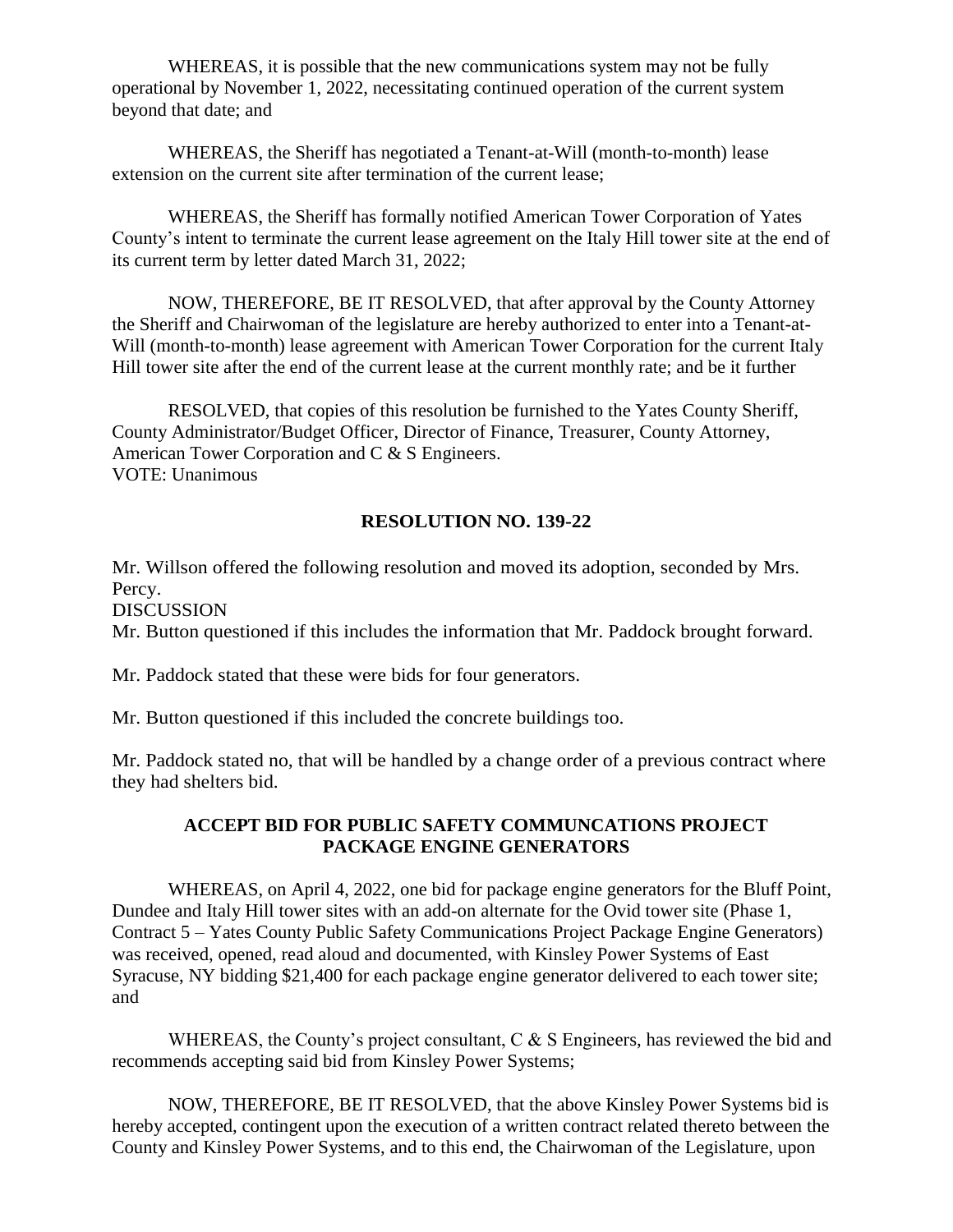the approval of the County Attorney, is authorized to sign such a contract on behalf of the County, as well as any other necessary documents with Kinsley Power Systems, to enable acquisition of package engine generators for the Public Safety Communications Project, including, but not limited to change orders; and be it further

RESOLVED, that total contract shall not exceed \$85,600; and be it further

RESOLVED, that copies of this resolution be furnished to the Yates County Sheriff, County Administrator/Budget Officer, Director of Emergency Services, Highway Superintendent, Information Technology Director, Director of Finance, Treasurer, C & S Engineers and Kinsley Power Systems. VOTE: Unanimous

## **RESOLUTION NO. 140-22**

Mr. Bronson offered the following resolution and moved its adoption, seconded by Mr. Harper.

## **AMEND RESOLUTION 106-22 AUTHORIZE SHERIFF AND DIRECTOR OF PUBLIC HEALTH TO CREATE AND FILL A SHARED PART-TIME PHYSICIAN POSITION**

WHEREAS, resolution 106-22 authorized the Sheriff and Director of Public Health to create and fill a part-time Physician position to be shared between the two (2) departments, allowing the needs of each department to be satisfied and to meet the requirements for the continuation of State-Aid funding; and

WHEREAS, due to the current incumbent not receiving payment thus far in 2022 from the Department of Public Health, for efficiency purposes as it relates to the transition and fiscal management of the position, the resolution is in need of being amended to adjust the effective date;

NOW, THEREFORE, BE IT RESOLVED, that in the sixth paragraph "…effective March 17, 2022…" be changed to "…effective January, 1, 2022…"; and be it further

RESOLVED, that copies of this resolution shall be provided to the Sheriff, Director of Public Health, Personnel Officer, County Administrator/Budget Officer, Treasurer, and Director of Finance.

VOTE: Unanimous

## **RESOLUTION NO. 141-22**

Mr. Bronson offered the following resolution and moved its adoption, seconded by Mrs. Percy.

## **AUTHORIZE SHERIFF TO FILL CORRECTION OFFICER POSITION**

WHEREAS, a Correction Officer vacancy was created on March 28, 2022 as the result of a resignation; and

WHEREAS, the Sheriff through the vacancy review process has identified the continued need for the Correction Officer position and is requesting that the position be filled; and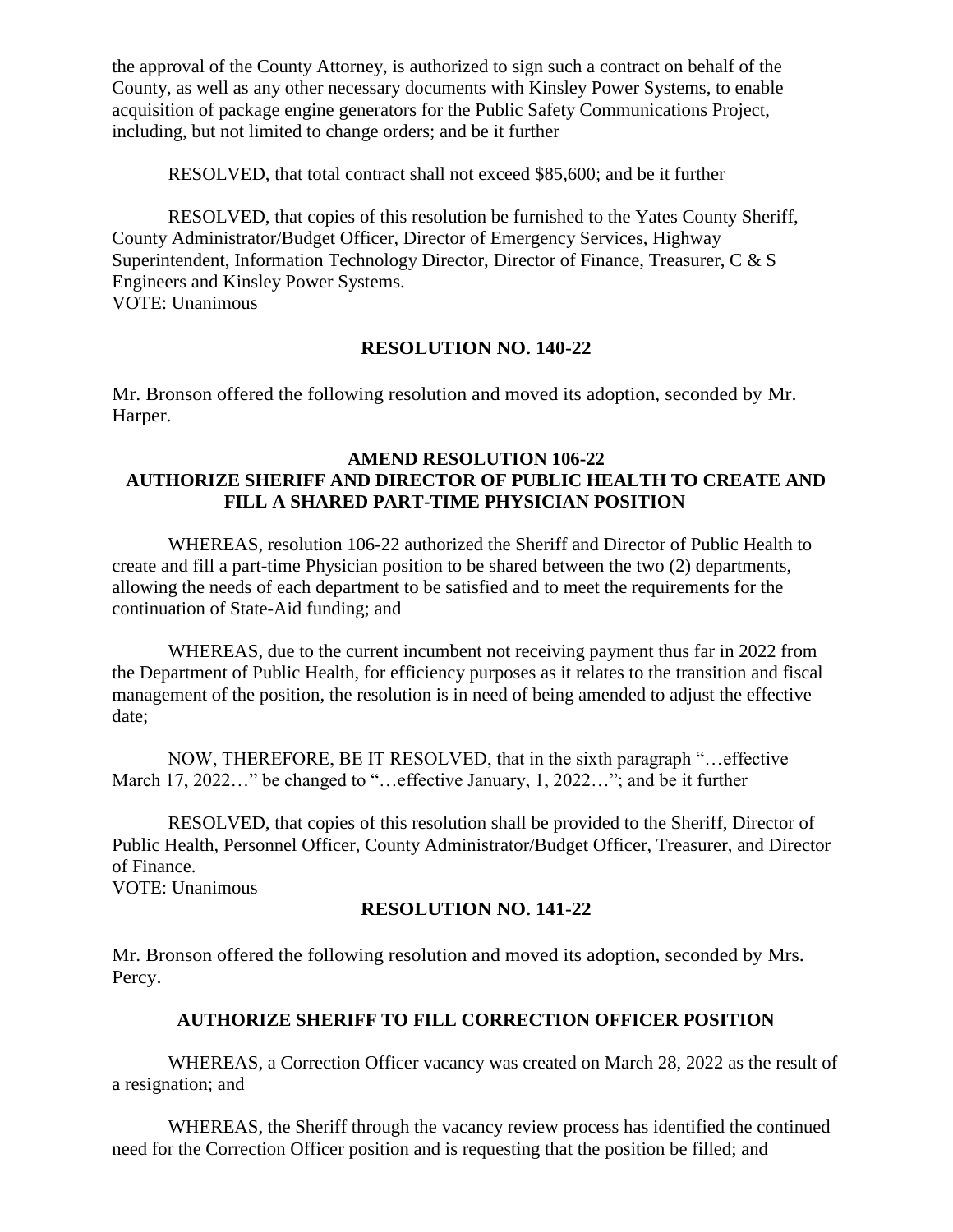WHEREAS, the estimated annual cost to fill the position is \$60,921 to \$84,850, depending on health insurance;

NOW, THEREFORE, BE IT RESOLVED, that effective April 11, 2022 the Sheriff is hereby authorized to fill the Correction Officer position; and be it further

RESOLVED, that copies of this Resolution be given to the Sheriff, Personnel Officer, County Administrator/Budget Officer, Director of Finance and Treasurer. VOTE: Unanimous

#### **RESOLUTION NO. 142-22**

Mr. Bronson offered the following resolution and moved its adoption, seconded by Ms. Chilson.

**DISCUSSION** 

Mr. Button stated that he has had discussions with many people in this area and he would appreciate that they pass this. There are many things that go into what farmers and agribusinesses do that is above and beyond wages, which are not included in this resolution. People do not realize what goes on behind the backs. Mr. Button stated that they take care of their workers and he is proud of what they do in Yates County.

### **OPPOSING ANY DECREASE TO THE FARM LABOR OVERTIME THRESHOLD-APPROVAL OF**

WHEREAS, agriculture is New York State's largest industry; and

WHEREAS, the Farm Laborers Wage Board has proposed to decrease the farm labor overtime threshold from 60 to 40 hours; and

WHEREAS, farms are critical components of our regional economy and are necessary to ensure supermarkets are stocked with food; and

WHEREAS, from the outset of the COVID-19 Pandemic, farmers have stepped up and ensured their operations continued and were responsible for donating thousands of pounds of food to local food banks at a time of significant need; and

WHEREAS, Finger Lakes New York farmers face a tremendous number of challenges outside of their control including changes in consumer demand leading to price change, obtaining labor, climate change, land management policies, foreign market competition, livestock and crops disease, competition for land; and

WHEREAS, in addition to the practical issues related to growing and selling food products, New York farmers have to contend with wavering levels of government regulations including changes in wages and overtime threshold; and

WHEREAS, one of the more pressing issues for the farming community has been mandated overtime requirements since the 2019 Farm Laborers Fair Practice Act, currently gives farmworkers a right to overtime after sixty (60) hours of work each week; and

WHEREAS, Yates County farmers are reliant on migratory work forces during the short growing season here in Finger Lakes New York as workers are here for only a few months in the spring and summer and they have only so many hours each year to get the work done; and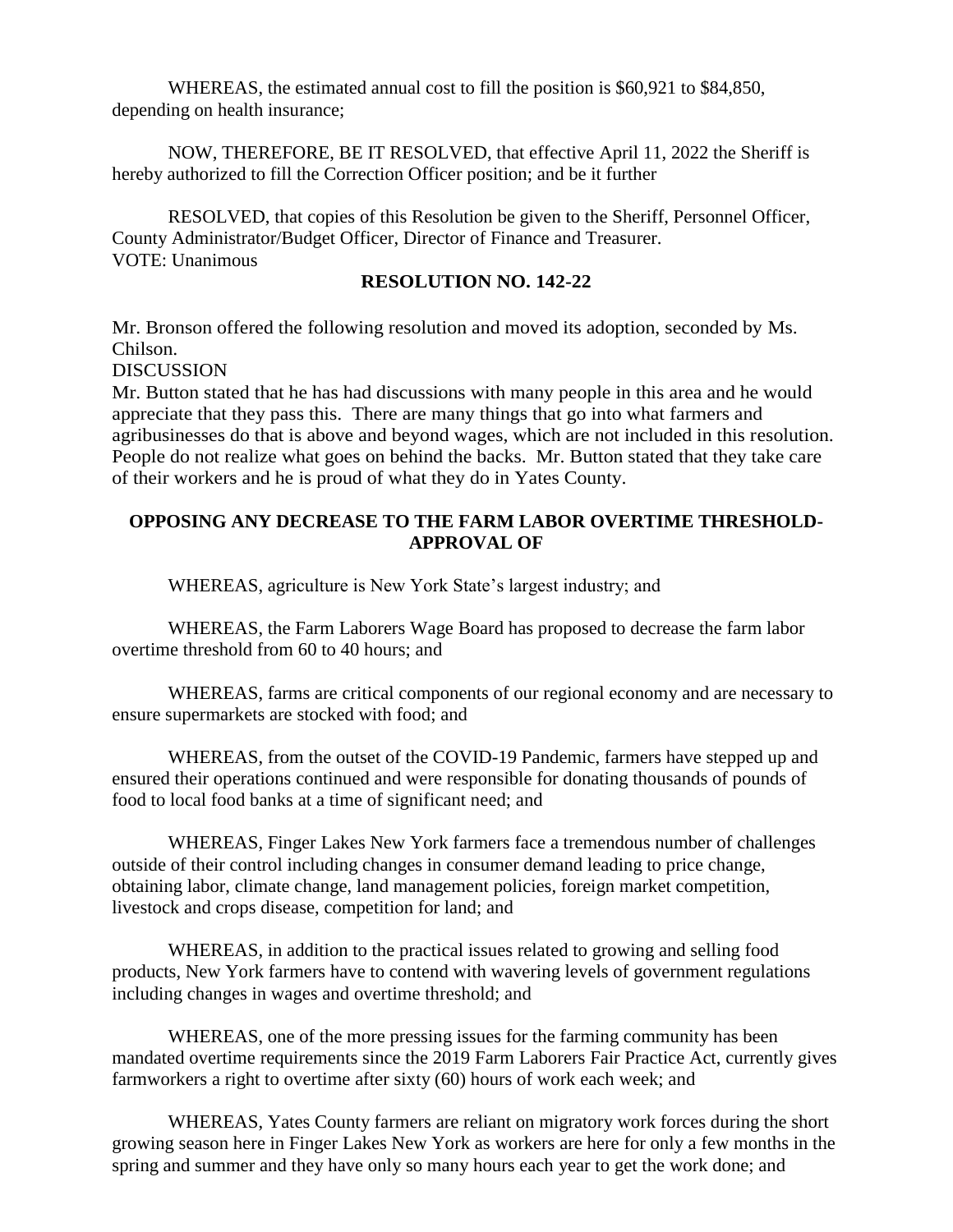WHEREAS, the Act does not prohibit the Farm Laborers Wage Board from arbitrarily decreasing the overtime threshold again, thereby increasing costs to local farms; and

WHEREAS, decreasing the overtime threshold will negatively impact the farming community by increasing costs to farmers, who are already operating under very tight margins and will potentially cut into work opportunities for migrant workers; and

WHEREAS, cutting budgeted support levels and drastically increasing costs through government interference should be avoided whenever possible; and

WHEREAS, NYS Assembly Deputy Minority Leader Steve Hawley has voiced concern through letters written to Governor Kathy Hochul and NYS Labor Commissioner dated January 31, 2022; and

WHEREAS, most of the testimony provided in the hearing process requested "NO CHANGE" to the overtime threshold and this is another example of New York City interests ignoring the "other New York" and its robust economy;

NOW, THEREFORE, BE IT RESOLVED, that the Yates County Legislature emphatically opposes any decrease to the 60 hour farm worker overtime threshold proposed by Farm Laborers Wage Board; and be it further

RESOLVED, that a copy of this resolution be forwarded to Governor Hochul, Senate Majority Leader Andrea Stewart-Cousins, NYS Assembly Deputy Minority Leader Steve Hawley, NYS Assembly Speaker Carl Heastie, Assemblyman Philip A. Palmesano, Senator Thomas F. O'Mara, NYS Labor Commissioner, NYS Agriculture and Markets Commissioner, NYS Farm Bureau, Yates County Farm Bureau, NYSAC, WNY Inter-County Association, and any others deemed necessary. VOTE: Unanimous

**RESOLUTION NO. 143-22**

Mr. Bronson offered the following resolution and moved its adoption, seconded by Mr. Harper.

## **AUTHORIZE CHAIRWOMAN TO SIGN MEMORANDUM OF UNDERSTANDING (CSEA)**

WHEREAS, the Director of Public Health has presented to the Human Services Committee justification for the title of Licensed Practical Nurse to be moved from Group VIII of the CSEA Non-Highway and Highway Clerical Employee Salary Schedule to Group IX;

NOW, THEREFORE, BE IT RESOLVED, that the Chairwoman of the Legislature is hereby authorized to sign a Memorandum of Understanding with the CSEA regarding moving the job title of Licensed Practical Nurse to Group IX of the current collective bargaining agreement; and be it further

RESOLVED, that copies of this resolution be given to the Director of Public Health, CSEA Union President, CSEA Union Representative, Personnel Officer, County Administrator/Budget Officer, Treasurer, and Director of Finance.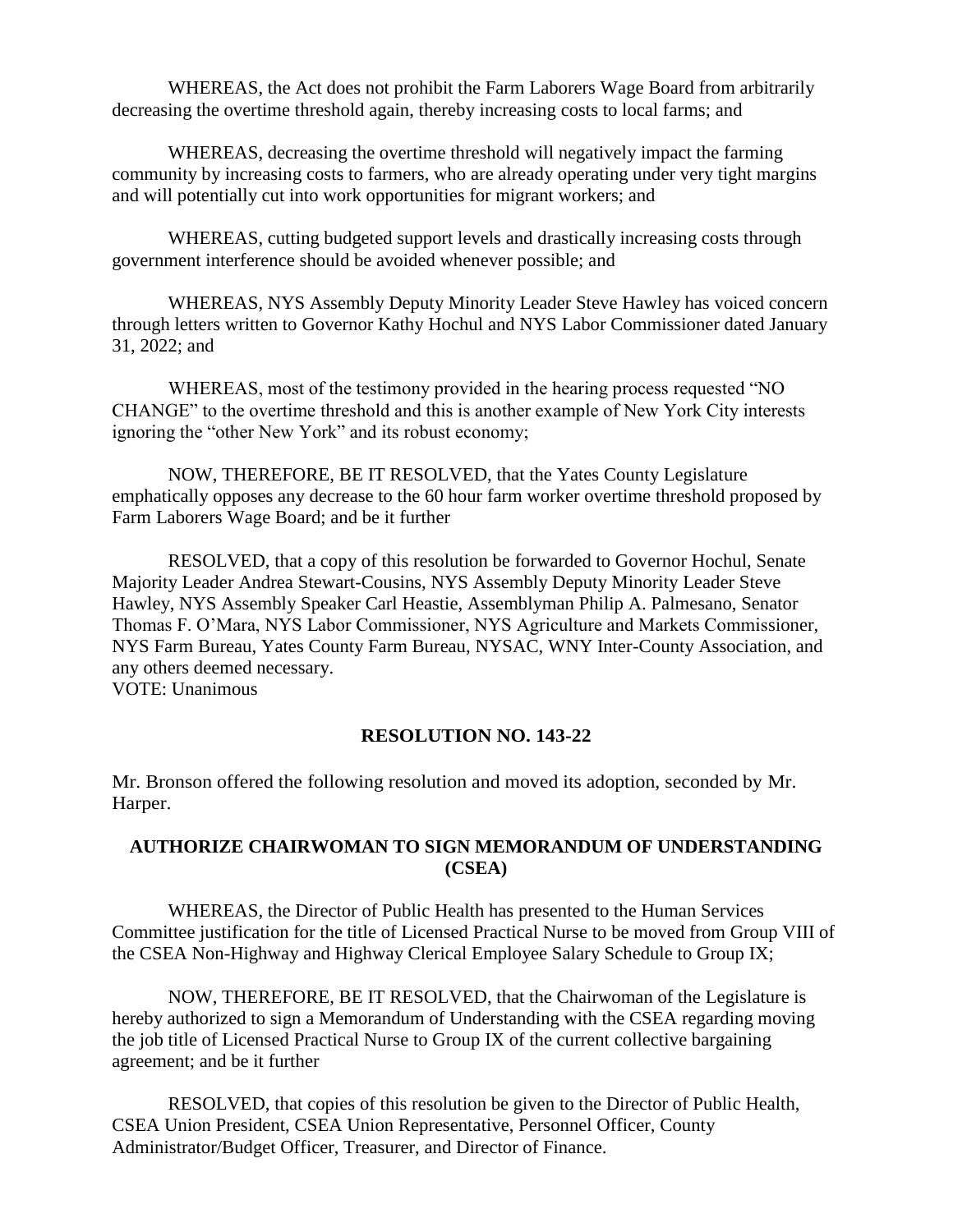## **RESOLUTION NO. 144-22 (WITHDRAWN)**

## **REQUEST COUNTY ATTORNEY TO CREATE LOCAL LAW ADJUSTING BOUNDARIES OF YATES COUNTY LEGISLATIVE DISTRICTS**

WHEREAS, U.S. Supreme Court rulings relative to the 14<sup>th</sup> Amendment and New York County Law require that county legislative representation be reviewed every ten years and adjustments be made, if, necessary, based on information obtained in the decennial U.S. Census; and

WHEREAS, an Ad Hoc Reapportionment/Redistricting Committee was formed, examined alternatives, delivered an initial report and two supplements based on input from the Government Operations Committee, other legislators, and citizens; and

WHEREAS, the Government Operations Committee has reviewed and discussed the report and supplements in detail and finds that the Legislative boundaries according to the plan reviewed April 4, 2022, shown in Supplement 2 Appendix A, having 15 legislators represents an acceptable approach to achieving parity in representation on Yates County Legislature;

NOW, THEREFORE, BE IT RESOLVED, that this legislature requests the County Attorney to draft a local law that represents the legislative district boundaries according to the plan reviewed April 4, 2022, shown in Appendix A of said Ad Hoc Committee Supplement 2, having 15 legislators; and be it further

RESOLVED, that such draft local law be prepared and included in the agenda for the May 2, 2022 Government Operations Committee meeting.

## **RESOLUTION NO. 145-22**

Mr. Bronson offered the following resolution and moved its adoption, seconded by Mrs. Percy.

### **APPROVING MEMORANDUM OF UNDERSTANDING WITH CSEA CONCERNING ALTERING THE WORK HOURS FOR AN OFFICE OF EMERGENCY MANAGEMENT EMPLOYEE (Deputy Director of Emergency Management)**

WHEREAS, the Director of Emergency Management has recommended that the work hours for the Deputy Director of Emergency Management position in his office be set at forty (40) hours per week;

NOW, THEREFORE, BE IT RESOLVED, that this County Legislature hereby approves said alteration of the work hours the position to be made effective May 1, 2022; and be it further

RESOLVED, that this County Legislature hereby approves a certain Memorandum of Understanding by and between the County and the Civil Service Employees Association, Local 1000 AFSCME, AFL-CIO, Yates County Unit, Yates County Local 862 ("CSEA") for the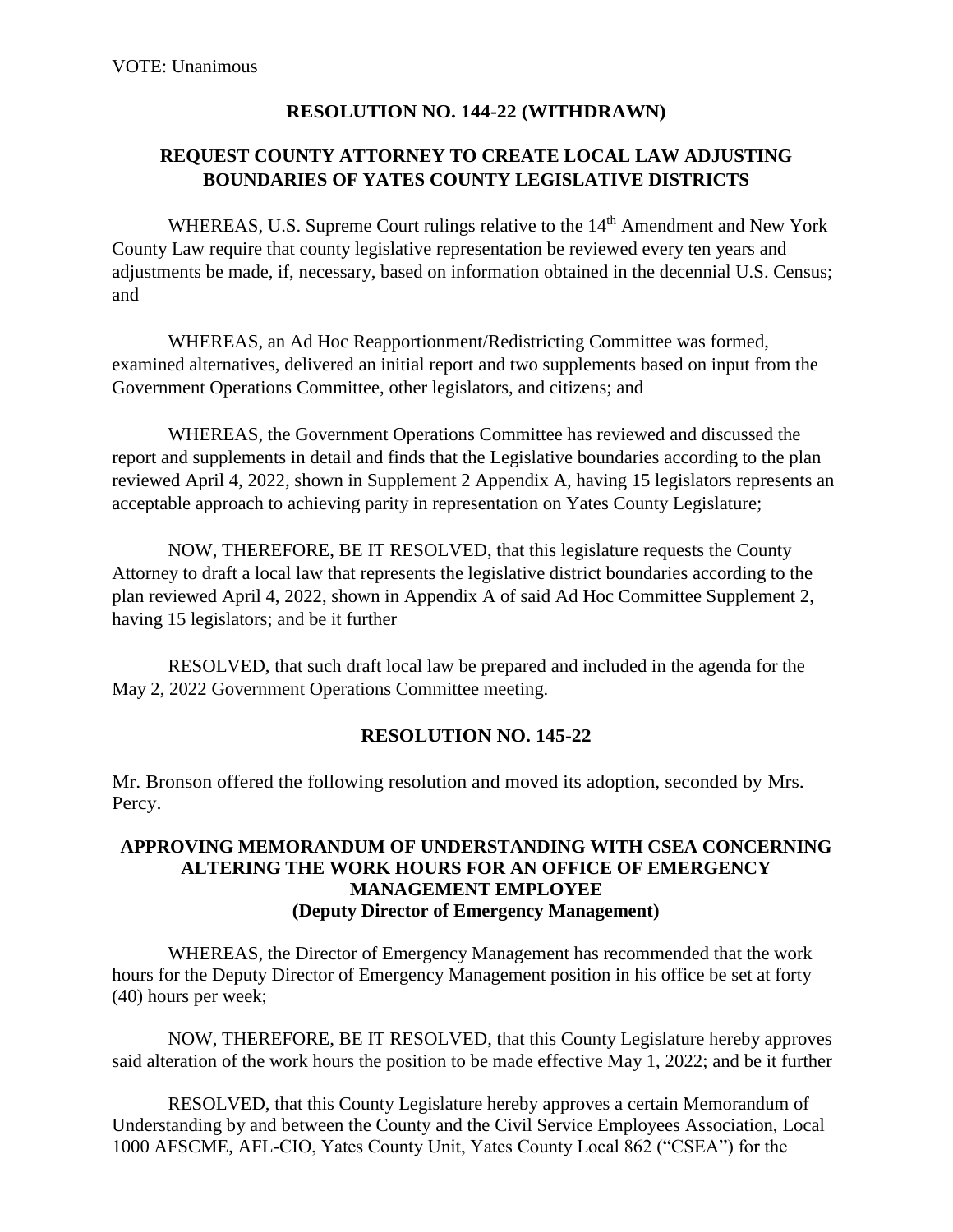purpose of memorializing a mutual agreement to amend the current collective bargaining agreement between the County and CSEA to accomplish the work hour alteration; and be it further

RESOLVED, that the Chairwoman of the County Legislature and the County Administrator are hereby authorized to execute said Memorandum of Understanding on behalf of the County; and be it further

RESOLVED, that copies of this resolution be given to the Director of Emergency Management, CSEA Union President, CSEA Union Representative, Personnel Officer, County Administrator and Director of Finance.

VOTE: Unanimous

## **RESOLUTION NO. 146-22**

Ms. Chilson offered the following resolution and moved its adoption, seconded by Mr. Bronson.

## **AUTHORIZE CONTRACTS WITH CATHOLIC CHARITIES OF STEUBEN AND LIVINGSTON COUNTIES**

WHEREAS, Yates County and the Yates County Department of Social Services wishes to enter into contract with the following agencies/persons; and

WHEREAS, the term of these contracts is March 1, 2022, through December 31, 2022;

NOW, THEREFORE, BE IT RESOLVED, that after review by the County Attorney, the Chairwoman of the Yates County Legislature and Commissioner of Social Services are authorized to sign contracts with Catholic Charities of Steuben and Livingston Counties for the provision of Qualified Individual Assessments for \$50 per hour; and be it further

RESOLVED, that copies of this resolution be forwarded to the Yates County Director of Finance, Treasurer, Budget Officer, and the Yates County Department of Social Services. VOTE: Unanimous

## **RESOLUTION NO. 147-22**

Ms. Chilson offered the following resolution and moved its adoption, seconded by Mr. Bronson.

## **AUTHORIZE CONTRACT WITH PRO-ACTION OF STEUBEN AND YATES COUNTIES, INC. FOR STAFFING OF THE YATES COUNTY SUMMER YOUTH EMPLOYMENT PROGRAM**

WHEREAS, it is necessary for the Department of Social Services to contract with an outside agency for assistance in operating the Summer Youth Employment Program;

NOW, THEREFORE, BE IT RESOLVED, that after review by the County Attorney, the Chairwoman of the Legislature and the Commissioner of Social Services be authorized to sign a contract with Pro-Action of Steuben and Yates Counties, Inc to contract for summer staffing with the Department for the period  $5/1/22-9/30/22$  for an amount not to exceed \$9,500; and be it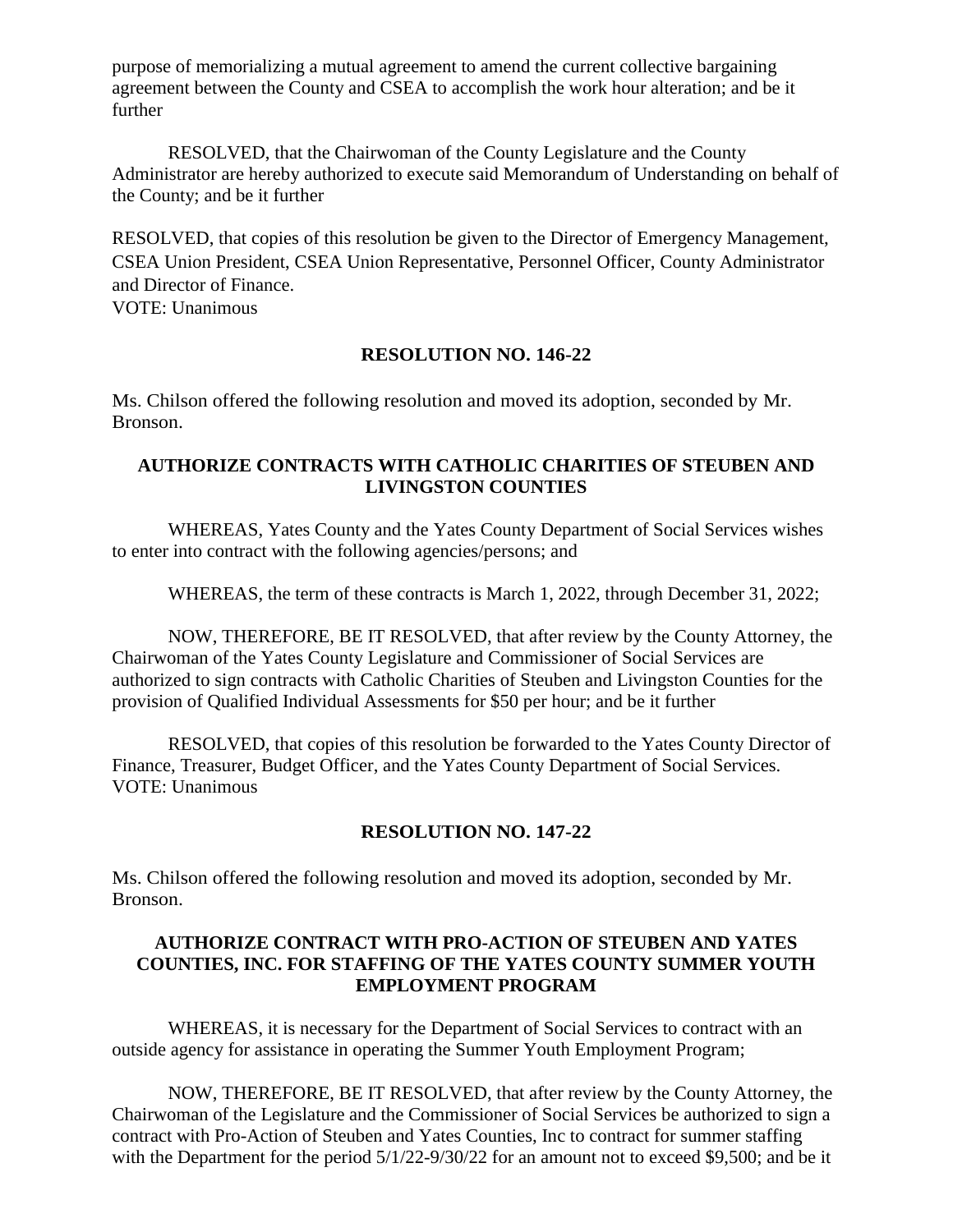further

RESOLVED, that copies of this resolution be forwarded to the Yates County Finance Director, Treasurer, Budget Officer, and the Yates County Department of Social Services. VOTE: Unanimous

## **RESOLUTION NO. 148-22**

Ms. Chilson offered the following resolution and moved its adoption, seconded by Mr. Harper.

#### **APPOINT EARLY INTERVENTION OFFICIAL (S. Christensen)**

WHEREAS, Title II-A of Article 25, Section 2541, of the Public Health Law calls for the designation of a local Early Intervention Official (EIO) by the Chief Executive Officer of the Municipality;

NOW, THERFORE, BE IT RESOLVED, that the Chairwoman of the Legislature is hereby authorized to designate Sara Christensen, Director of Public Health, as the local Early Intervention Official (EIO); and be it further

RESOLVED, that a copy of this resolution be sent to the Public Health office, Sara Christensen, New York State Department of Health Bureau of Early Intervention and the Personnel Officer. VOTE: Unanimous

#### **RESOLUTION NO. 149-22**

Ms. Chilson offered the following resolution and moved its adoption, seconded by Mr. Harper.

#### **APPOINT EARLY INTERVENTION OFFICIAL DESIGNEE (C. Bailey)**

WHEREAS, it is a responsibility of the municipality to attend all Individual Family Service Plan meetings through its Early Intervention Official or through a designee;

NOW, THEREFORE, BE IT RESOLVED, that Chelsea Bailey, Deputy Director of Public Health be appointed to serve as a designee to represent the Yates County Early Intervention Official at Individual Family Service Plan meetings, and be it further

RESOLVED, that copies of this resolution be provided to the Public Health office, Chelsea Bailey, the New York State Department of Health Bureau of Early Intervention and the Personnel Officer. VOTE: Unanimous

#### **RESOLUTION NO. 150-22**

Ms. Chilson offered the following resolution and moved its adoption, seconded by Dr. Cutler.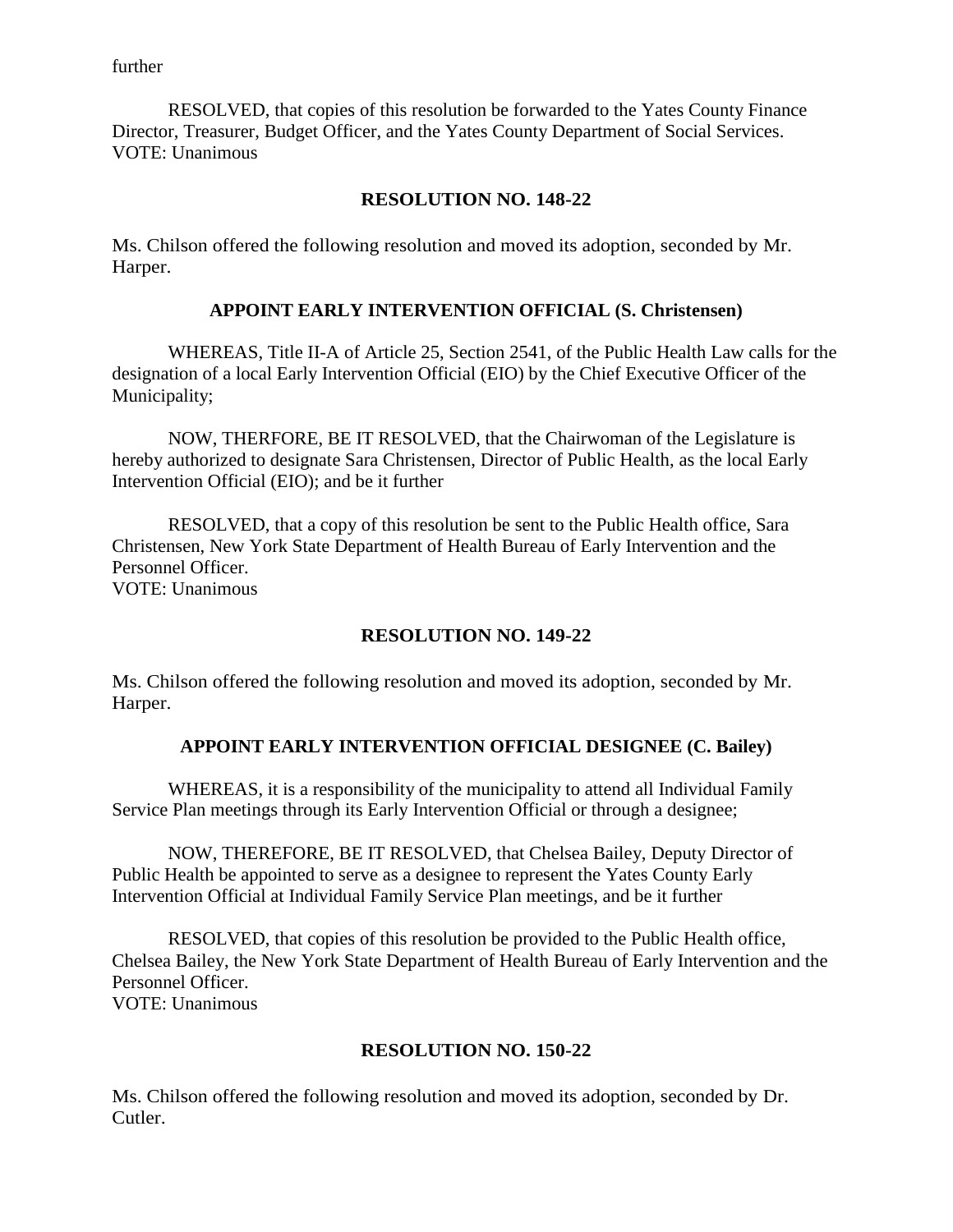## **APPOINT MEMBER TO THE YATES COUNTY MENTAL HEALTH AND SUBSTANCE USE SUBCOMMITTEES (Holly R. Smith)**

BE IT RESOLVED, that the Yates County Legislature appoint Holly R. Smith 19 Clover Crossings Manchester, New York 14504, to the Yates County Mental Health and Substance Use Subcommittee, to a first term ending 12/31/2024; and be it further

RESOLVED, that a copy of this resolution be provided to Holly R. Smith and to the Yates County Department of Community Services. VOTE: Unanimous

## **RESOLUTION NO. 151-22**

Mr. Banach offered the following resolution and moved its adoption, seconded by Mr. Bronson.

## **AUTHORIZE LEGISLATURE CHAIRWOMAN TO SIGN 2022 ROADSIDE MOWING CONTRACTS**

WHEREAS, in the interest of public safety all Yates County roadsides need to be mowed during the months of May through September; and

WHEREAS, the adopted 2022 Yates County budget has sufficient funding appropriated to line D5110.54032 to contract with several Towns to do roadside mowing for Yates County at an established rate of \$155 per centerline mile; and

WHEREAS, the Town of Barrington, Town of Middlesex, and the Town of Potter have agreed to do contract mowing of Yates County roads within their Towns;

NOW, THEREFORE, BE IT RESOLVED, that the Chairwoman of the Legislature, after review by the County Attorney, is authorized to sign roadside mowing contracts with each of the above named Towns; and be it further

RESOLVED, that a copy of this resolution be sent to the Yates County Treasurer, Yates County Director of Finance, Yates County Highway Superintendent and each Town performing roadside mowing for Yates County. VOTE: Unanimous

#### **RESOLUTION NO. 152-22**

Mr. Banach offered the following resolution and moved its adoption, seconded by Dr. Cutler.

#### **AWARD BID FOR COLD MILLING OF ASPHALT PAVEMENT**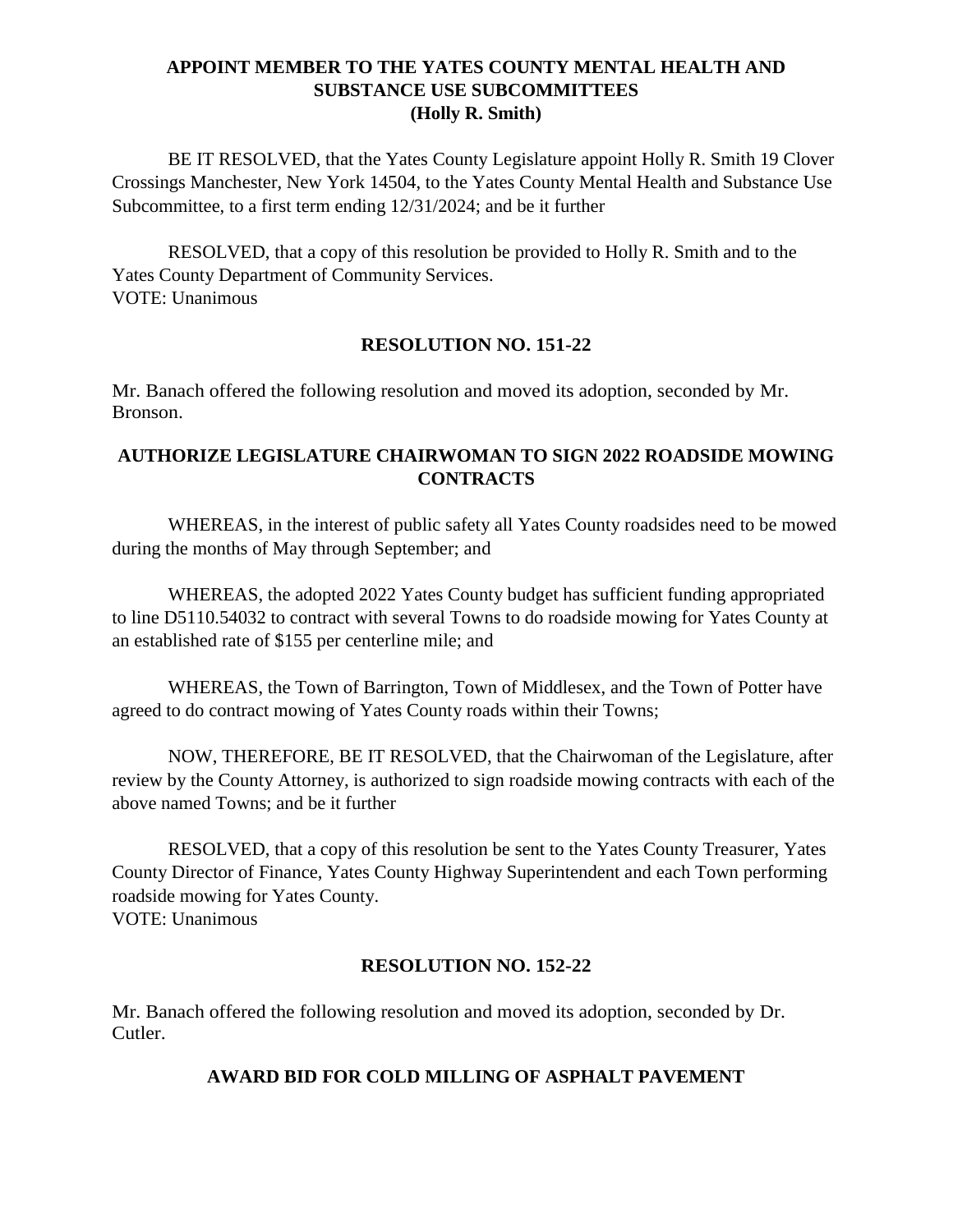WHEREAS, bids were requested for Cold Milling of Asphalt Pavement and received on March 24, 2022 at 10:00 a.m. and two firms submitted bids to the Yates County Highway Department;

|                | Donegal      | Villager     |
|----------------|--------------|--------------|
| <b>BIDDER:</b> | Construction | Construction |
|                | Corporation  | Inc.         |

#### **Project #1: CR #10/10F, North Vine Valley (3.74 miles)**

3" depth, Estimated quantity: +/- 50,465 sy

| With County Supplied Trucking /sq. |            |            |
|------------------------------------|------------|------------|
| yd:                                | \$1.55     | \$1.30     |
| Deduct for County Provided M&P of  |            |            |
| Traffic:                           | $-$ \$0.19 | $-$ \$0.12 |
| Total:                             | \$1.36     | S1.18      |

#### **Project #2: CR #23, Lovejoy Road (5.85 miles)**

3" depth, Estimated quantity: +/-

78,935 sy

| With County Supplied Trucking /sq. |          |            |
|------------------------------------|----------|------------|
| yd:                                | \$1.08   | \$1.33     |
| Deduct for County Provided M&P of  |          |            |
| Traffic:                           | $-$0.08$ | $-$ \$0.12 |
| Total:                             | \$1.00   |            |

#### **Project #3: CR #1, Himrod Road (4.31 miles)**

3" depth, Estimated quantity: +/-

58,156 sy

| With County Supplied Trucking /sq. |          |            |
|------------------------------------|----------|------------|
| yd:                                | \$1.24   | \$1.21     |
| Deduct for County Provided M&P of  |          |            |
| Traffic:                           | $-$0.09$ | $-$ \$0.10 |
| Total:                             | \$1.15   | \$1.11     |

NOW, THEREFORE, BE IT RESOLVED, to award the bid for Project #1 and Project #3 to Villager Construction, Inc., and Project #2 to Donegal Construction Corporation; and be it further

RESOLVED, that copies of this resolution be provided to all bidders, the Yates County Treasurer, Yates County Director of Finance, and the Yates County Highway Superintendent. VOTE: Unanimous

#### **RESOLUTION NO. 153-22**

Mr. Banach offered the following resolution and moved its adoption, seconded by Mr. Button.

#### **AWARD BID FOR LIQUID BITUMINOUS MATERIAL**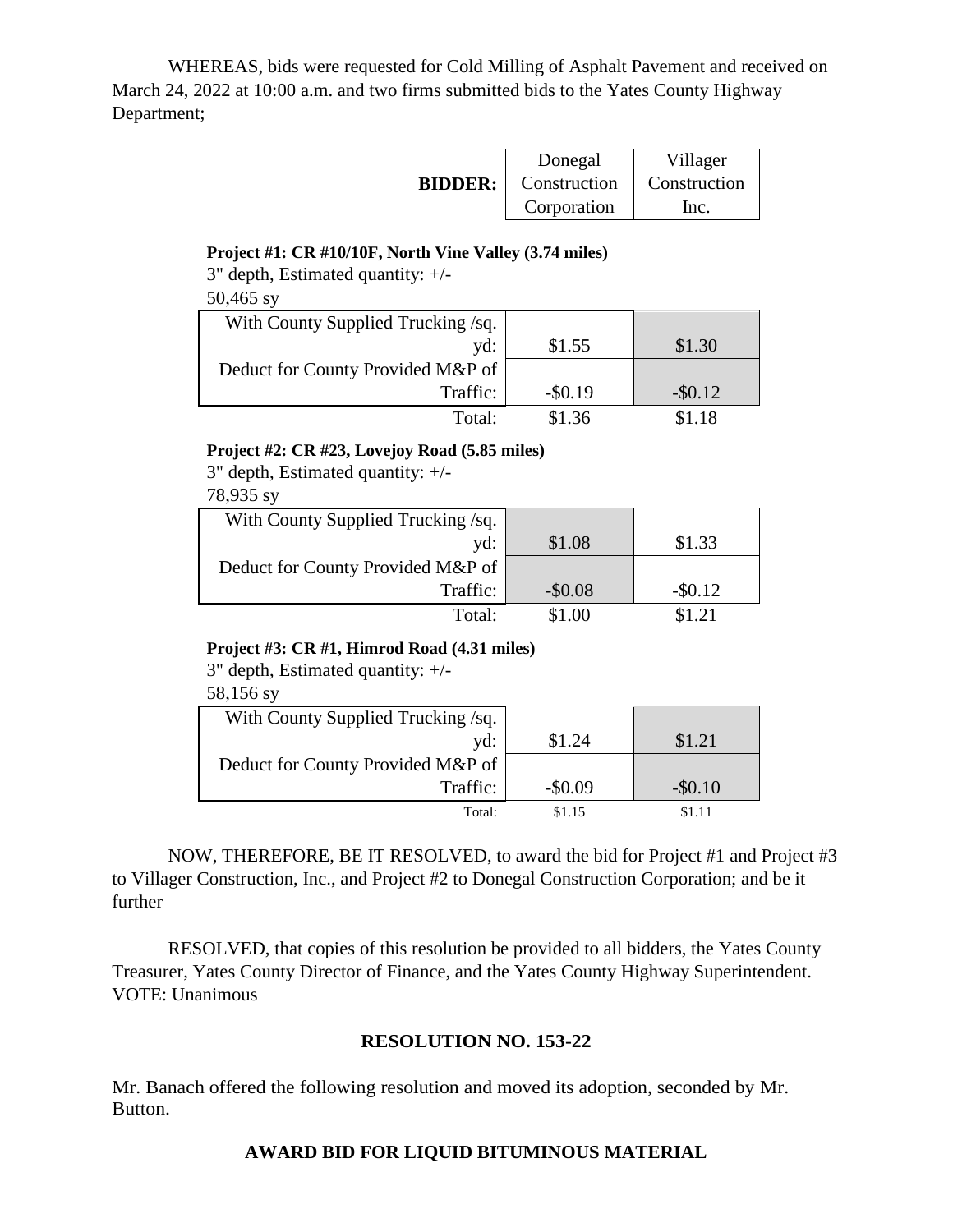WHEREAS, bids were requested for Liquid Bituminous Material and received on March 24, 2022 at 10:00 a.m. and three firms submitted a bid to the Yates County Highway Department;

|                | LIQUID EMULSIFIED ASPHALT MATERIALS "PER                 | Vestal<br>Asphalt<br>Inc. | Midland<br>Asphalt<br>Materials | Suit-Kote<br>Corporation |
|----------------|----------------------------------------------------------|---------------------------|---------------------------------|--------------------------|
| <b>GALLON"</b> |                                                          |                           |                                 |                          |
| 702-3101       | $RS-2$                                                   | 3.390                     | 3.234                           | 3.082                    |
| $\ast$         | HFRS-2P                                                  | 3.720                     | 3.494                           | 3.400                    |
| 702-3301       | HFMS-2                                                   | 3.537                     | 3.632                           | 3.170                    |
| $\ast$         | HFMS-2ST                                                 | 3.484                     | 3.632                           | 2.916                    |
| $\ast$         | <b>AEPM</b>                                              | 3.222                     | 2.056                           | 2.084                    |
| 702-4101       | $CRS-2$                                                  | 3.485                     | 3.214                           | 3.142                    |
| $\ast$         | $CRS-2P$                                                 | 3.737                     | 3.474                           | 3.413                    |
|                | <b>MIX PAVER OPTION "APPLIED PER GALLON"</b>             |                           |                                 |                          |
| 702-4201       | $CMS-2$                                                  | NB                        | 3.932                           | NB                       |
| $\ast$         | HFMS-2GH                                                 | NB                        | 4.040                           | NB                       |
|                | <b>CHIPPER RENTAL &amp; APPLIED OIL PRICE PER GALLON</b> |                           |                                 |                          |
| Chipper        | $w/CRS-2$                                                | 2.386                     | 3.474                           | 2.055                    |
|                | $w/RS-2$                                                 | 2.319                     | 3.494                           | 2.045                    |
|                | $w/HFRS-2$                                               | 3.720                     | 3.494                           | 2.105                    |
|                | w/HFRS-2ST                                               | 3.724                     | 3.494                           | 3.358                    |
|                | w/HFMS-2ST                                               | 3.776                     | 3.494                           | 3.170                    |
| <b>GALLON"</b> | <b>PUG MILL and PAVER OPERATIONS "APPLIED PER</b>        |                           |                                 |                          |
| 702-3301       | HFMS-2                                                   | 4.530                     | NB                              | 3.780                    |
| $\ast$         | HFMS-2C                                                  | 4.587                     | NB                              | 3.830                    |
| 702-4201       | $CMS-2$                                                  | 4.518                     | NB                              | 4.231                    |
| $\ast$         | HFMS-2GH                                                 | 4.663                     | NB                              | 3.870                    |

|              | Midland   |             |
|--------------|-----------|-------------|
| Vestal       | Asphalt   | Suit-Kote   |
| Asphalt Inc. | Materials | Corporation |

#### **RENTAL OF EQUIPMENT INCLUDING OPERATOR**

| VIBRATORY DOUBLE DRUM ROLLER   |
|--------------------------------|
| /DAY                           |
| 10-12 TON RUBBER TIRED ROLLER  |
| /DAY                           |
| <b>MIX PAVER</b>               |
| /DAY                           |
| <b>ASPHALT PAVER</b>           |
| /DAY                           |
| MILLING MACHINE (75" DOWN CUT) |
| /DAY                           |
| PUG MILL OPER ATION            |
| /DAY                           |
| <b>CHIPPER</b>                 |
| /DAY                           |

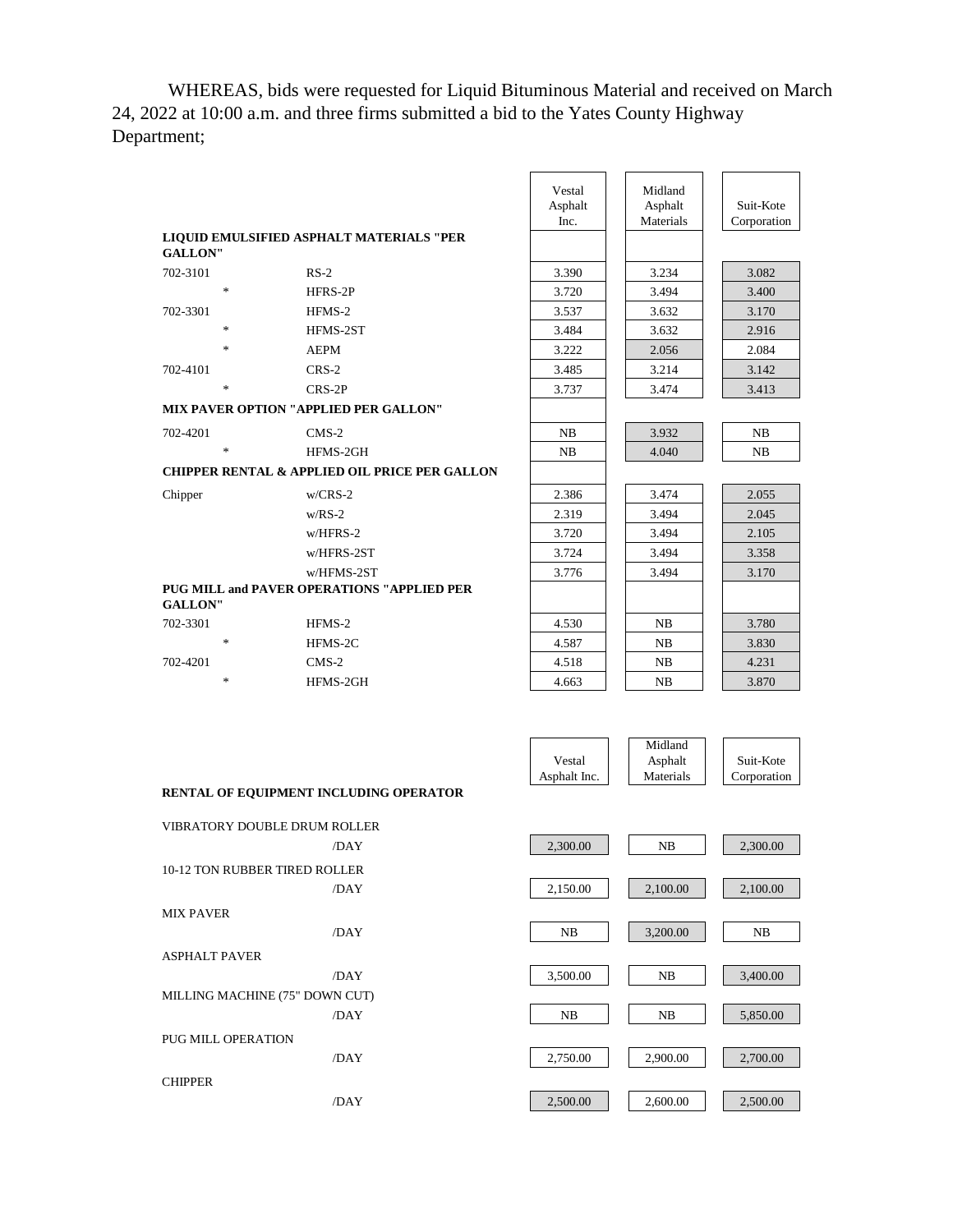NOW, THEREFORE, BE IT RESOLVED, to award the bid to: Suit Kote Corporation for Liquid Emulsified Asphalt Materials RS-2, HFRS-2P, HFMS-2, HFMS-2ST, CRS-2 and CRS-2P.Chipper Rental & Applied Oil CRS-2, RS-2, HFRS-2, HFRS-2ST, and HFMS-2ST. Pug Mill and Paver Operations HFMS-2, HFMS-2C, CMS-2, and HFMS-2GH. To Midland Asphalt Materials for Liquid Emulsified Asphalt Materials AEPM. Mix Paver Options CMS-2 and HFMS-2GH; and be it further

RESOLVED, to award the bid for Rental of Equipment Including Operator to: Suit Kote Corporation for Vibratory Double Drum Roller, 10-12 Ton Rubber Tired Roller, Asphalt Paver, Milling Machine 75" Down Cut, Pug Mill Operation, and Chipper. To Midland Asphalt Materials Inc. for 10-12 Ton Rubber Tired Roller and Mix Paver. To Vestal Asphalt Inc. for Vibratory Double Drum Roller and Chipper; and be it further

RESOLVED, that copies of this resolution be provided to all bidders, the Yates County Treasurer, Yates County Director of Finance, and Yates County Highway Superintendent. VOTE: Unanimous

## **RESOLUTION NO. 154-22**

Mr. Banach offered the following resolution and moved its adoption, seconded by Mr. Harper.

#### **AWARD BID FOR HOT MIX ASPHALT CONCRETE**

WHEREAS, bids were requested for Hot Mix Asphalt Concrete and received on March 24, 2022 at 10:00 a.m. and five firms submitted bids to the Yates County Highway Department:

|               |                        |                   |            |                |              | Dolomite      |             |
|---------------|------------------------|-------------------|------------|----------------|--------------|---------------|-------------|
|               |                        | <b>BIDDER:</b>    | Hanson     |                | Dolomite     | Products Co.  | Seneca      |
|               |                        |                   | Aggregates | Spallina       | Products Co. | Inc. DBA A.L. | Stone       |
|               |                        |                   | NY LLC     | Materials Inc. | Inc.         | <b>Blades</b> | Corporation |
|               |                        |                   |            |                |              |               |             |
| <b>NYSDOT</b> |                        | F.O.B Est. QUANT. |            |                |              |               |             |
| <b>ITEM</b>   | <b>ITEM</b>            | (Tons)            |            |                |              |               |             |
| 403.198902    | Type 7F Top            | 500-1,000         | \$73.50    | \$68.50        | \$69.00      | \$68.00       | \$71.00     |
| 403.178302    | Type 6F Top            | 500-1,000         | \$72.00    | \$67.00        | \$65.00      | \$64.00       | \$69.00     |
| $\ast$        | Fine Binder            | 500-1.000         | \$65.00    | \$62.00        | \$65.00      | \$64.00       | \$61.00     |
| 403.138902    | Type 3 Binder          | 500-1.000         | \$65.00    | \$61.50        | \$62.00      | \$61.00       | \$61.00     |
| 402.097203    | $9.5 \text{ mm} < 30$  | 500-1,000         | \$75.50    | \$68.50        | \$69.00      | \$68.00       | \$69.00     |
| 402.127203    | $12.5 \text{ mm} < 30$ | 500-1.000         | \$71.50    | \$67.50        | \$65.00      | \$64.00       | \$66.00     |
| 402.197903    | $19.0 \text{ mm} < 30$ | 500-1,000         | \$65.00    | \$61.50        | \$62.00      | \$61.00       | \$61.00     |
| 402.257903    | $25.0 \text{ mm} < 30$ | 500-1.000         | \$62.00    | \$67.00        | \$61.00      | \$60.00       | \$59.00     |

#### **SPECIFIED IN-PLACE PROJECTS**

**Project #1 North Vine Valley Road/Pierce Hill Road**

|                                              | From NYSR 245 to the Boat Launch just west of the intersection of |                |          |              |         |    |
|----------------------------------------------|-------------------------------------------------------------------|----------------|----------|--------------|---------|----|
| North Vine Valley and South Lake Rd          |                                                                   |                |          |              |         |    |
| 4,881 tons 19 mm < 30 (2") Unit:<br>3.74 Mi. |                                                                   | \$56.89        | \$135.00 | NB           | \$78.00 | NB |
| 4,074 tons 9.5 mm < 30 $(1.5")$ Unit:        |                                                                   | \$66.24        | \$145.00 | NB           | \$95.00 | NB |
|                                              | \$547,541.85                                                      | \$1,249,665.00 |          | \$767,748.00 |         |    |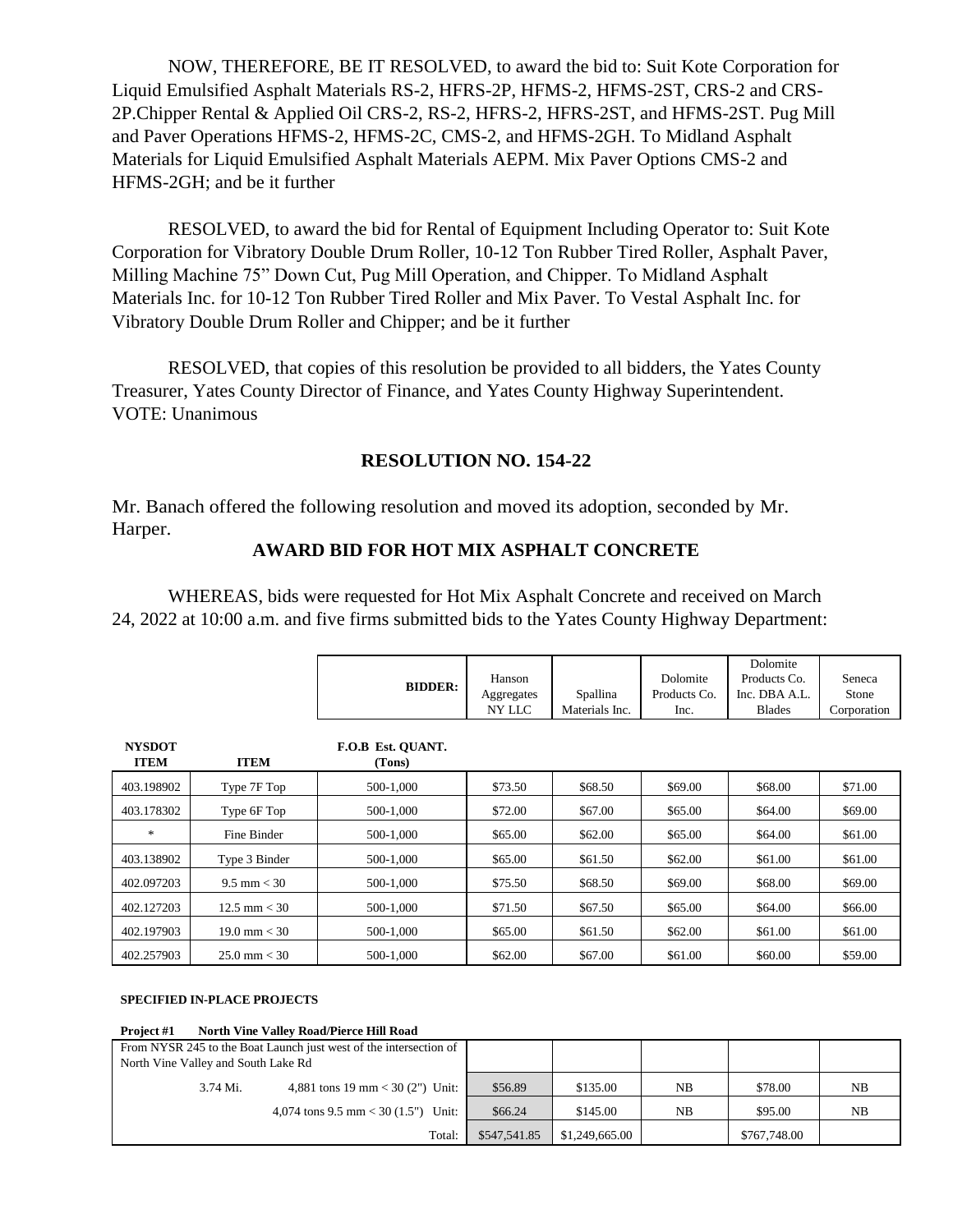| Project #2                                               | <b>Lovejov Road</b> |                                     |              |                |    |                |    |
|----------------------------------------------------------|---------------------|-------------------------------------|--------------|----------------|----|----------------|----|
| From CR #22 (East Sherman Hollow Rd) to CR #02 (Ferguson |                     |                                     |              |                |    |                |    |
| Corners Rd)                                              |                     |                                     |              |                |    |                |    |
|                                                          | 5.85 Mi.            | 7,634 tons 19 mm < 30 (2") Unit:    | \$54.83      | \$135.00       | NB | \$78.00        | NB |
|                                                          |                     | 6,373 tons 9.5 mm < 30 (1.5") Unit: | \$64.36      | \$145.00       | NB | \$95.00        | NB |
|                                                          |                     | Total:                              | \$828,738.50 | \$1,954,675.00 |    | \$1,200,887.00 |    |

|            |                                                  | <b>BIDDER:</b>                      | Hanson<br>Aggregates<br>NY LLC | Spallina<br>Materials Inc. | Dolomite<br>Products Co.<br>Inc. | Dolomite<br>Products Co.<br>Inc. DBA<br>A.L. Blades | Seneca Stone<br>Corporation |
|------------|--------------------------------------------------|-------------------------------------|--------------------------------|----------------------------|----------------------------------|-----------------------------------------------------|-----------------------------|
| Project #3 | <b>Himrod Road</b>                               |                                     |                                |                            |                                  |                                                     |                             |
|            | From CR #36 (Plum Point Rd) to CR #28 (Leach Rd) |                                     |                                |                            |                                  |                                                     |                             |
|            | 4.31 Mi.                                         | 5,625 tons 19 mm < 30 (2")<br>Unit: | \$56.20                        | \$135.00                   | NB                               | \$78.00                                             | NB                          |
|            |                                                  | 4,695 tons 9.5 mm < 30 (1.5") Unit: | \$66.29                        | \$145.00                   | NB                               | \$95.00                                             | NB                          |
|            |                                                  | Total:                              | \$627,356.55                   | \$1,440,150.00             |                                  | \$884,775.00                                        |                             |

#### **UNSPECIFIED IN-PLACE PROJECTS**

| 403.198302 | Type 7F3 Top           | Base Bid: | \$108.75 | \$115.00 | NB | NB | \$90.00 |
|------------|------------------------|-----------|----------|----------|----|----|---------|
| 403.178302 | Type 6F3 Top           | Base Bid: | \$107.00 | \$115.00 | NB | NB | \$88.00 |
| *          | Fine Binder            | Base Bid: | \$100.75 | \$115.00 | NB | NB | \$80.00 |
| 403.138902 | Type 3 Binder          | Base Bid: | \$100.50 | \$110.00 | NB | NB | \$80.00 |
| 402.097203 | $9.5 \text{ mm} < 30$  | Base Bid: | \$109.50 | \$115.00 | NB | NB | \$89.00 |
| 402.127203 | $12.5 \text{ mm} < 30$ | Base Bid: | \$106.50 | \$115.00 | NB | NB | \$86.00 |
| 402.197903 | $19.0 \text{ mm} < 30$ | Base Bid: | \$100.75 | \$110.00 | NB | NB | \$81.00 |
| 402.257903 | $25.0 \text{ mm} < 30$ | Base Bid: | \$98.25  | \$110.00 | NB | NB | \$79.00 |

NOW, THEREFORE, BE IT RESOLVED, due to various worksites throughout the County, the bid award for F.O.B. materials shall be awarded to all bidders and the purchase of F.O.B. from any vendor shall be determined by combining the price per ton at the vendor yard and the Yates County cost for hauling the materials to the job site; and be it further

RESOLVED, that Specified In-Place Project #1, Project #2, and Project #3 shall be awarded to Hanson Aggregates NY LLC. Unspecified In Place Projects to Seneca Stone Corporation for all items; and be it further

RESOLVED, that copies of this resolution be provided to all bidders, the Yates County Treasurer, Yates County Director of Finance, and Yates County Highway Superintendent. VOTE: Unanimous, with Mr. Button abstaining

#### **RESOLUTION NO. 155-22**

Mr. Banach offered the following resolution and moved its adoption, seconded by Dr. Cutler.

## **AWARD BID FOR PAVER PLACED SURFACE TREATMENT**

WHEREAS, bids were requested for Paver Placed Surface Treatment and received on March 24, 2022 at 10:00 a.m. and one firm submitted a bid to the Yates County Highway Department: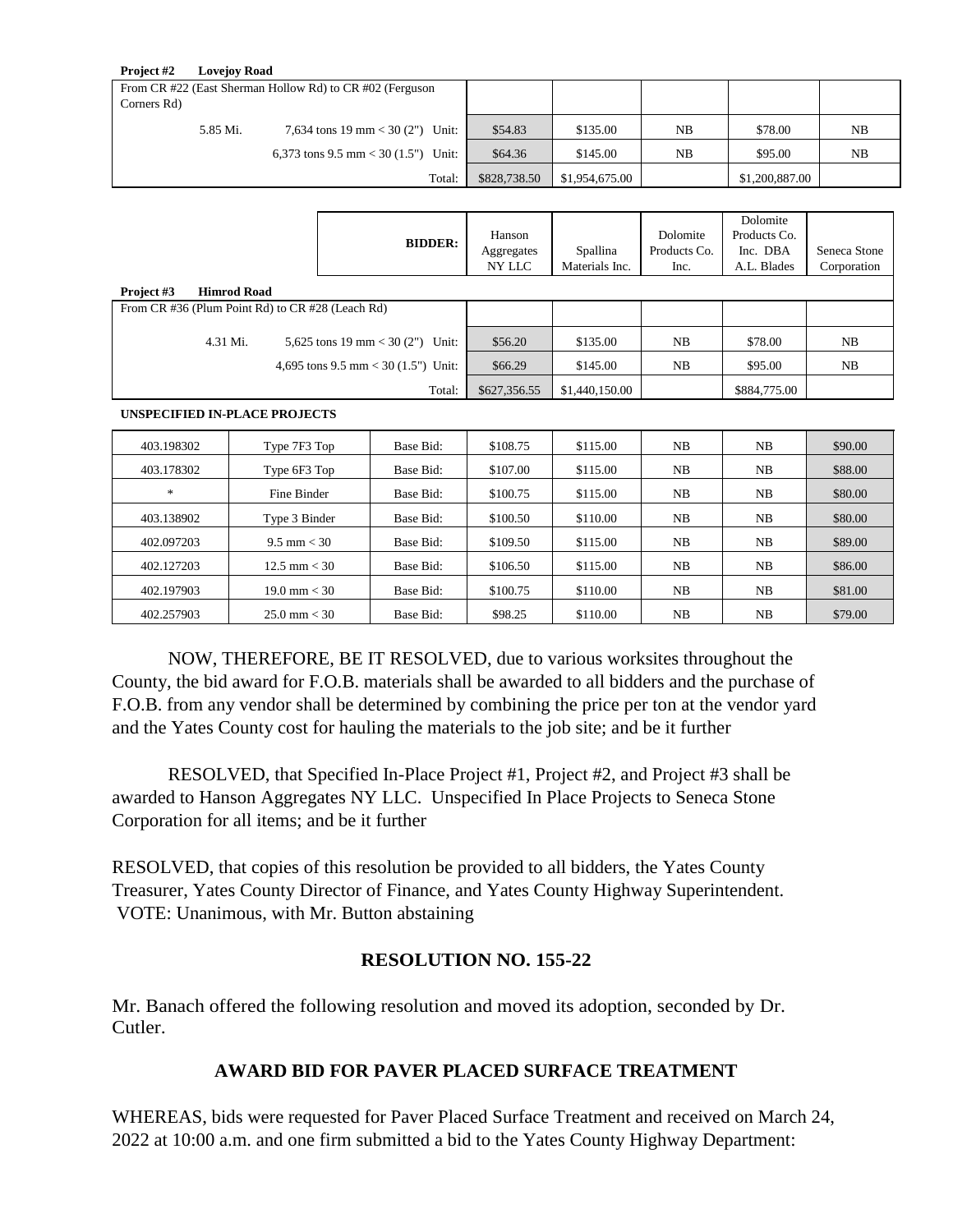|                                        | Midland                        |  |
|----------------------------------------|--------------------------------|--|
|                                        | Asphalt                        |  |
|                                        | <b>Materials</b>               |  |
| PRICE/SY                               |                                |  |
| Range                                  |                                |  |
| 5,000 to 15,000                        |                                |  |
| SY                                     |                                |  |
| <b>TYPE A - 1/4"</b>                   | \$5.66                         |  |
| TYPE B - 3/8"                          | \$5.55                         |  |
| TYPE C - 1/2"                          | \$5.55                         |  |
|                                        |                                |  |
| 15,001-30,000                          |                                |  |
| SY                                     |                                |  |
| <b>TYPE A - 1/4"</b>                   | \$5.25                         |  |
| TYPE B - 3/8"                          | \$5.19                         |  |
| TYPE C - 1/2"                          | \$5.19                         |  |
|                                        |                                |  |
| 30,001 plus SY<br><b>TYPE A - 1/4"</b> | \$5.15                         |  |
| TYPE B - 3/8"                          | \$5.08                         |  |
| TYPE C - 1/2"                          | \$5.08                         |  |
|                                        |                                |  |
| Add-on                                 | \$<br>\$0.10                   |  |
|                                        | (per square yard if Contractor |  |
|                                        | furnishes and operates         |  |
|                                        | compaction                     |  |
|                                        | equipment)                     |  |
| Add-on                                 | \$<br>\$0.60                   |  |
|                                        | (per square yard if Contractor |  |
|                                        | furnishes hauling of hot mix   |  |
|                                        | asphalt                        |  |
|                                        | from plant to job site)        |  |
| Add-on \$                              | \$0.25                         |  |
|                                        | (per square yard if Contractor |  |
|                                        | supplies                       |  |
|                                        | M&P of Traffic)                |  |
|                                        |                                |  |
| Add-on                                 | \$<br>\$0.15                   |  |
|                                        | (per square yard if warm mix   |  |
|                                        | additive                       |  |
|                                        | is used)                       |  |
| Add-on                                 | \$<br>\$12.00                  |  |
|                                        | (per lineal foot for milling   |  |
|                                        | necessary                      |  |
|                                        | rebates at 2 feet wide)        |  |
|                                        |                                |  |
| Add-on                                 | \$<br>\$0.35                   |  |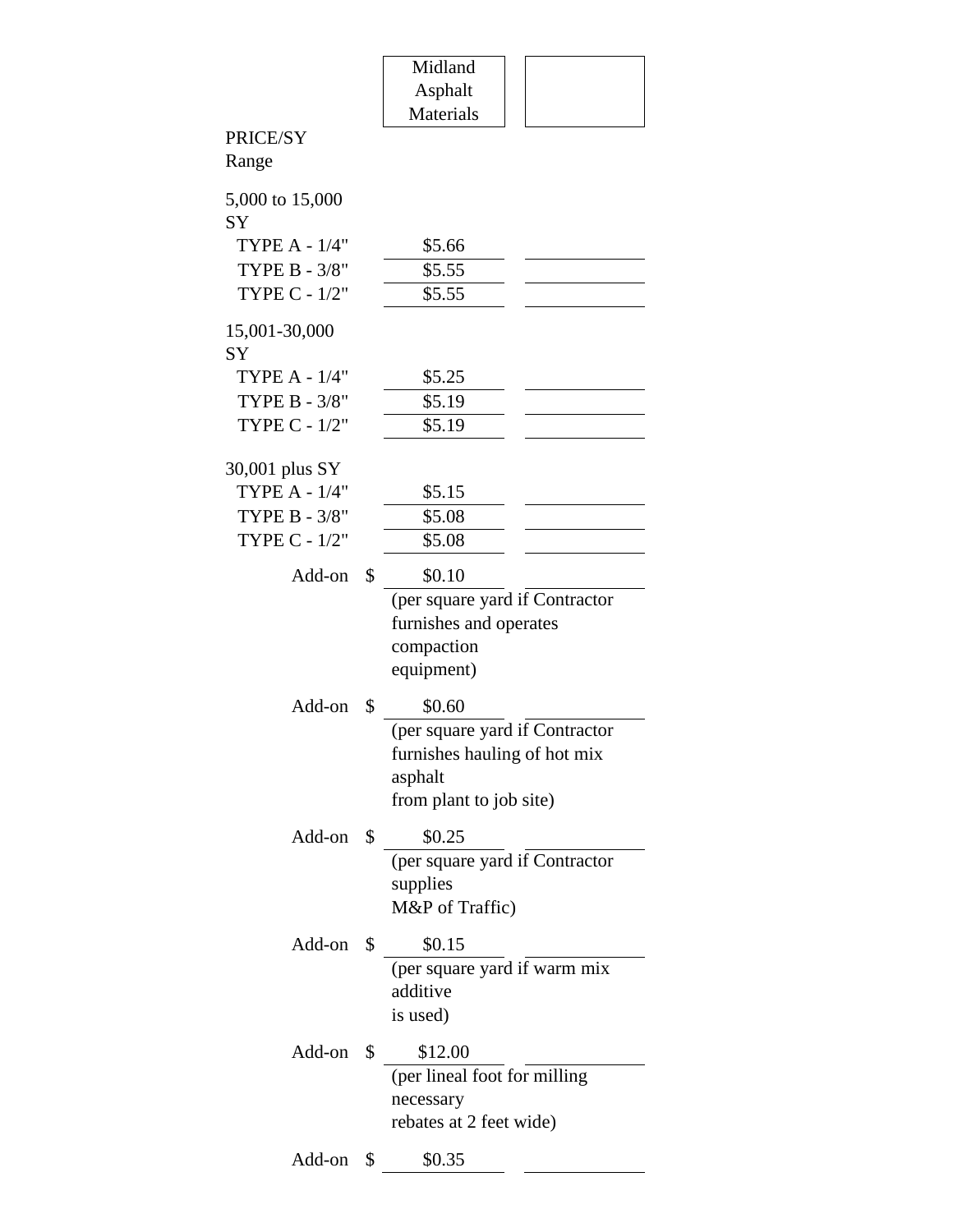(per lineal foot for abrading pavement striping at 4 inches wide)

Add-on \$ \$110.00 (each for abrading pavement symbols)

NOW, THEREFORE, BE IT RESOLVED, to award the bid to Midland Asphalt; and be it further

RESOLVED, that copies of this resolution be provided to all bidders, the Yates County Treasurer, Yates County Director of Finance, and Yates County Highway Superintendent. VOTE: Unanimous

#### **RESOLUTION NO. 156-22**

Mr. Banach offered the following resolution and moved its adoption, seconded by Mr. Button.

#### **COMMENCE SEQRA REVIEW AND EVALUATE NEED FOR LOCAL APPROVAL FOR THE HIGHWAY, OFFICE OF EMERGENCY SERVICES & PUBLIC HEALTH FACILITY PROJECT**

WHEREAS, Yates County ("County") commissioned a highway department conditions and needs assessment study in 2019 and received a Highway Department Assessment and Recommendations Report ("Report") in September 2019; and

WHEREAS, as a result of the study and Report, the County desires to install a Highway, Office of Emergency Services & Public Health facility located in the Town of Benton (the "Project"); and

WHEREAS, the purpose of the Project is to improve efficiencies of the Highway Department and facilitate the provision and readiness of services by Public Health and Office of Emergency Services Personnel for the benefit of all County residents; and

WHEREAS, the Project will include, in relevant part, the acquisition of real property interests, the design and construction of a new Highway, Offices of Emergency Services and Public Health facility; and

WHEREAS, the County has to date, and will continue in the future, to share information with the Town of Benton concerning the Project; and

WHEREAS, at the present time it is anticipated that the Town of Benton will not require strict compliance with local land use regulations for the Project; and

WHEREAS, the County desires to comply with the requirements of State Environmental Quality Review Act ("SEQRA") and its implementing regulations set forth at 6 NYCRR Part 617; and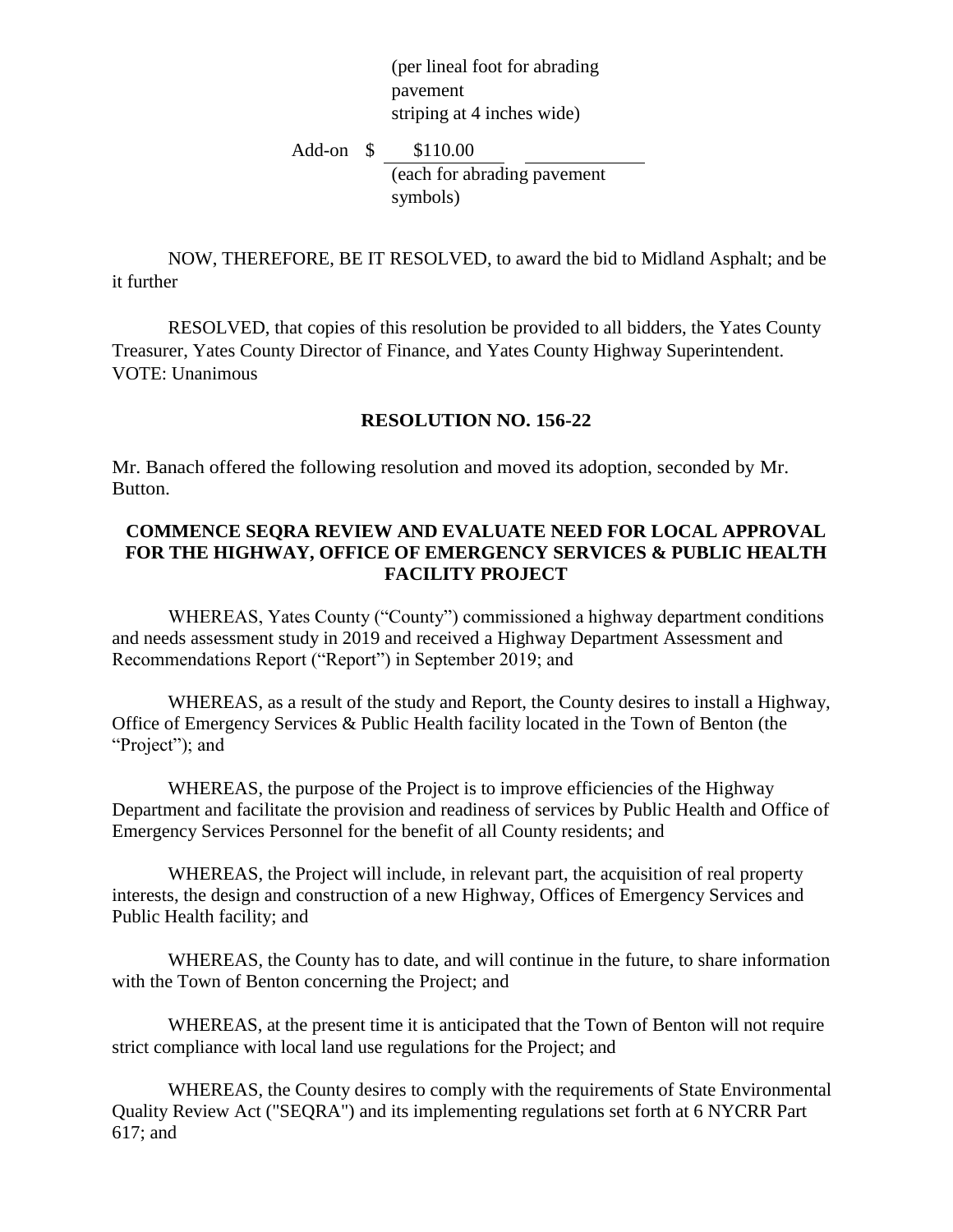WHEREAS, the County desires (i) to classify the type of action for which the Project qualifies under SEQRA, (ii) to serve as lead agency for the SEQRA review of the Project, and (iii) in furtherance of the foregoing, to engage in a coordinated review and provide Part 1 of the Full Environmental Assessment Form ("FEAF") to other interested and involved agencies for their review and comment

NOW, THEREFORE, BE IT RESOLVED, that the County states its desire, upon the consent of other involved agencies, to serve as "Lead Agency" for the Project's environmental review and preliminarily classifies the Project as a Type "I" Action under SEQRA; and be it further

RESOLVED, that the County hereby authorizes its staff and consultants to complete Part 1 of the FEAF and to send it, together with a copy of this Resolution, to all involved and interested agencies, and to request involved agencies to consent to the County's serving as lead agency for the SEQRA review; and be it further

RESOLVED, that the County has determined that an important public interest would be served by the Project for the purpose to advance efficiencies by highway personnel, public health staff and the office of emergency services for the benefit of all County residents; and be it further

RESOLVED, that the County hereby determines that locations for the Project in the Town of Benton can best serve the public interest, and that the County is therefore committed to a process of information-sharing with municipal representatives of the Town; and be it further

RESOLVED, that the County anticipates that any local approvals for the Project will be granted on a timely basis or may not be required based on consideration of applicable laws; and be it further

RESOLVED, that this resolution shall take effect immediately; and be it further

RESOLVED, that a copy of this Resolution shall be filed with the County Clerk and copies sent to the County Attorney, Highway Superintendent, Director of Emergency Services, Director of Public Health, Administrator, Planner, the Town of Benton, Mike LaMontagne of C & S Engineers and Robert Tyson of Bond Schoeneck and King Attorneys VOTE: Unanimous

#### **RESOLUTION NO. 157-22**

Mr. Banach offered the following resolution and moved its adoption, seconded by Mr. Harper.

#### **AUTHORIZING THE IMPLEMENTATION AND FUNDING OF THE COSTS OF 100% OF THE COSTS OF A TRANSPORTATION PROJECT, WHICH MAY BE ELIGIBLE FOR FEDERAL-AID AND/OR STATE-AID, OR REIMBURSEMENT FROM BRIDGE NY FUNDS.**

WHEREAS, a project for the Bridge NY (3): Bridge Replacement (BIN 2219180) Haley Road over Big Stream, Town of Barrington, Yates County P.I.N. 6755.55 (the Project") is eligible for funding under Title 23 U.S. Code, as amended, that calls for the apportionment of the costs such program to be borne at the ratio of 95% Federal funds and 5% non-federal funds; and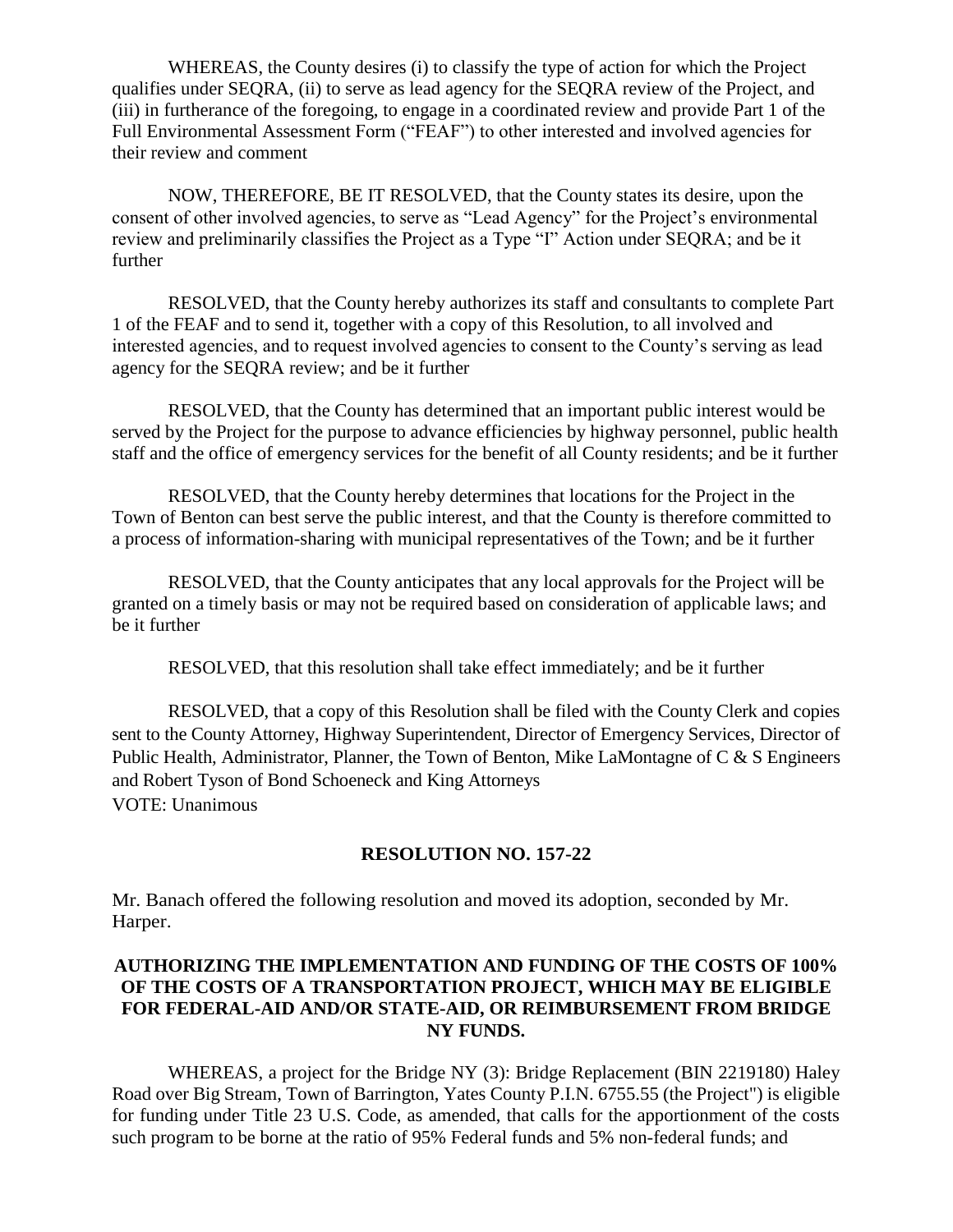WHEREAS, the County of Yates will design, let and construct the Project; and

WHEREAS, the County of Yates desires to advance the Project by making a commitment of 100% of the costs of the work for the Project or portions thereof;

NOW, THEREFORE, BE IT RESOLVED, that the Legislature of the County of Yates hereby approves the above-subject Project; and be it further

RESOLVED, that the Legislature of the County of Yates hereby authorizes the County of Yates to pay 100% of the cost of Design and Right of Way Incidentals work for the Project or portions thereof, with the understanding that qualified costs may be eligible for federal-aid, stateaid, or reimbursement from Bridge NY funds; and be it further

RESOLVED, that the sum of \$195,000 is hereby appropriated from the Yates County 2022 annual budget and made available to cover the cost of participation in the above phase(s) of the Project; and be it further

RESOLVED, that the Yates County Legislative Board hereby agrees that the County of Yates shall be responsible for all costs of the Project which exceed the amount of federal-aid, stateaid, or NY Bridge funding awarded to the County of Yates; and be it further

RESOLVED, that in the event the Project costs not covered by federal-aid, state-aid, or NY Bridge funding exceed the amount appropriated above, the County of Yates shall convene as soon as possible to appropriate said excess amount immediately upon the notification by the New York State Department of Transportation thereof; and be it further

RESOLVED, that County of Yates hereby agrees that construction of the Project shall begin no later than twenty-four (24) months after award and the construction phase of the Project shall be completed within thirty (30) months; and it is further

RESOLVED, that the Chairperson of the Yates County Legislature of the County of Yates be and is hereby authorized to execute on behalf of the County of Yates all necessary agreements, certifications or reimbursement requests for federal-aid and/or state-aid with the New York State Department of Transportation in connection with the advancement or approval of the Project and providing for the administration of the Project and the County of Yates' funding of Project costs and permanent funding of the local share of federal-aid and state-aid eligible Project costs and all Project costs within appropriations therefore that are not so eligible; and be it further

RESOLVED, that a certified copy of this resolution be filed with the New York State Commissioner of Transportation by attaching it to any necessary Agreement in connection with the Project; and be it further

RESOLVED, this Resolution shall take effect immediately. VOTE: Unanimous

## **RESOLUTION NO. 158-22**

Mr. Banach offered the following resolution and moved its adoption, seconded by Mr. Killen.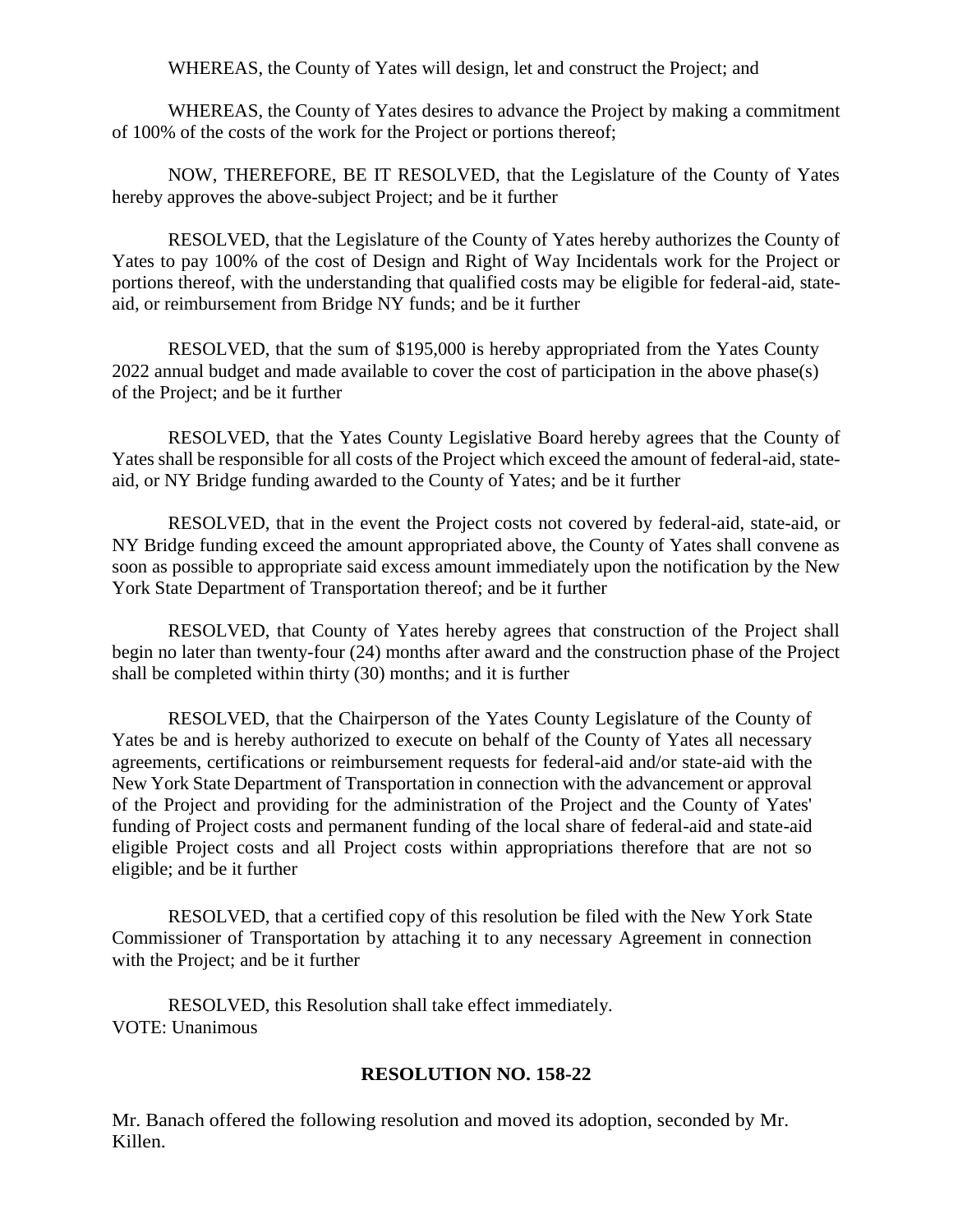## **AUTHORIZE LEGISLATURE CHAIRWOMAN TO SIGN AN AGREEMENT FOR THE ENGINEERING AND DESIGN OF THE BRIDGE NY PROJECT KNOWN AS HALEY ROAD OVER BIG STREAM (PIN 6755.55)**

WHEREAS, Resolution 157-22 authorized participation in and the implementation and funding of a BRIDGE NY federal aid eligible superstructure replacement project known as Haley Road over Big Stream (PIN 6755.55) in the Town of Barrington, Yates County; and

WHEREAS, Engineering and Design work is required to develop plans and specifications to replace the superstructure; and

WHEREAS, Barton and Loguidice, D.P.C. was selected as the engineering consultant for this project;

NOW, THEREFORE, BE IT RESOLVED, that the Chairwoman of the Yates County Legislature is authorized to sign the Engineering and Design agreement with Barton and Loguidice, D.P.C contingent upon approval of the contract by the Yates County Attorney; and be it further

RESOLVED, that the Yates County Legislature Chairwoman is authorized to execute all subsequent and necessary Engineering and Construction Inspection agreements throughout the duration of the project; and be it further

RESOLVED, that copies of this resolution be forwarded to the Yates County Treasurer, Yates County Director of Finance, Barton and Loguidice, D.P.C., and the Yates County Highway Superintendent.

VOTE: Unanimous

## **RESOLUTION NO. 159-22**

Mr. Banach offered the following resolution and moved its adoption, seconded by Ms. Chilson.

## **DESIGNATE DEPUTY HIGHWAY SUPERINTENDENT AS THE RESPONSIBLE LOCAL OFFICIAL (RLO) FOR THE BRIDGE NY PROJECT KNOWN AS HALEY ROAD OVER BIG STREAM (PIN 6755.55)**

WHEREAS, Resolution 157-22 authorized funding for and participation in a federal aid eligible bridge replacement project know as Haley Road over Big Stream (PIN 6755.55) in the Town of Barrington, Yates County; and

WHEREAS, the NYSDOT requires the project sponsor (Yates County) to name a Responsible Local Official (RLO); and

WHEREAS, the RLO must sign the Initial Project Proposal, Smart Growth and Complete Streets documents, monitor the Equitable Business Opportunities (EBO) system for the duration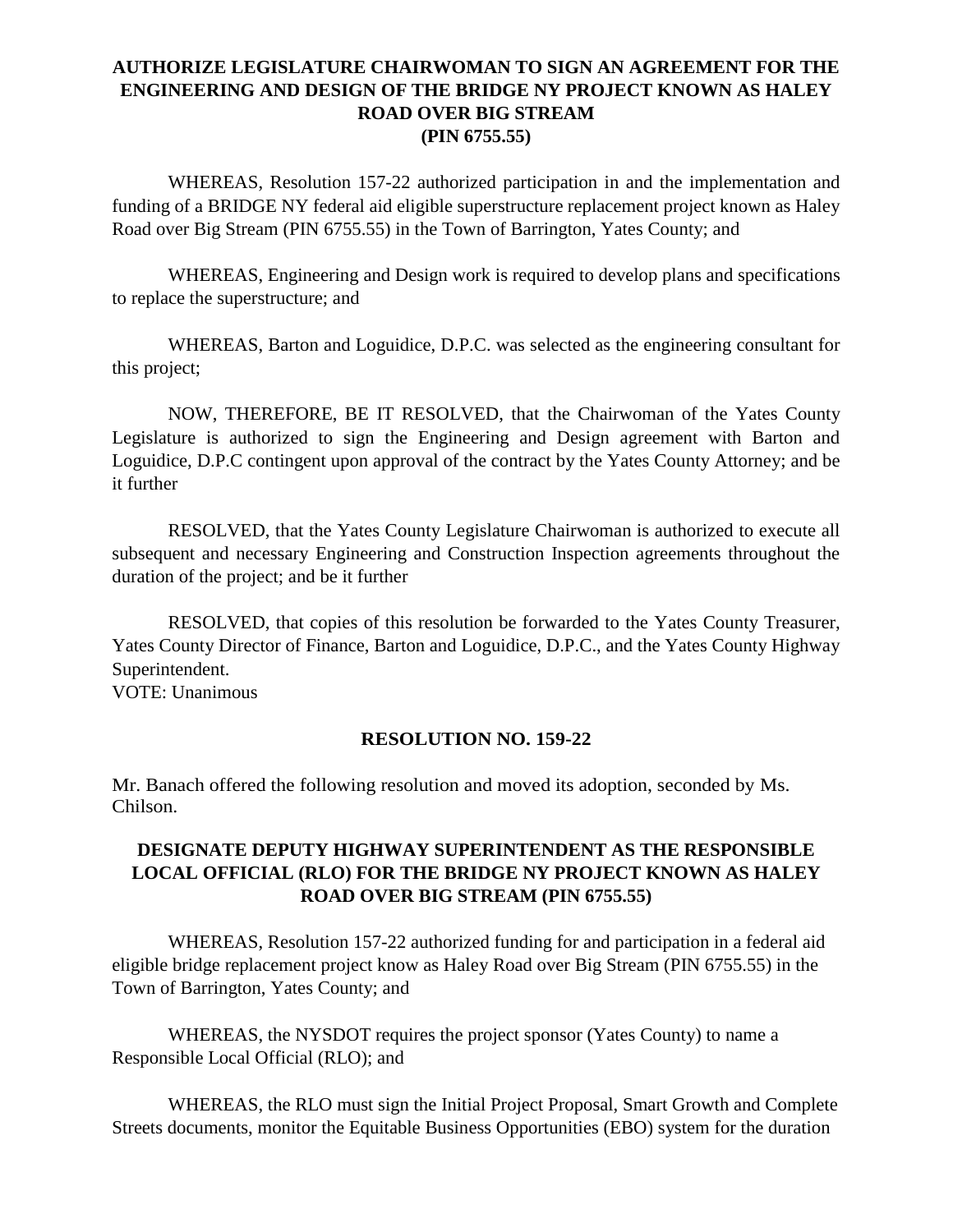of the project, sign Right-of-Way documents, ensure construction is completed in compliance with the project plans and specifications and sign the Final Acceptance certificate;

NOW, THEREFORE, BE IT RESOLVED, to designate the Yates County Deputy Highway Superintendent to be the RLO for PIN 6755.55; and be it further

RESOLVED, that a copy of this resolution be sent to the Yates County Highway Department and the New York State Department of Transportation. VOTE: Unanimous

#### **RESOLUTION NO. 160-22**

Mr. Banach offered the following resolution and moved its adoption, seconded by Mr. Bronson.

## **AMENDMENT TO RESOLUTION NO. 14-22 (AUTHORIZED EXCEPTIONS TO THE PROCUREMENT POLICY)**

WHEREAS, Resolution 14-22 authorized the exceptions to the procurement policy; and

WHEREAS, the Building Maintenance Supervisor would like to add another buying contract to the list;

NOW, THEREFORE, BE IT RESOLVED, that Resolution 14-22 be amended to include "Buy Board" as an approved contract for purchasing; and be it further

RESOLVED, that copies of this resolution be provided to the Director of Finance, Budget Officer, Building Maintenance Supervisor, and County Treasurer. VOTE: Unanimous

#### **RESOLUTION NO. 161-22**

Mr. Banach offered the following resolution and moved its adoption, seconded by Mr. Harper.

#### **AUTHORIZE CHAIRWOMAN TO SIGN CONTRACT WITH CHEMSEARCH FE**

WHEREAS, the cooling tower at the Public Safety Building requires monitoring and treatment to maintain the proper water chemistry; and

WHEREAS, the Building Maintenance Supervisor has received a proposal from Chemsearch FE under the Buy Board contract #629-20 for the annual cost of \$3,596.15 for these service;

NOW, THEREFORE, BE IT RESOLVED, that upon the approval of the County Attorney, the Chairwoman of the Legislature is authorized to enter into a contract with Chemsearch FE for monitoring and treatment to maintain the proper water chemistry of the PSB cooling tower; and be it further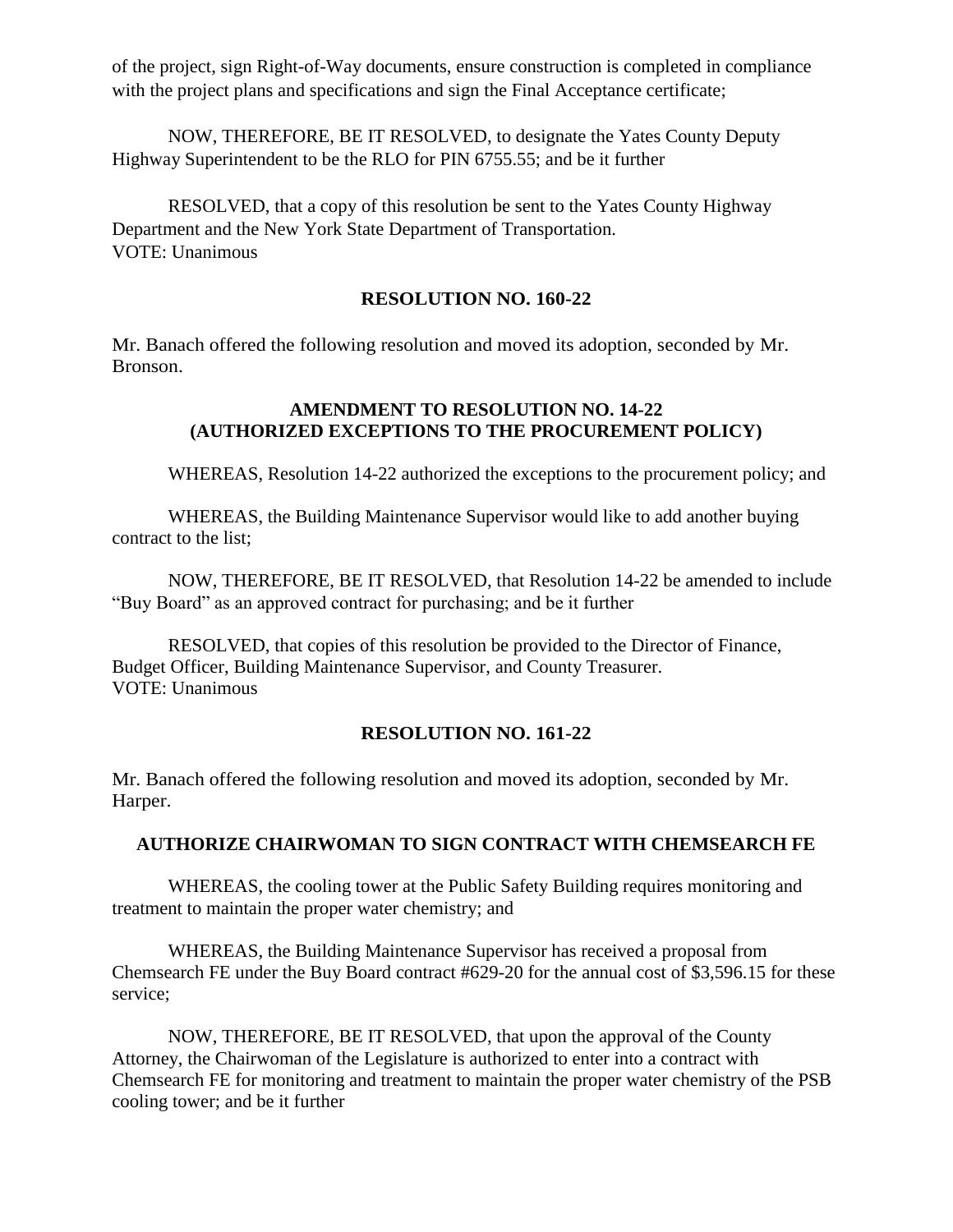RESOLVED, that said contract will run from 4/1/22 to 3/31/25 for an amount not to exceed \$3,596.15 per year; and be it further

RESOLVED, that copies of this resolution be provided to the Director of Finance, Budget Officer, Building Maintenance Supervisor, and County Treasurer. VOTE: Unanimous

Mr. Holgate requested to go back and have discussion on resolution 151-22. It seemed to him, that last year they held off on mowing for a time. Cornell Cooperative Extension (CCE) just came forward with No Mow May. Mr. Holgate noticed that May is the start date included in the contract. He wondered if this is something that should be discussed, as far as not mowing in May.

Chairwoman Church clarified that this is for the bees and other pollinators.

Mr. Banach stated that since they passed the resolution, they can have that discussion.

Mr. Holgate stated that he was just curious. In May, he doesn't know how much they need to mow their road sites, but with what CCE just came forward with, No Mow May, they should take that into consideration.

Chairwoman Church agreed and questioned whether they should scratch the resolution because it authorizes mowing in May.

Mrs. Percy stated that she would change May to June.

Mr. Banach stated that they can have another resolution to change resolution 151-22 to say no mowing in May. It would be another resolution.

Mr. Holgate said that would be ok with him, but he'd like to have Doug Rapalee's input, of course.

Arlene from CCE raised her hand on Zoom to speak. Arlene stated that they could sign the contract in May that the effective start date is in June. That would be ok and supportive of the No Mow May initiative to help out with the pollinators.

Chairwoman Church requested that Arlene explain a bit more about No Mow May.

Arlene stated that it is a national initiative to encourage the habitation of pollinators. They have things like bees and beetles and bugs that live in the grass that burrow and establish their hives in the ground. So, as spring starts, it is very important for them to have a stable environment so they can start their nests and rear their young in this April-May time period. Mowing should start in June, so pollinators are out and about doing their work.

Mr. Willson stated that he thinks there is more than one reason that they mow the road sites. While there may be portions of the road that would be fine to skip, there are portions of the roadside shoulders that are mowed for safety and visibility reasons. Mr. Willson thinks they should be careful because they may be swapping out accidents for bees in a three or four foot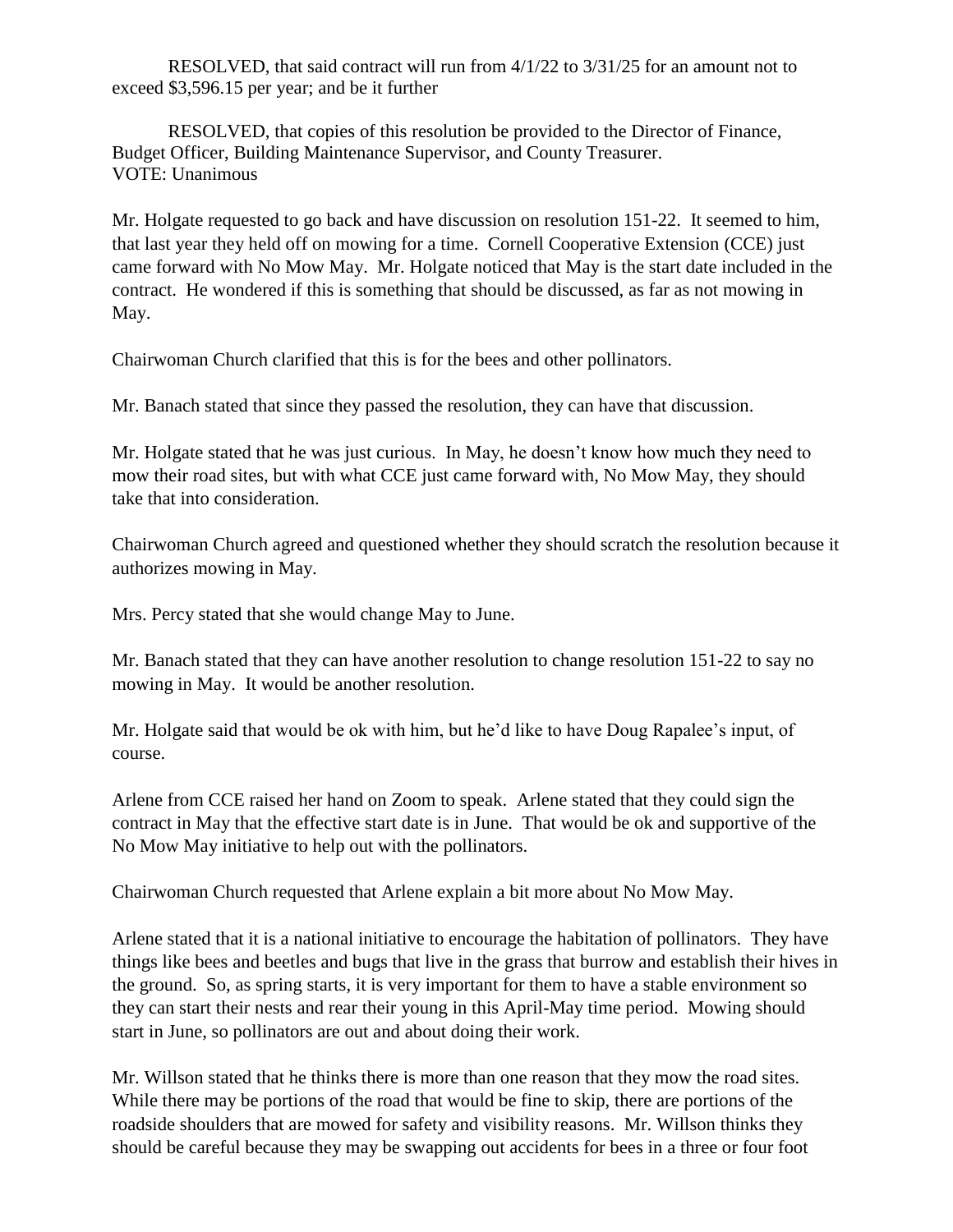area. He understands the desire and perhaps there is a happy medium, but just to say arbitrarily no mowing is looking for a lawsuit to happen.

Mr. Killen asked if they could just make the recommendation that they limit mowing during that timeframe and leave it to the discretion of the Highway Department. Considering the number of miles that need to be cleared and the necessity of doing it early or not. Just encourage them to try and limit mowing in that early time frame.

Chairwoman Church stated that she thinks that is reasonable.

Ms. Chilson stated that she does think it is important that they encourage the pollinators because they have had a long winter without having much honey. They really want to preserve the bees in particular, but she also agrees with the safety and discretion having the ability to mow if they have to for safety.

Chairwoman Church stated that they would possibly agree to amend resolution 151-22 or leave it to the discretion of the Highway Superintendent.

Mr. Killen stated that they should leave it as is and allow the Highway Departments discretion and with the Legislatures advisement, that if they can limit mowing then safely do so.

Dr. Cutler stated that he trusts the Highway Department.

Mr. Button thanked Bill for bringing that up. He is in the dry hay business, so a lot of times because of weather they don't start until June or even July. There is some sweet clover that is along some road sides that is in bloom, so they do use those to pollinate.

Doug Rapalee, Deputy Highway Superintendent, stated that he understands and he can try to hold off as long as he can and make specific directions to the towns. The towns will want to start because they do three rounds a year. He also wants to draw their attention to the safety aspect. If they don't start mowing until June  $1<sup>st</sup>$ , it takes them three or four weeks to do one round themselves on roads that the County owns just going out of town. They wouldn't have a round done until mid-June. He understands the discretion and he will do the best he can.

## **RESOLUTION NO. 162-22**

Mr. Holgate offered the following resolution and moved its adoption, seconded by Dr. Cutler.

## **AUTHORIZE CHAIRMAN TO SIGN CONTRACT WITH LABELLA ASSOCIATES FOR ONE TOUCH MAKE READY SERVICES FOR PHASE 1B OF THE YATES COUNTY RECONNECT PROJECT**

WHEREAS, Yates County (hereinafter referred to as "County") has been awarded a USDA ReConnect grant to enable design and construction of a fiber-to-the premises broadband network to reach the unserved and underserved with regard to internet access; and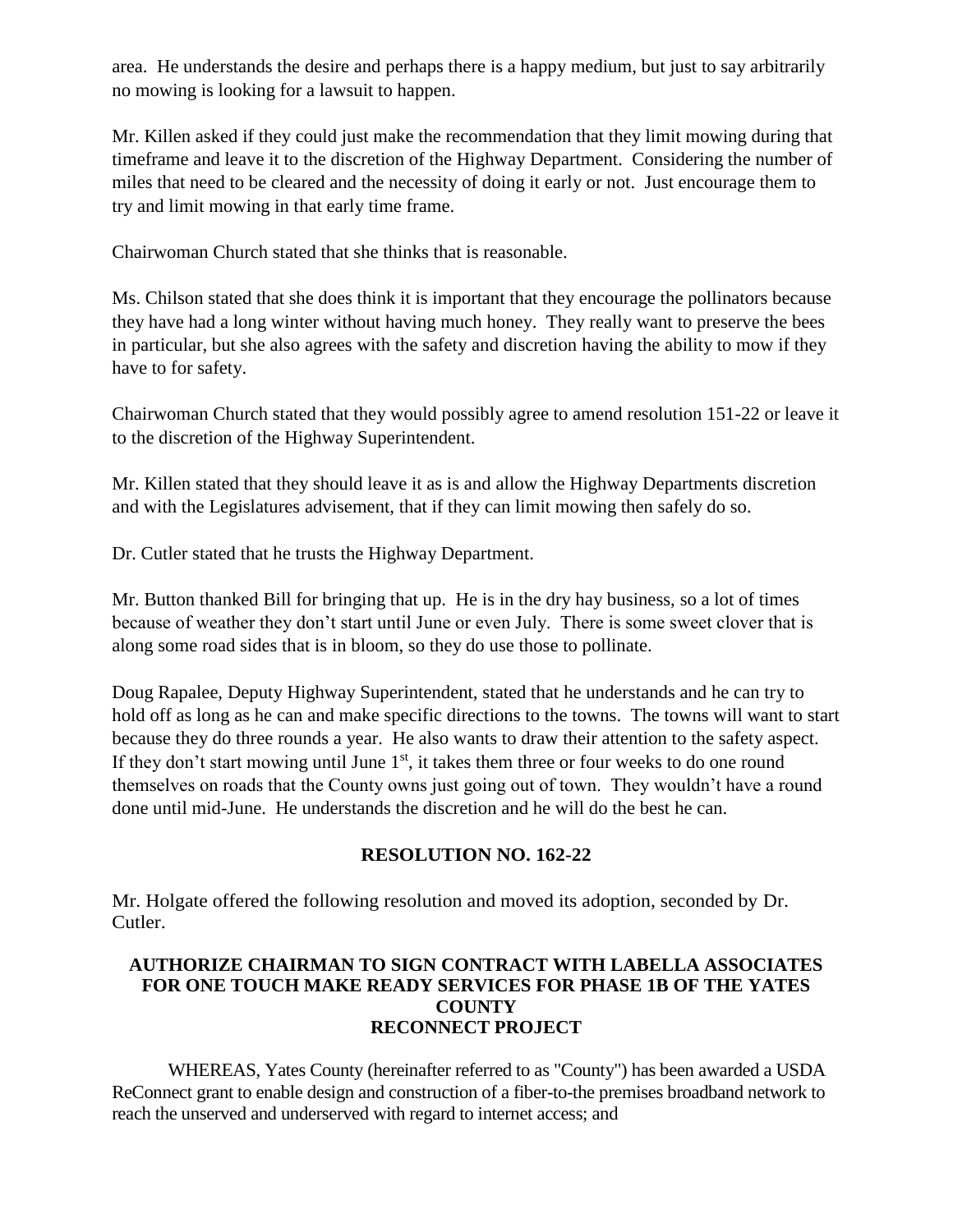WHEREAS, the County has signed Pole Attachment Agreements with New York State Electric & Gas Corporation (hereinafter referred to as "NYSEG") and Frontier Communications (hereinafter referred to as "Frontier") licensing the use of NYSEG and Frontier poles for attaching and maintaining its telecommunications fiber; and

WHEREAS, in order to proceed with the actual attachments, NYSEG and Frontier charge an application fee covering Make Ready activities including field survey, design analysis, design system entry, mid-span measurement, structural analysis, construction inspection; and

WHEREAS, NYSEG and Frontier recommend that the County follow One Touch Make Ready processing where some of these activities are out-sourced to a certified engineering firm in return for a reduced application fee and a more stream-lined, efficient process; and

WHEREAS, LaBella Associates (hereinafter referred to as "LaBella") is certified by NYSEG and Frontier for these activities; and

WHEREAS, the County has previously signed a One Touch Make Ready Service agreement with LaBella covering NYSEG and Frontier poles included in Phase IA of the ReConnect project; and

WHEREAS, an additional 285 NYSEG and Frontier poles have been identified to complete Phase 1B of the ReConnect project and LaBella has submitted a One Touch Make Ready Services proposal for these Phase 1B poles;

NOW, THEREFORE, BE IT RESOLVED, that upon the approval of the County Attorney, the Chairwoman of the Legislature is authorized to enter into a contract with LaBella for its provision of the above recited services, for a price not to exceed \$49,050; and be it further

RESOLVED, that copies of this resolution be provided to LaBella, USDA/RUS, County Administrator, Director of Finance, Treasurer, Planner, and the Grant Specialist. VOTE: Unanimous

## **RESOLUTION NO. 163-22**

Mr. Holgate offered the following resolution and moved its adoption, seconded by Ms. Chilson.

DISCUSSION

Mr. Button stated that in the resolution, he sees where Yates County is supplying a dump truck to Schuyler County. In these years that Yates County holds the Household Hazardous Waste Day, he hasn't seen where they have brought a 10 wheeler up to Yates County. He wondered if that was something different.

Mr. Banach stated they have never been asked to previously.

Mr. Harper questioned about posting about the Household Hazardous Waste Day on the Yates County website. He stated that it is on the Schuyler County website, but it's not on Yates County's yet, so they do need to get that on theirs.

## **AUTHORIZE CHAIRWOMAN TO SIGN INTER-MUNICIPAL AGREEMENT WITH SCHUYLER COUNTY FOR HOUSEHOLD HAZARDOUS WASTE DAY SERVICES**

WHEREAS, Schuyler County and Yates County will be holding a joint 2022 Household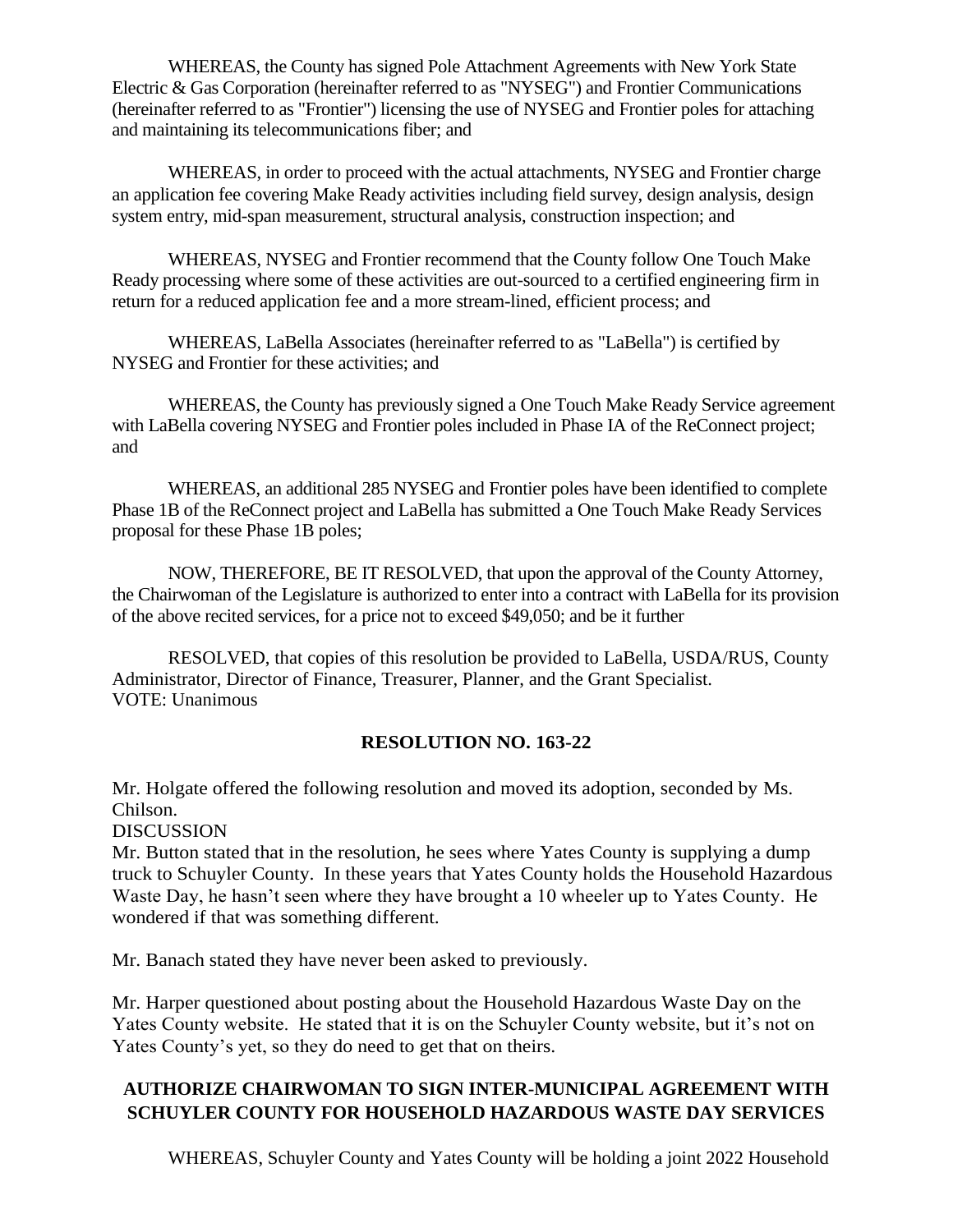Hazardous Waste Day for residents of Yates and Schuyler counties on July 23<sup>rd</sup>, 2022; and

WHEREAS, Yates County has agreed to pay \$4,500 for its participation along with supplying a dump truck for said event;

NOW, THEREFORE, BE IT RESOLVED, that upon the approval of the County Attorney, the Chairwoman is hereby authorized to sign an inter-municipal agreement with Schuyler County; and be it further

RESOLVED, that a copy of the resolution be provided to the Schuyler County Planner. VOTE: Unanimous

## **RESOLUTION NO. 164-22**

Mr. Holgate offered the following resolution and moved its adoption, seconded by Dr. Cutler. **DISCUSSION** Dr. Cutler thanked Marsha Devine, Treasurer, for clearing up some of the details.

## **AUTHORIZE LETTER OF SUPPORT FOR FINGER LAKES LAND TRUST TO SUBMIT AN APPLICATION TO NYS DEPT OF AG AND MARKETS FOR THE PURCHASE OF A CONSERVATION EASEMENT ON HENDERSON FARM**

WHEREAS, an email was received from the Finger Lakes Land Trust on March 18, 2022 requesting a letter of support from the County Planner, for the purchase of a 413 acre conservation easement at the Henderson Farm. 2932 Route 14A, Penn Yan, NY 14527; and

WHEREAS, Finger Lakes Land Trust is making an application to the NYS Department of Ag and Markets for the funding of this purchase; and

WHEREAS, the first county goal listed in the Comprehensive Plan "RELATED TO NATURAL RESOURCES AND ENVIONMENTAL PROTECTION," is "To preserve that land for agriculture which are identified as having unique value"; and

WHEREAS, the USDA soil report classifies the soils on this property as a mix of 3 classifications. "Farmland of statewide importance", "All areas are prime farmland," and "Prime farmland if drained:"

NOW, THEREFORE, BE IT RESOLVED, that the Planner is authorized to prepare and send a letter of support to the Finger Lakes Land Trust for said application; and be it further

RESOLVED, that a copy of this resolution be furnished to the Planner and to Elizabeth Newbold, Finger Lakes Land Trust. VOTE: Unanimous

## **RESOLUTION NO. 165-22**

Mr. Holgate offered the following resolution and moved its adoption, seconded by Mr. Harper.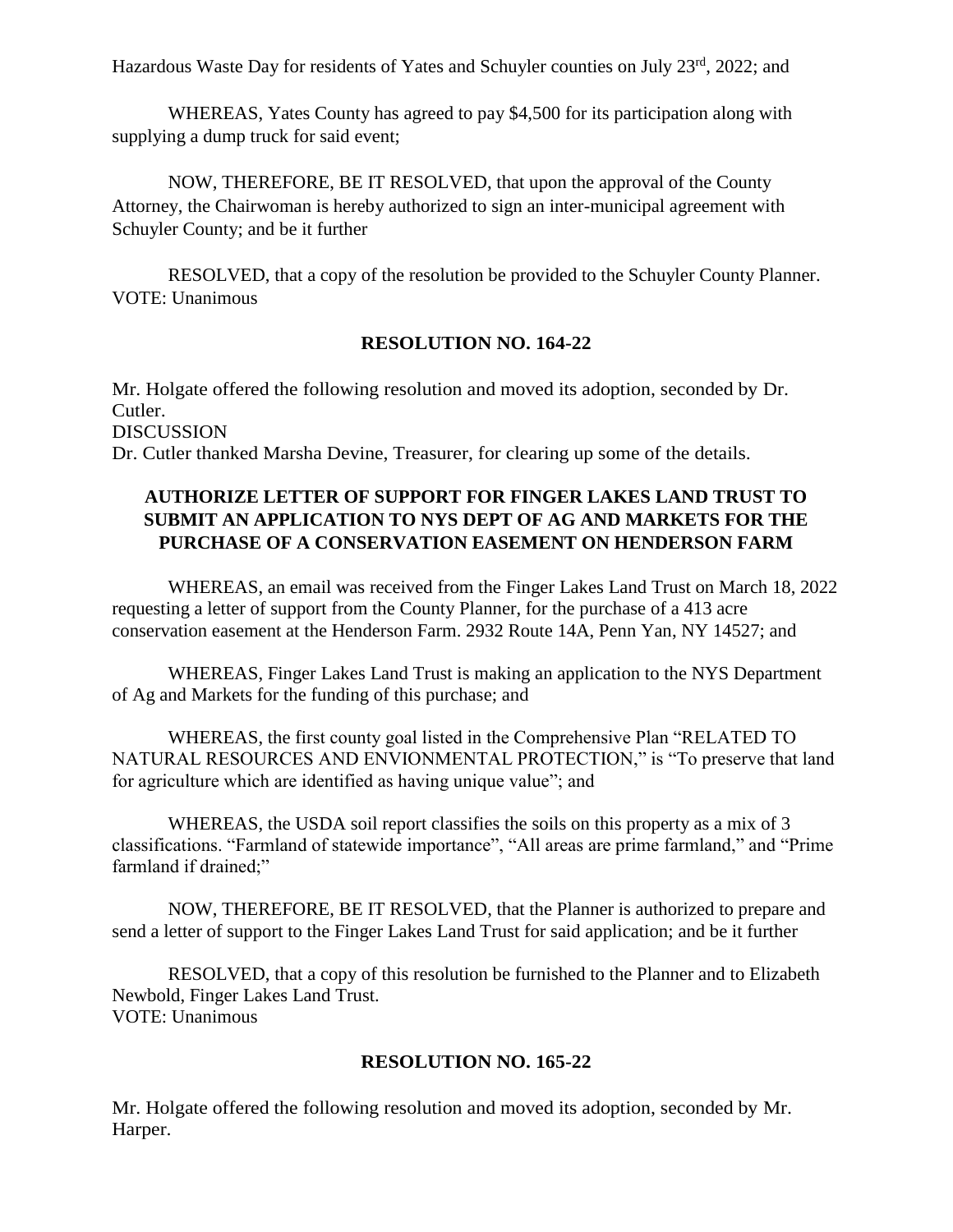## **AUTHORIZE YATES COUNTY TO SUBMIT AN APPLICATION TO THE OFFICE OF COMMUNITY RENEWAL FOR A COMMUNITY DEVELOPMENT BLOCK GRANT ON BEHALF OF YATES COUNTY**

WHEREAS, the Yates County Comprehensive Plan 2020, under "Support Stewardship Efforts:" specifically calls out the county to "support efforts to protect the watersheds of all lakes within its borders;" and

WHEREAS, properly functioning septic and well systems are critical for the health of our citizens, the health of our ecosystems, and the health of our economy; and

WHEREAS, it is the desire of Yates County to submit an application for the 2022 New York State Community Development Block Grant (CDBG) program and to get funding to replace well and septic systems for low and moderate income families; and

WHEREAS, the process for CDBG applications involves holding one public hearing prior to submission of any 2022 CDBG applications to provide residents with information about the CDBG program and to discuss community development needs and priorities; and

WHEREAS, residents are invited to attend the hearing to assist the County in defining community development priorities; and

WHEREAS, the date and time of said public hearing are to be named in the future;

NOW, THEREFORE, BE IT RESOLVED, that Yates County is hereby authorized to submit an application to the Department of Housing and Community Renewal for a Community Development Block Grant; and be it further

RESOLVED, that Yates County's Certifying Officer be hereby authorized to sign the application; and be it further

RESOLVED, that should said grant be awarded to Yates County, the County Treasurer is hereby authorized to deposit said grant in the appropriate line item in the Yates County Budget; and be it further

RESOLVED, that the Chairwoman of the Legislature is hereby authorized to sign all appropriate and necessary documents to implement said grant, subject to the approval of the Yates County Attorney; and be it further

RESOLVED, that a certified copy of this resolution shall be forwarded to the Executive Director of the Keuka Housing Council, Inc., 160 Main Street, Penn Yan, NY 14527. VOTE: Unanimous

## **RESOLUTION NO. 166-22**

Mr. Holgate offered the following resolution and moved its adoption, seconded by Mr. Morris.

#### **2022 BUDGET TRANSFERS**

WHEREAS, these funds are part of the 2022 budget;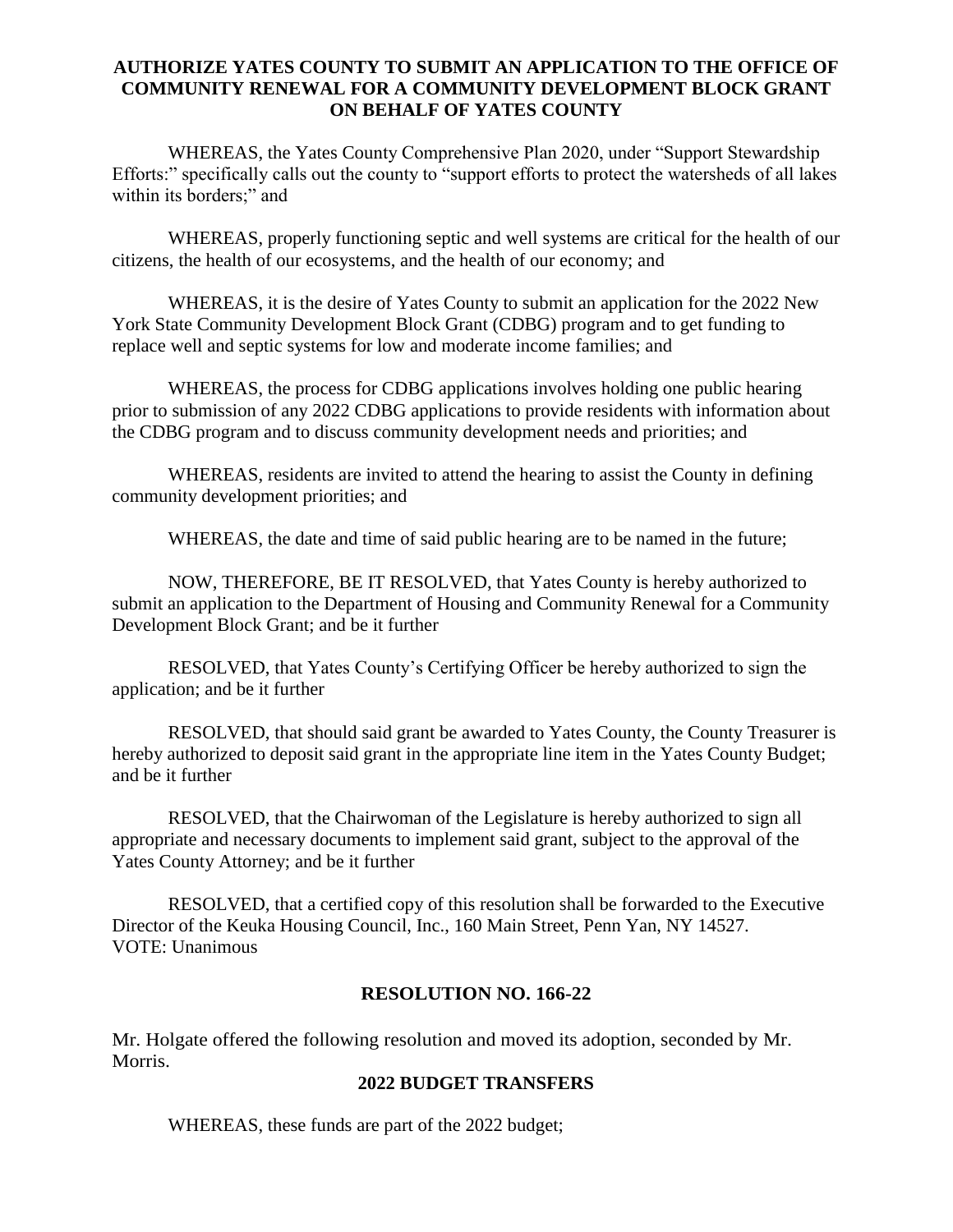NOW, THEREFORE, BE IT RESOLVED, that the following transfers be made as tabulated below:

| From:                | To:                            | Amount: |       |
|----------------------|--------------------------------|---------|-------|
| A1430.54019 PER- EAP | A1430.51505 PER- Overtime      |         | 25.62 |
| A1430.54019 PER- EAP | $A1430.51661$ PER-Comp Time BO |         | 5.58  |

And be it further

RESOLVED, that copies of this resolution be provided to the Personnel Officer, the County Treasurer, the Director of Finance and the Budget Officer. VOTE: Unanimous

#### **RESOLUTION NO. 167-22**

Mr. Holgate offered resolutions 167-22 through 168-22 and moved their adoption, seconded by Mr. Harper.

#### **APPROPRIATE ADDITIONAL STATE AID (SOCIAL SERVICES)**

WHEREAS, the Department of Social Services has received grant revenue along with corresponding expenditures; and

WHEREAS, these funds are not part of the 2022 budget;

NOW, THEREFORE, BE IT RESOLVED, that the following accounts be increased as tabulated below:

| Revenue:<br>A6010.44610 DSS- Social Service Admin | $\frac{\$}{2.597.00}$ |
|---------------------------------------------------|-----------------------|
| Appropriation<br>A6010.54027 DSS- Miscellaneous   | $\frac{\$}{2.597.00}$ |

And be it further

RESOLVED, that copies of this resolution be provided to the Commissioner of Social Services, the County Treasurer, the Finance Director and the Budget Officer. VOTE: Unanimous

#### **RESOLUTION NO. 168-22**

#### **APPROPRIATE ADDITIONAL STATE AID (SOCIAL SERVICES)**

WHEREAS, the Department of Social Services has received grant revenue along with corresponding expenditures; and

WHEREAS, these funds are not part of the 2022 budget;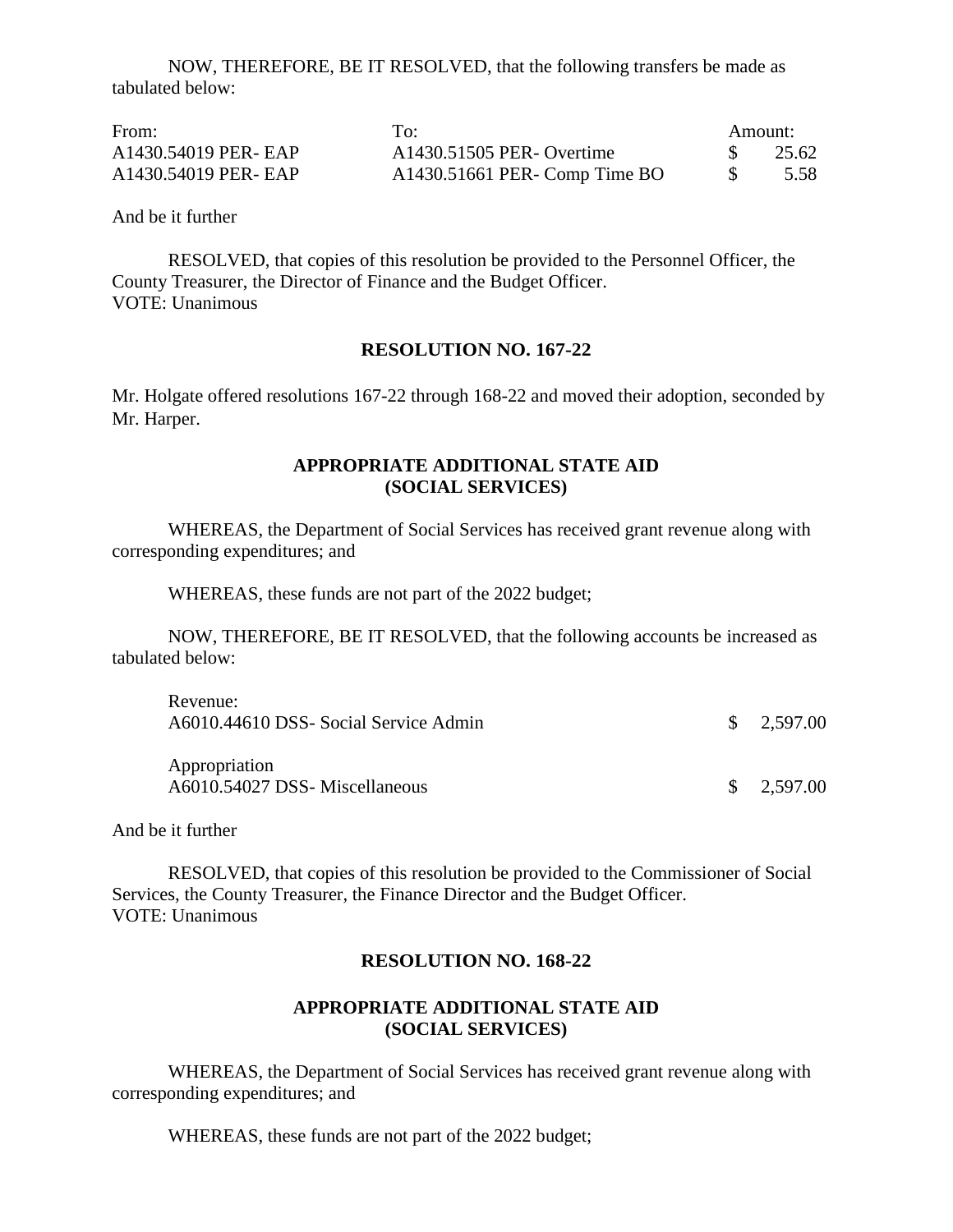NOW, THEREFORE, BE IT RESOLVED, that the following accounts be increased as tabulated below:

| Revenue:<br>A6010.44610 DSS- Social Service Admin   | \$14,700.00  |
|-----------------------------------------------------|--------------|
| Appropriation<br>A6010.54305 DSS- Family Assistance | \$ 14,700.00 |

And be it further

RESOLVED, that copies of this resolution be provided to the Commissioner of Social Services, the County Treasurer, the Finance Director and the Budget Officer. VOTE: Unanimous

#### **RESOLUTION NO. 169-22**

Mr. Holgate offered resolutions 169-22 through 170-22 and moved their adoption, seconded by Mr. Harper.

#### **ACCEPT BID FOR THE PENN YAN AIRPORT EMERGENCY WEATHER GRANT GENERATOR PURCHASE AND INSTALLATION**

WHEREAS, a specification was generated and bids were solicited for a standby (backup) generator set for the Penn Yan Airport Emergency Weather DOT Grant Project; and

WHEREAS, on March 23, 2022, bids for the airport generator purchase and installation (Penn Yan Airport Emergency Weather DOT Grant Project) were received, opened, read aloud and documented, as follows:

| <b>Description</b>                  | <b>Schuler-Haas</b><br><b>Electric Corp.</b> | <b>Baseline King</b> |
|-------------------------------------|----------------------------------------------|----------------------|
| Generator / Installation            | \$53,700                                     | \$56,000             |
| NG Line Installation Allowance      | \$6,000                                      | \$6,000              |
| <b>Total with NG Line Allowance</b> | \$59,700                                     | \$62,000             |
| Delivery (weeks)                    | 24                                           | 29                   |
| <b>Optional Extended Service</b>    | \$2000.00                                    | \$5,000.00           |
| Agreement (years $2-6$ )            |                                              |                      |
| Generator Set Manufacturer /        | Kohler                                       | Kohler               |
| Model                               | 38RCLC                                       | 38RCLC-Q50           |
| kW Rating                           | 38                                           | 38                   |

And;

WHEREAS, the apparent low quote is from Schuler-Haas Electrical Corporation of Painted Post, NY; and

WHEREAS, the County's project consultant, Passero Associates, has reviewed the bids and recommends accepting said bid from Schuler-Haas Electrical Corporation.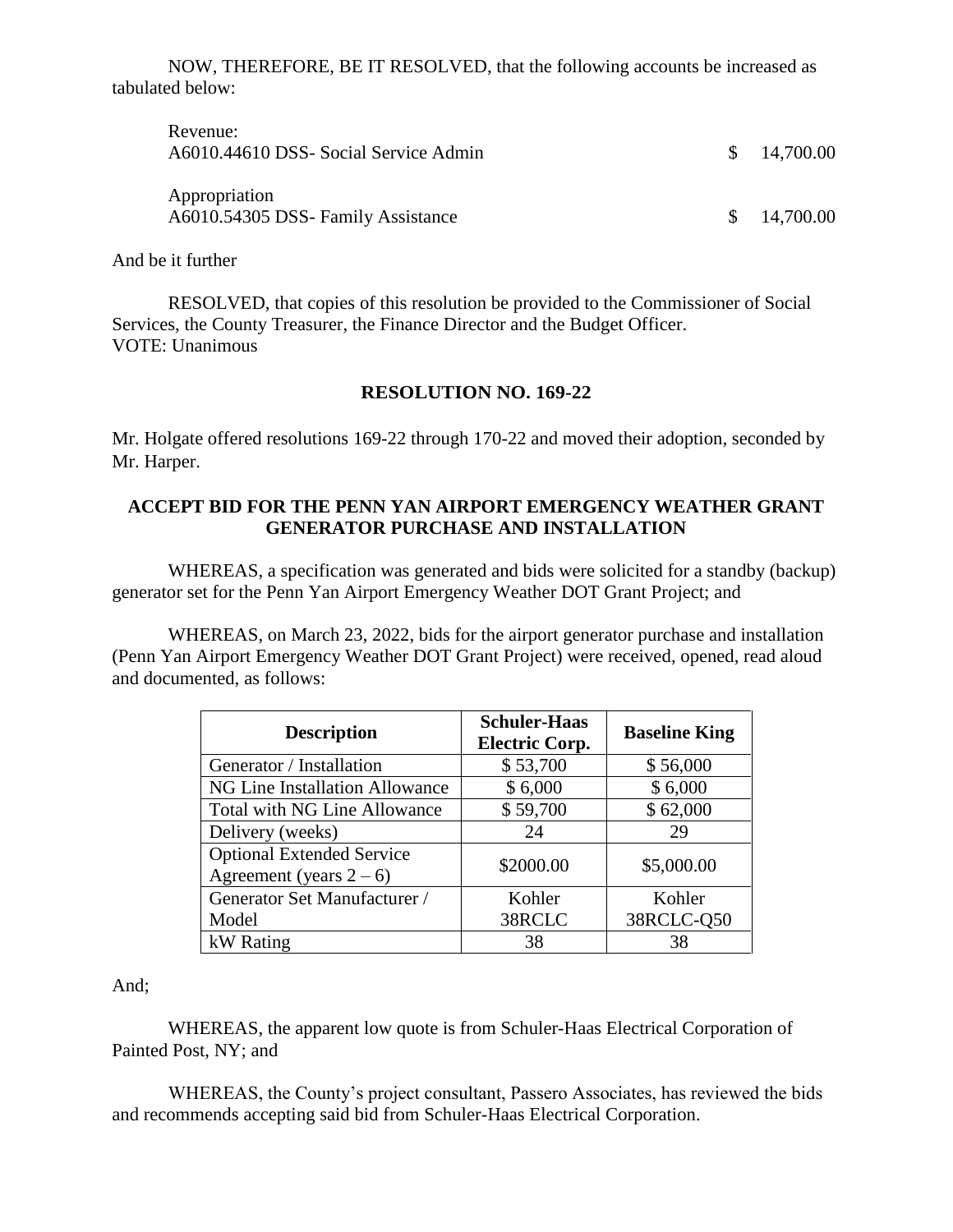NOW, THEREFORE, BE IT RESOLVED, that the above Schuler-Haas Electrical Corporation bid is hereby accepted, contingent upon the execution of a written contract related thereto between the County and Schuler-Haas Electrical Corporation, and to this end, the Chairwoman of the Legislature, upon the approval of the NYS Department of Transportation (project grantor) and the County Attorney, is authorized to sign such a contract on behalf of the County, as well as any other necessary documents with Schuler-Haas Electrical Corporation to enable construction for the Penn Yan Airport Emergency Weather DOT Grant Project, including, but not limited to change orders; and be it further

RESOLVED, that total contract shall not exceed \$61,700; and be it further

RESOLVED, that copies of this resolution be furnished to the Airport Council, Building Maintenance Supervisor, County Administrator/Budget Officer, Director of Finance, Treasurer, Passero Associates and all bidders.

## **RESOLUTION NO. 170-22**

## **ACCEPT BID FOR THE PENN YAN AIRPORT DEICING VEHICLE PURCHASE**

WHEREAS, a specification was generated and bids were solicited for a deicing vehicle for the Penn Yan Airport; and

WHEREAS, on April 4, 2022 at 3 pm the sole bid for the airport deicing vehicle was received, opened, read aloud and documented, as follows:

| <b>Description</b>                    | <b>Ground Support</b><br><b>Specialists, LLC</b> |
|---------------------------------------|--------------------------------------------------|
| Deicing Vehicle including<br>delivery | \$261,980                                        |
| <b>Truck Model</b>                    | Hawk 800                                         |

And;

WHEREAS, the apparent low quote is from Ground Support Specialist, LLC of Horn Lake, MS; and

WHEREAS, the County's project consultant, Passero Associates, has reviewed the bids and recommends accepting said bid from Ground Support Specialist, LLC.

NOW, THEREFORE, BE IT RESOLVED, that the above Ground Support Specialist, LLC bid is hereby accepted, contingent upon the execution of a written contract related thereto between the County and Ground Support Specialist, LLC, and to this end, the Chairwoman of the Legislature, upon the approval of the FAA (project grantor) and the County Attorney, is authorized to sign such a contract on behalf of the County, as well as any other necessary documents with Ground Support Specialist, LLC to enable purchase for the Penn Yan Airport Deicing Vehicle Grant, including, but not limited to change orders; and be it further

RESOLVED, that total contract shall not exceed \$261,980; and be it further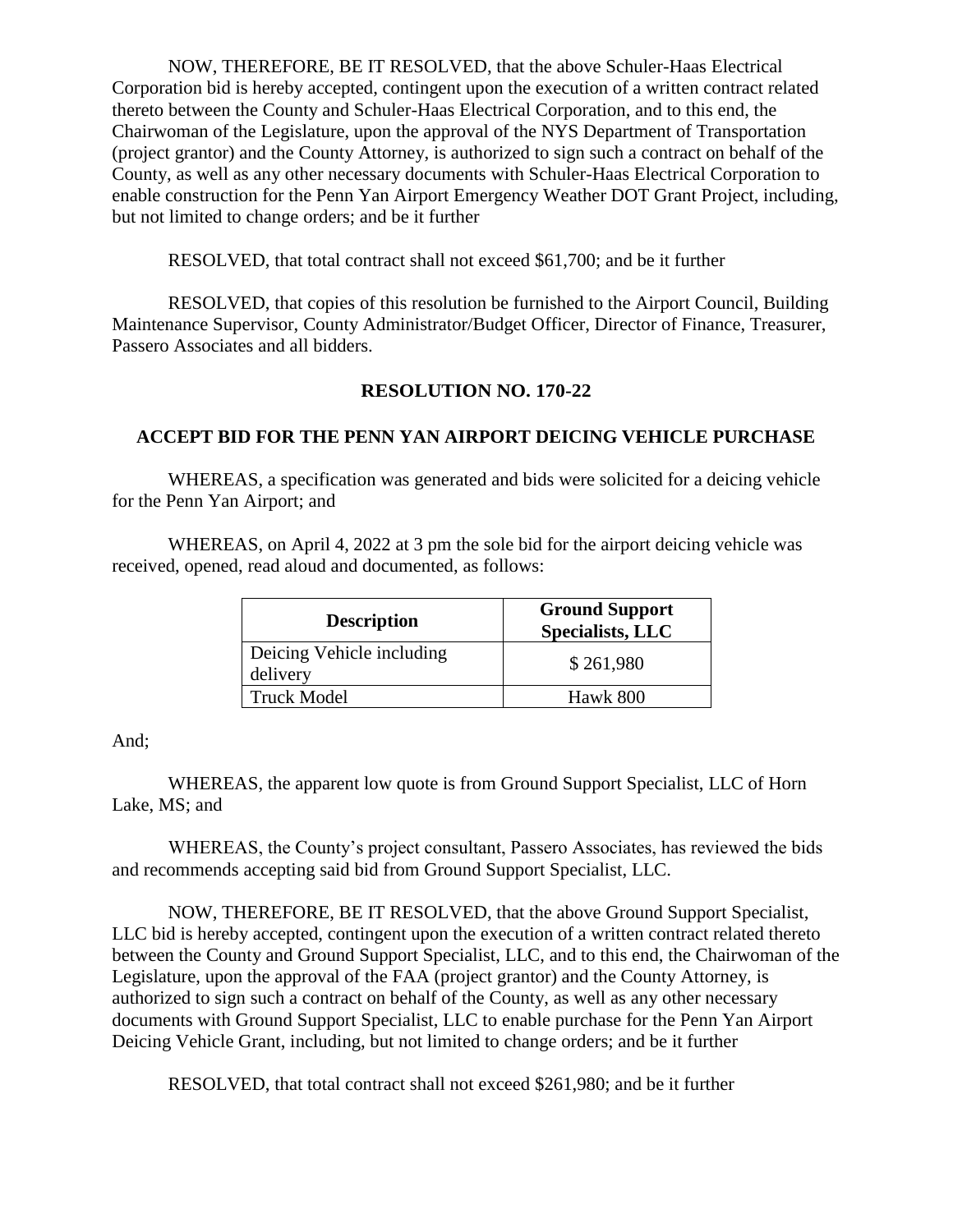RESOLVED, that copies of this resolution be furnished to the Airport Council, Highway Supervisor, County Administrator/Budget Officer, Director of Finance, Treasurer, Passero Associates and all bidders. VOTE: Unanimous

### **RESOLUTION NO. 171-22**

Mr. Bronson offered the following resolution and moved its adoption, seconded by Ms. Chilson.

## **AUTHORIZE COMMISSIONER OF SOCIAL SERVICES TO FILL SOCIAL WELFARE EXAMINER POSITION**

WHEREAS, a Social Welfare Examiner vacancy became vacant effective April 1, 2022 as the result of a resignation; and

WHEREAS, the Commissioner through the vacancy review process has identified the need to refill the Social Welfare Examiner position and is requesting that the position be filled; and

WHEREAS, the estimated cost to fill the position is \$44,870 to \$68,799, depending on health insurance; with the 80% reimbursement the total estimated cost to the County is \$8,974 to \$13,760;

NOW, THEREFORE, BE IT RESOLVED, that effective April 11, 2022 the Commissioner of Social Services is hereby authorized to fill a full-time Social Welfare Examiner position; and be it further

RESOLVED, that copies of this resolution shall be provided the Commissioner of Social Services, Personnel Officer, County Administrator, Treasurer, and Director of Finance. VOTE: Unanimous

## **RESOLUTION NO. 172-22 (LOST)**

Mr. Bronson offered the following resolution and moved its adoption, seconded by Mr. Killen.

DISCUSSION

Dr. Cutler stated that he intends to vote against this resolution. As a member of the Ad Hoc Committee that examined redistricting/reapportionment, this is not consistent with the recommendation of that Committee. He took personal offense by being characterized by one of the members of the Government Ops. Committee, as being biased and unprofessional. The whole Committee worked very hard over a number of months to come up with recommendations and in the end, they did not recommend 15 legislators.

Mr. Willson stated that he placed a document outlining his thoughts on redistricting on all the legislators desks. He is supporting adding a  $15<sup>th</sup>$  legislator.

Ms. Chilson asked if Mr. Willson could briefly go over it so that everybody has an idea what it says. It was placed on their desks and not everyone has had time to read it.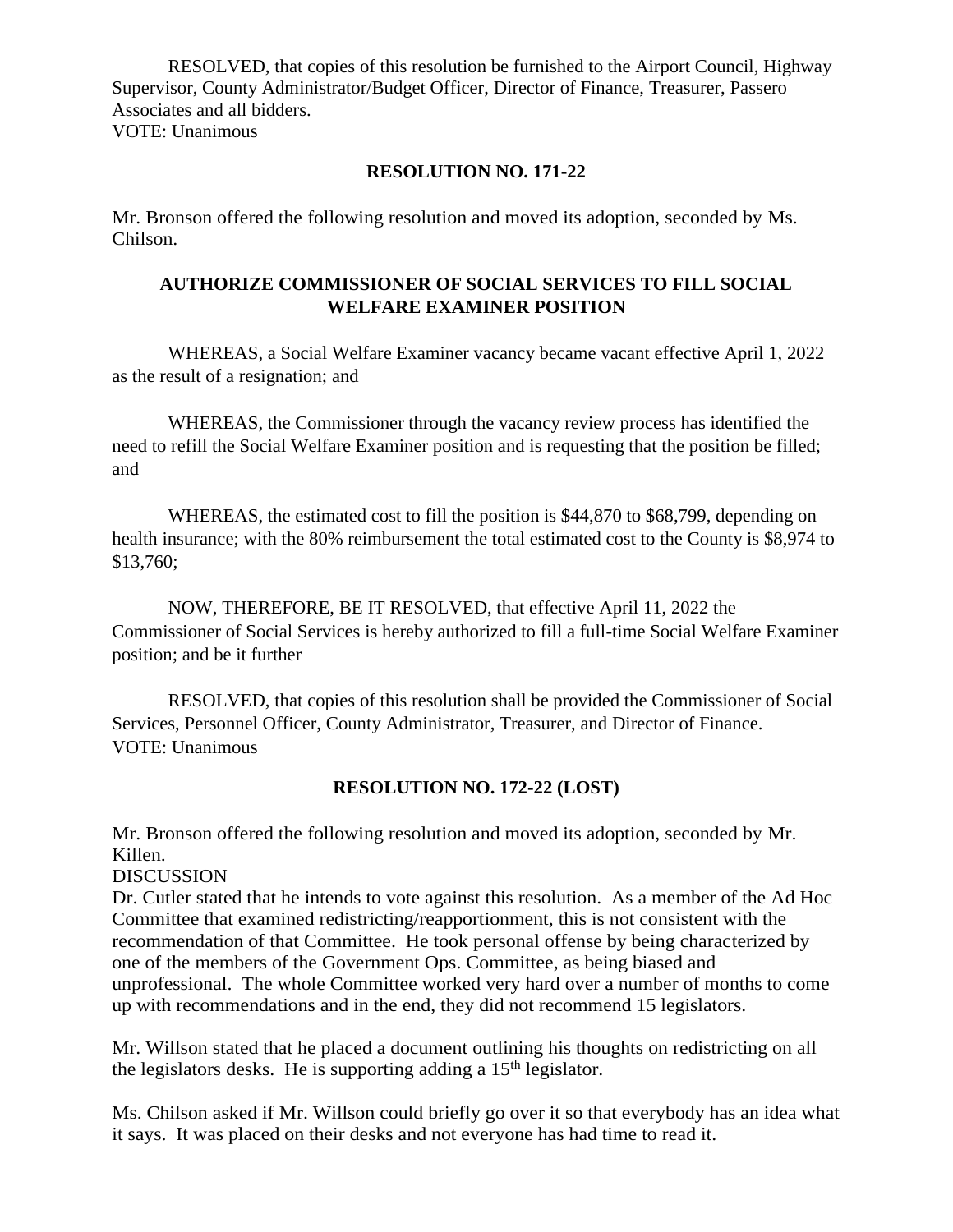Mr. Willson stated that part of it just gives the general, what's happened all the way through. It does talk about the Ad Hoc Committee going through a lot of hard work to make some recommendations. He does point out though, that this is not the first time in the history of this legislature that a legislator has been added, that has happened before. This is a resolution that has the least impact on everyone as far the whole districts and everything. He does not consider this to be a big government thing, which has been something brought forward. As a matter of fact, anything that gets more representation to the citizens is a better thing. The rest they can read:

## Thoughts on Redistricting

With Resolution #144-22 on the agenda for Monday's meeting, we as a Legislature have come to the time for a vote on redistricting. The Ad Hoc Redistricting Committee has devoted weeks of time and research to this matter, as have several other legislators.

The Ad Hoc Committee's first report recommended weighted voting, which a majority of the Legislature as well as several town councils did not support.

For various reasons, various Government Operations Committee members also did not support the group of proposals in the Ad Hoc Committee's second report. Even after the current resolution moved out of committee, a number of legislators continued to try various combinations of boundary changes, but none were found that would garner the support needed for passage.

If the present resolution is defeated, a new Ad Hoc Committee will be chosen and the process will begin again with a fresh set of eyes. It is unlikely it will be possible to meet the deadline for a referendum this November.

Legislator Paddock has stated publicly that he will vote against the resolution before you, and if it passes, will campaign against the resulting referendum. That is his right and should be respected, as should the right of other legislators to campaign for it.

The idea of increasing the number of legislators is not a new concept. At least one has been added in a prior redistricting. Also, a fourth legislator in District II, for a total of 15 legislators, has some advantages.

First, it minimally impacts the present district boundaries and thus the number of voters, thereby allaying various legislators' fears of major changes to their districts. This option hits the mark on one of the Ad Hoc Committee's goals - the least impact to the voters.

Second, it captures the essence of various judges' redistricting rulings in favor of balance of representation, equity, maintaining a homogenous voting district and a distribution of power on the governing body. It gives another citizen the opportunity to be elected to the Legislature.

It has been argued in our Chambers that an increase in representatives is an increase in "big government." To the contrary, increasing the size of our Legislature adds personnel to our work force. Most of our legislators work on critical projects and are not just once-a-month oversight politicians.

As for the argument that adding a representative increases our costs and therefore should be avoided, the increased cost is minimal compared to many of the large infrastructure projects we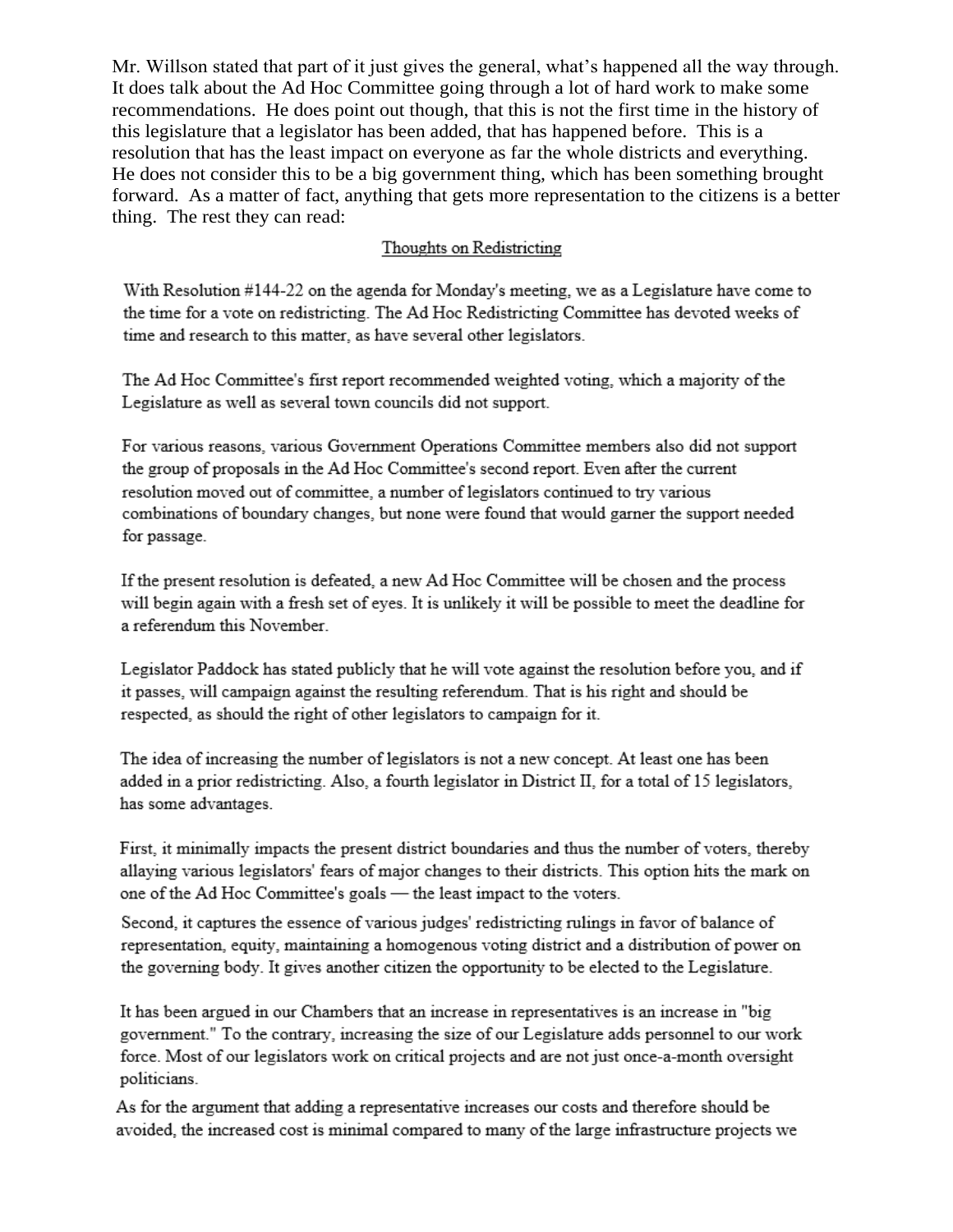are currently or have recently been undertaking, and compared to the 2022 General Fund budget of \$11,476,495.

It can and should be argued that the addition of a  $15<sup>th</sup>$  legislator provides the opportunity for the general public to have a more robust influence on the operation and direction of County government. Giving the public the opportunity to weigh in on this option through a referendum makes the public part of the decision-making process. If the public rejects the referendum, this outcome will give the Legislature direction it currently does not have on what other options to consider

The Ad Hoc Committee's second report included a bar chart indicating our Legislature is 56<sup>th</sup> in the state for legislative representation. Frankly, that means Yates County provides a better opportunity for its citizens to be heard. Also, what the bar chart doesn't reflect is the small size of our county, and the geography and characteristics of our population.

In conclusion, Resolution #144-22 will require a mandatory referendum, and nothing better represents democracy than a public vote.

## Rick Willson

Mrs. Percy stated that as one of them that was on the Ad Hoc Committee, she cannot support 15 legislators. She believes that the one they presented for 14 legislators can be tweaked a little, so that it is not 1.1% variation, so she will not vote for 15 legislators

Mr. Banach stated that also as a member of the Ad Hoc Committee, he cannot support this resolution.

Mr. Paddock stated that he has received some communication from Taylor Fitch, who was on the County Legislature for thirteen years, he served eight years as Finance Committee Chairman, and four years as Chairman. Taylor is agreeing that 14 legislators is the appropriate number and to change to 15 legislators is too many. Especially, if they benchmark other counties which they did to replace any vacant positions. Taylor favors weighted voting, but Doug informed him that that ship has already sailed. Mr. Paddock stated that he participated in the Ad Hoc Reapportionment/Redistricting Committee. He would like to thank the legislators that volunteered for that Committee, the County's Election Commissioners Robert Schwarting and Robert Brechko, and the technical support provided from Emilee Miller, Colby Petersen, and especially Jeff Ayers. All involved expended significant effort to produce the report and supplements provided to this legislature.

Mr. Paddock stated that there are 57 counties in New York State outside of New York City, of those 57 counties, two have 7 members in their governing bodies and one has 39 members. All of those counties have a larger population than Yates County. Only two counties have fewer residents than Yates County, Schuyler County with 17,898 and Hamilton County with 5,107. Each counties residents have ready access to their legislators, since each legislator represents 1,770 constituents. Only Hamilton's county supervisors individually represent fewer residents. Adding a legislator changes the representation to 1,652 residents per legislator. 14 legislators are more than enough for each county and an additional legislator is unnecessary. Public comment is part of every meeting, be it committee or legislature.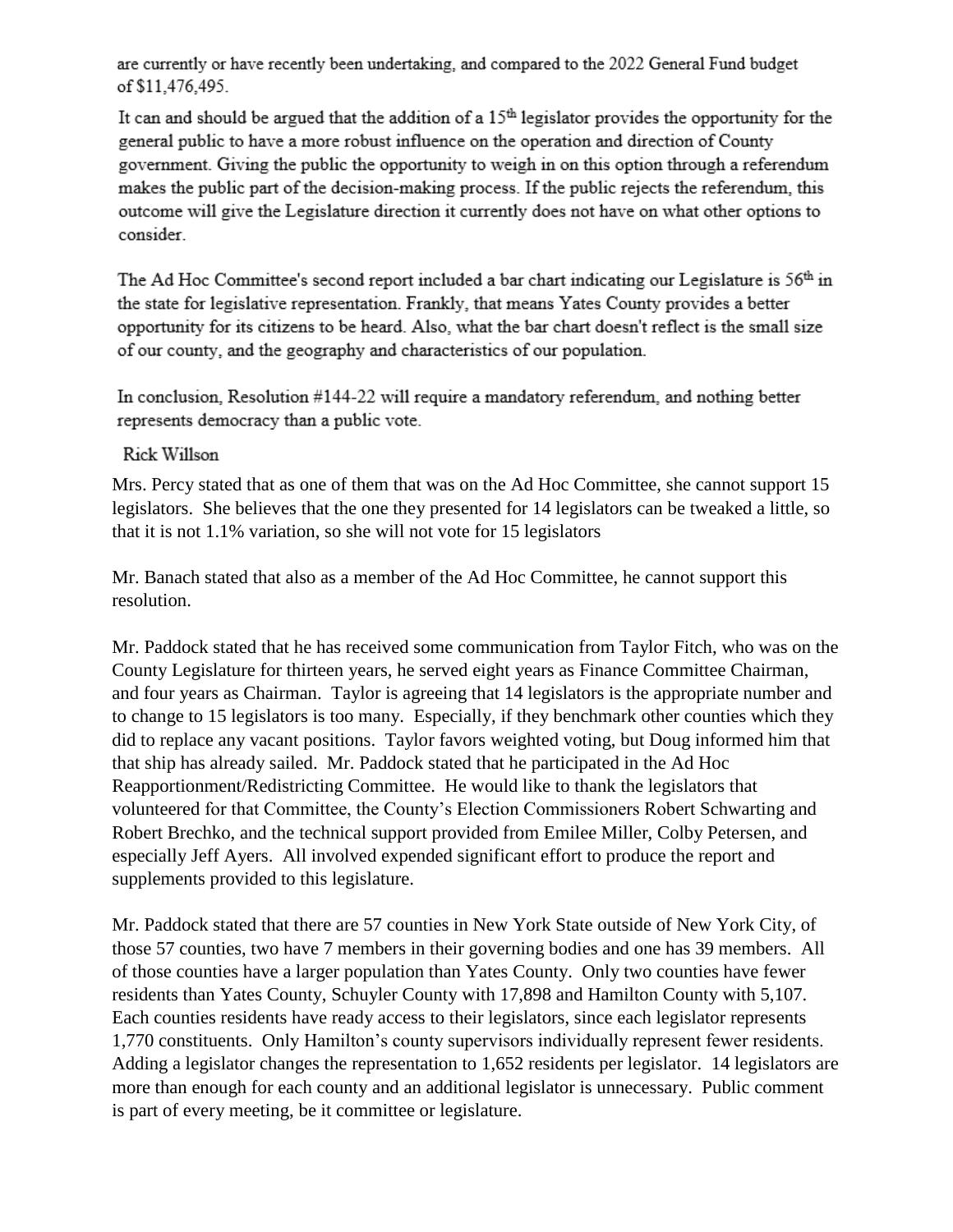Mr. Paddock stated that if the issue with the redistricting plan for 14 legislators presented in the second supplemental report from the Ad Hoc Committee relates to incorporating the Village of Penn Yan in one legislative district, then that can be modified so that town lines are maintained as district boundaries and the village retains representation in three legislative districts. Mr. Paddock stated that perhaps, further input should be sought from the Penn Yan Village Board. At least two plans showing such configurations were presented in the first report prepared by the Ad Hoc Committee. Any of those plans can be adjusted to achieve representation within the 7.3% guidelines previously established by juris in, for example, Franklin versus Krause. It is not necessary to know today what their district boundaries will be. If their County Attorney writes a new local law, like those done in the past, he really only needs to know where new voting districts will be created and what they will be called. The local law does not describe specific geographical features for a legislative district, only that the voting district exists. There is time to decide on a legislative district configuration over the next three to four weeks.

Mr. Paddock stated that it has been suggested that a new committee be appointed to create district maps. He supports that approach, as long as the committee adjusts boundaries based on 14 legislators. He will not support the resolution presented here that changes this body to 15 legislators.

Mr. Holgate stated that when they take a look at what they were given by the Ad Hoc Committee, and he does want to thank them for all their great work, but the fact is that they have the B1 Redistricting, where they actually drew the lines and that came out to 1.1% deviation. It seems to him, that they could bring it up to the 7.3% that they are trying to achieve. By taking those people in Potter and giving them back to that district, and just reducing the number. As far as the Himrod thing, they have done that in the past. He stated that it just seems so simple and he is also opposed to 15.

Mr. Button stated that he thinks about how this discussion started. In the State of New York it was a mandate, a problem, or whatever they want to call it, they are the ones that said too many people moved into Potter and Benton. He is looking at the facts, they can't change until those people move out of Potter and Benton, and then they wouldn't have had a problem. New York State wouldn't have told them, but they aren't the only county that is having these discussions. The State of New York gave them a problem and there are a lot of other counties having this problem going forward. Mr. Button listened to the minutes from when the Ad Hoc Committee was formed and how the volunteers were asked, he still has not forgotten that. When they look at what Mr. Paddock just said about case law, there is no set percentage, that is the bottom line. They are using 1% or 7% and he has heard many different numbers. They have also talked about whether it is 14 or 15, how they draw the lines. If they went to 15, you ask the public to pass this, you make them involved. When they looked at the first handout from Mr. Paddock's committee, they looked at the way the lines were drawn, they have looked at it again. They haven't set those boundaries yet, and they can be set in the future. Those are the things that Mr. Button said they need to focus on when they take this vote, there is no set number.

Chairwoman Church questioned if Mr. Button is referring to the allowable deviation percentage. Mr. Button stated yes, they have to make an attempt. They have to let the state know that they have made an attempt. Wherever this goes, if they go to 15 it goes to the public. The public gets to decide yes or no. They could throw it back and say no, they don't want that and the Legislature will have to start over, draw different lines, or whatever, but if they really do care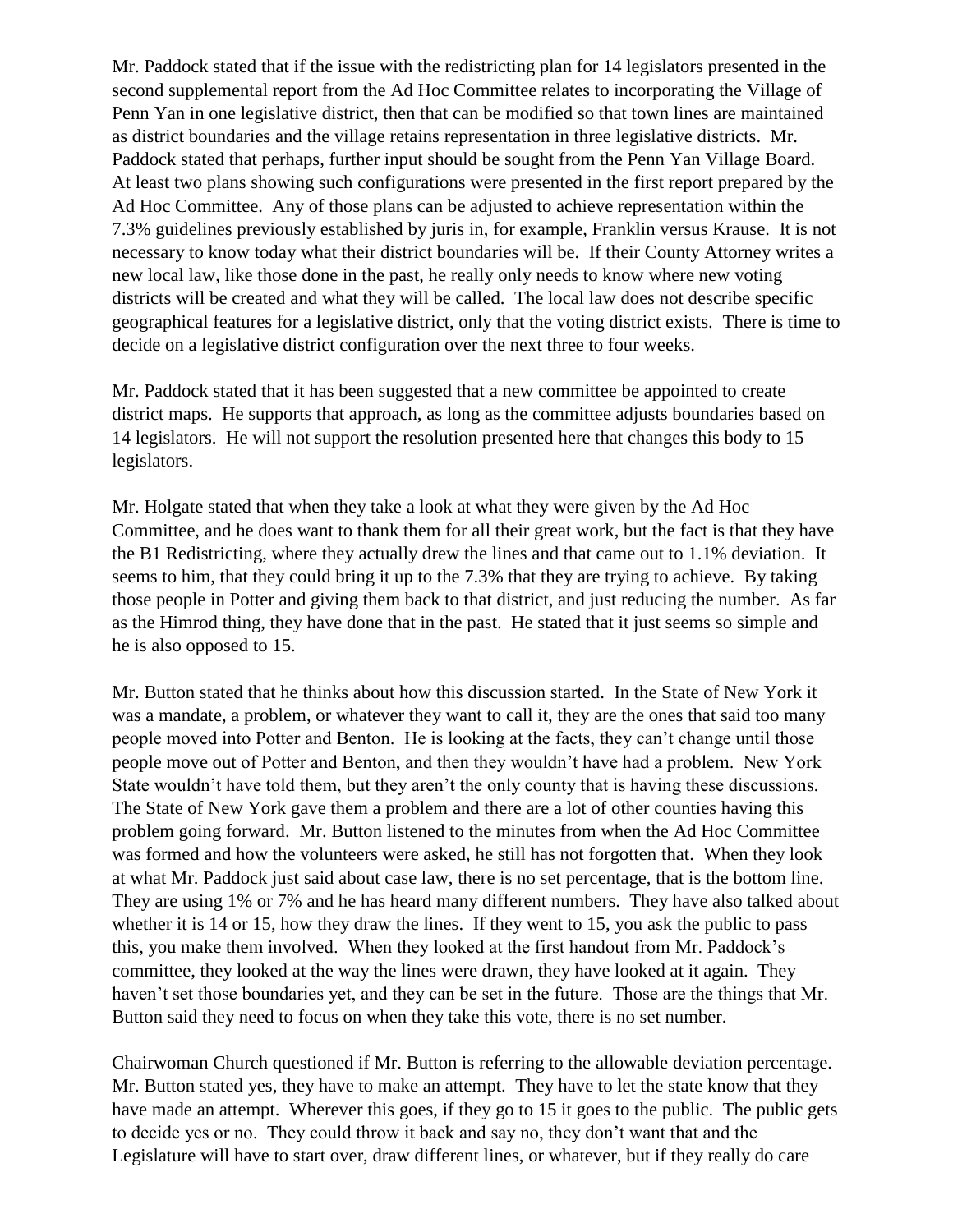about having the public involved, let them vote on it. They voted on changing their terms from two to four years, they voted on taking a full time Treasurer and making a part time Treasurer, they do pay attention. Whether the Legislature likes the outcome or not, they have to live with it.

Chairwoman Church stated that is a good point, if this resolution were to pass, then it would go to the voters in November.

Mr. Paddock stated that even if the number is 14, the voters, the constituents, have the opportunity to bring it to a referendum. It still has the opportunity to go before the voters at large, no matter what number they settle on.

Mr. Morris stated that he seconded the motion from Rick for this for the 15 and at that time he was in favor because he feels strongly that it had the least negative impact on all the towns in the County. From that perspective and it didn't have a wide variation on it, but he also said that he wasn't against one of the 14 options. He isn't going to feel like they have lost some big argument. He does want to make sure there is plenty of open discussion and he agrees that this is going to go to the public. If they were questioning how comfortable they feel about submitting this to the public, the public is going to give them their two cents and maybe they will agree and think it's a good idea for the county. In either case, he doesn't think that they would be on a wrong track if they said 15 or if they want 14. Mr. Morris thinks that the 14 needs some more analysis. He doesn't feel like they are in a bad place either way.

Mr. Bronson stated that he is going to support going to 15 because it affects the least number of residents in their county. Up to 250 residents would be impacted if they go with 15 and if they go with 14 they are impacting roughly 1,000 people. Going to 15 does have a budget implication, he definitely does not want to add money or costs to the tax payers, but it will be \$8,800 or \$8,900 plus FICA on a \$44-\$45 million budget. It's not a lot, but every bit they add to the budget does have an impact, he will support it.

Dr. Cutler stated that they can keep the budget flat and the legislators could take a 7% decrease in pay.

Mr. Killen stated that as mentioned, this was necessitated by State mandate to try to even out the representation, after a census, looking at the population change. District 2, which currently has three representatives is growing in size. If they look at the demographics and the population in District 2, he is willing to bet that in 10 years, they will probably find more people in that district than currently and some of the other districts are losing population. That brings the number of representatives between District 1 and District 2 an uneven number of people so that there's less chance of a tie vote. Presently, with 14 they could have a seven to seven vote on things. It impacts the least number of people, as far as having to vote in different districts or have major district line changes. Mr. Killen stated that this seems the most logical and least impactful way to adjust for the changing population and one that's likely to change more in that direction in the future. He will support the 15.

Mr. Harper stated that when they went out to look at a third party analysis of 14 and 15 from the Bonsai Index and Franklin indices, both were acceptable. He looks at this from if they can make a system that works with 14 legislators there is no additional expense and if they are going to redistrict, they are impacting people no matter what. They know that with Milo, there are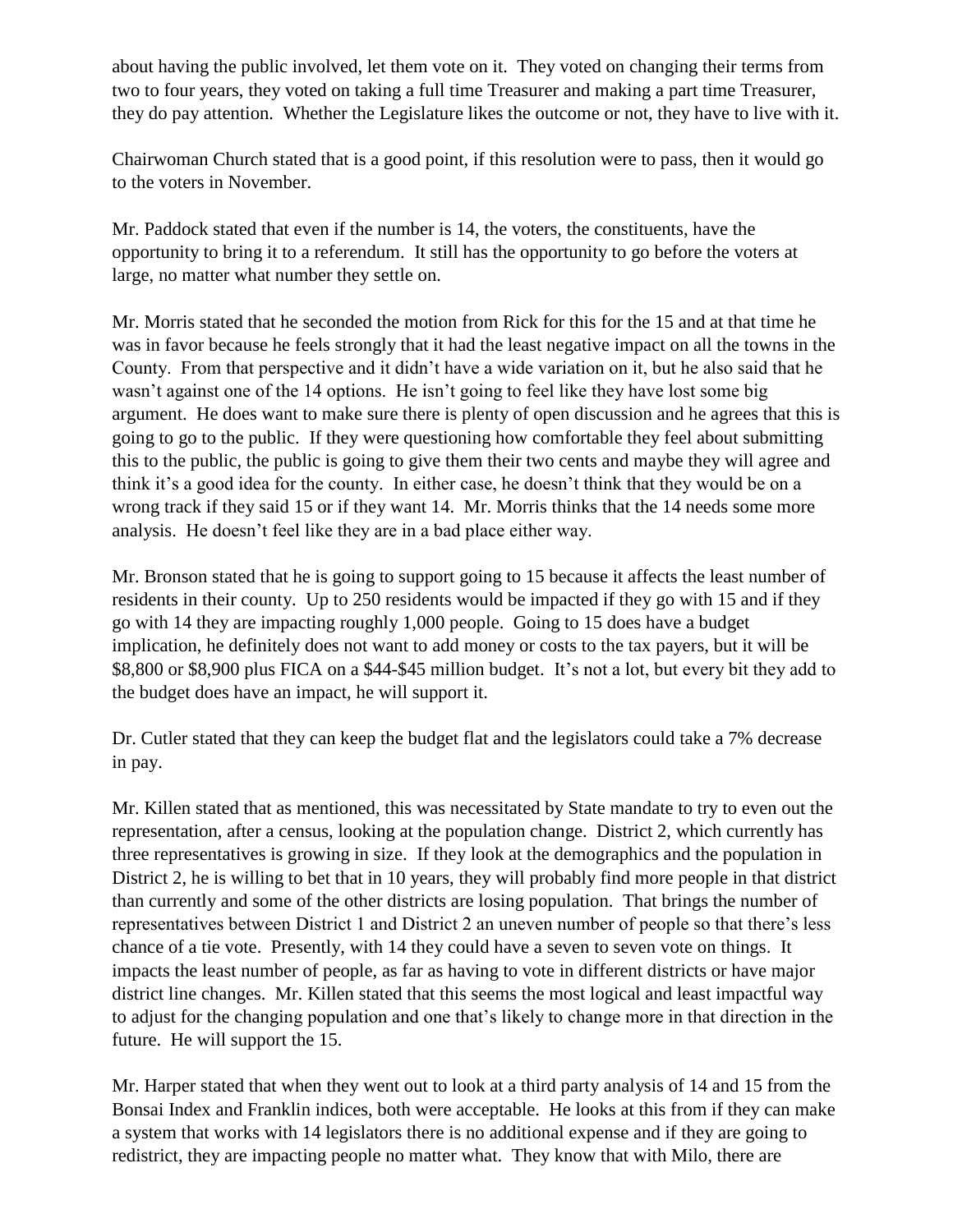multiple housing projects that were not in the census, that in another 10 years they are going to be back here again. Maybe at that point, they would be talking about reversing the whole thing if you went to 15. Mr. Harper really feels that 14 and change the districting as needed is the way to go, saves the cost.

Mrs. Percy wanted to mention that it does not change the peoples polling place, they will be still going to the same polling place they are now.

Mr. Button stated that this only affects the legislative vote, it is not affecting their town board votes, state votes, or federal votes. They are talking about 14 or 15 people that might possibly get reelected and then not all at once.

Mr. Jayne stated that he appreciates what everyone has done. He felt like with 15, they were kicking it down the road because before he was elected he would have voted against it. If they could do it with 14, he would love to get on the Ad Hoc Committee and do the map. If they give him a month, he will put in as much time and effort as he possibly can. Where he could get 14 to work and draw the lines, and if it doesn't look good then they can go to 15, maybe a new set of eyes and going for the minimum amount of deviation. Not 1%, 7.3%, but they still don't know the number. They are saying 7.3% and after talking with the Attorney, he thought more than 7.3% was fine. Mr. Jayne thinks that one more look at the map and trying to keep it at 14 so they can get this done in house. He'd like a chance to get together with Jeff, Colby, some of the guys, and really crack down on it to see what they can do minimally.

Ms. Chilson stated on a comment that was made from Dr. Cutler about the Ad Hoc Committee, that he took personal offense by somebody that mentioned things about calling it a bias, the Committee was never mentioned that it was a bias, that they had bias. Only one person on the Committee was mentioned that way and that is because of the comments that person made. When someone says that they are going to actively work against having the  $15<sup>th</sup>$  legislator if it's passed, Ms. Chilson calls that bias. When someone makes a comment that them and their committee can do whatever you want, she calls that a bias. The Ad Hoc Committee did put a lot of work into that and it is appreciated, but those comments are not. Ms. Chilson stated that as far as redistricting, Potter has more to lose than any other district and she thinks they as legislators need to fight for their districts. Milo is going to lose several representatives if they go with one. They are going to lose input and they are only going to have four legislators having active input in the Village of Penn Yan. That is a huge loss to them and they will also lose a huge percentage of Himrod. Ms. Chilson has spoken with some of the people from Himrod, and they prefer that they do not lose Himrod in their district. She has to advocate for the people that put her there and she advocates that they add a legislator and do the least damage or upstir of the people. They are talking about a minimal cost, they have just put tons of money into other things. Whether its engineers that were added to broadband or surveys that were added to broadband. She can go on and on, but thousands and thousands of dollars have been added to the budget, without very much interface at all. She thinks that by adding one legislator, it will be giving more representation to the people, where it belongs. That will also give the people an opportunity to tell the legislature what they want, instead of them mandating to them what they are going to get. Ms. Chilson thinks that it belongs in the hands of the people, not in the legislators hand once again.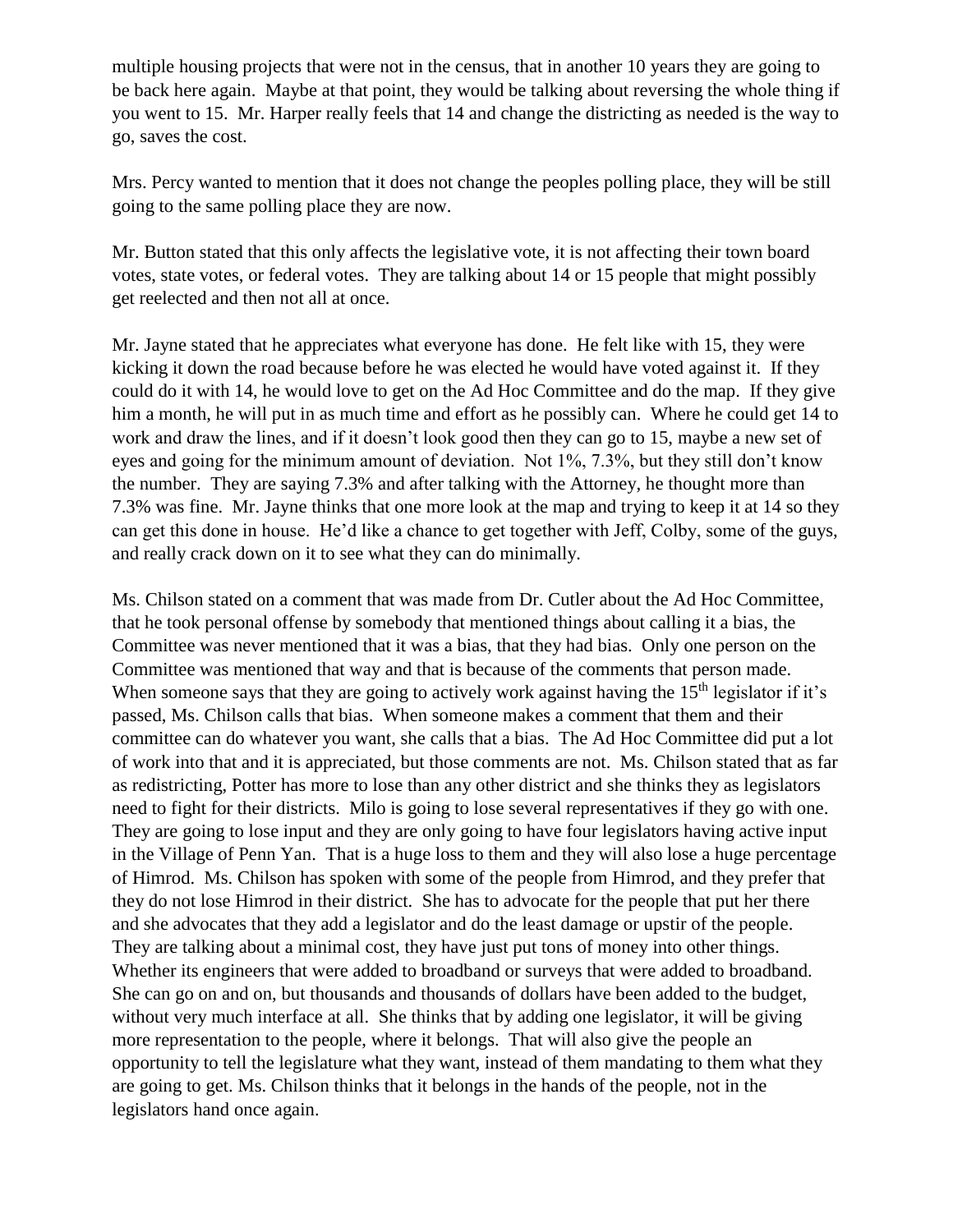Chairwoman Church clarified that the broadband expenditures are part of the grant, so that did not come out of the budget.

Ms. Chilson stated that they are part of the grant, but they changed the amount is what she is saying. It does come out if they are adding more money, taking more money from the grant, that they may have to fund things is her point. To her point with that, they have changed other things and added positions that have been needed in their county. It is what is needed in their county that they look at.

Mrs. Percy stated that one of the other things that they may have a misconception of is that the census includes children. They are redistricting with adults and children because of the census.

Mr. Button stated that throughout the whole county, there may be some different people who don't want to participate in the census, who have large households. The number that they have for population that they try to use as a benchmark, may not actually be an accurate number. In the end, next year, the other half of the legislature comes up to vote, the people participate, he will come up again in three years, nine months and if they don't like what the legislature is doing, they are all replaceable.

Mr. Willson stated that 15 is a mandatory referendum, so if they don't move relatively fast on that, the time will pass. Again, he added that when they bring something to the people and let them vote on it, that is democracy.

Mr. Paddock stated that the accusation of the Committee's bias was made before he had made any statements relative to 14 or 15. The comment that the report was unprofessional was also made prior to any comments relative to 15.

Mr. Button stated that he will go on record that the report that Mr. Paddock prepared was very good and it was pretty professional whether he liked it or didn't like it. Mr. Paddock put effort into it and Mr. Button appreciates it.

Mr. Paddock stated that the report was from the Committee, he just shared the meetings.

## **REQUEST COUNTY ATTORNEY TO CREATE LOCAL LAW ADJUSTING BOUNDARIES OF YATES COUNTY LEGISLATIVE DISTRICTS**

WHEREAS, U.S. Supreme Court rulings relative to the 14th Amendment and New York County Law require that county legislative representation be reviewed every ten years and adjustments be made, if, necessary, based on information obtained in the decennial U.S. Census; and

WHEREAS, an Ad Hoc Reapportionment/Redistricting Committee was formed, examined alternatives, delivered an initial report and two supplements based on input from the Government Operations Committee, other legislators, and citizens; and

WHEREAS, the Government Operations Committee has reviewed and discussed the report and supplements in detail and finds that the Legislative boundaries reviewed on April 4, 2022, having 15 legislators represents an acceptable approach to achieving parity in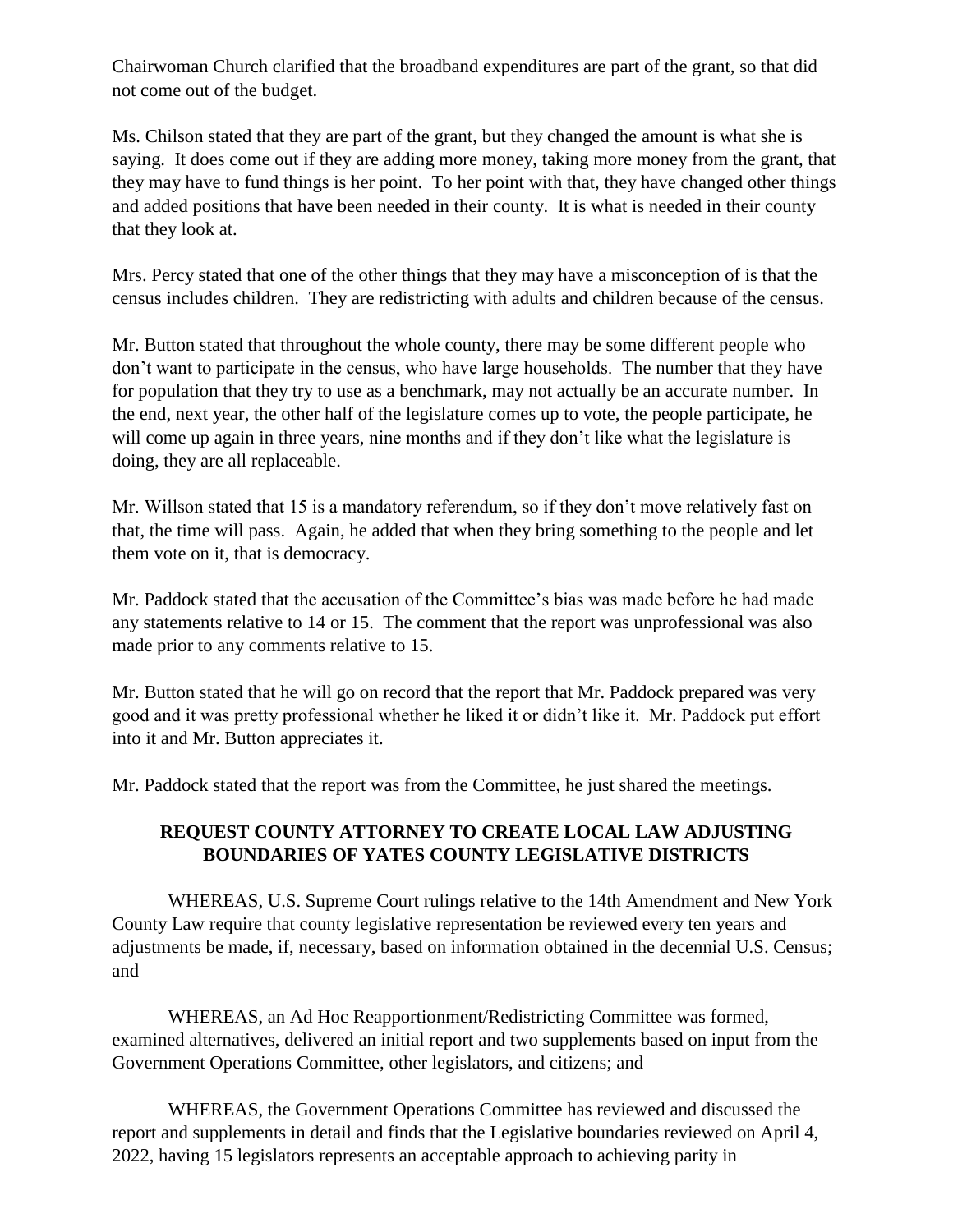representation on Yates County Legislature with up to 111 residents from the Town of Milo to be represented by District 2 Legislators as well as up to 139 residents from the east side of Town of Jerusalem to be represented by District 2 Legislators;

NOW, THEREFORE, BE IT RESOLVED, that this legislature requests the County Attorney to draft a local law that represents the legislative district boundaries reviewed on April 4, 2022, having 15 legislators; and be it further

RESOLVED, that such draft local law be prepared and included in the agenda for the May 2, 2022 Government Operations Committee meeting. VOTE: Roll Call – Killen, Bronson, Chilson, Morris, Button, Willson, Church voting "Yes"; Cutler, Paddock, Banach, Holgate, Jayne, Percy, Harper voting "No". Motion lost.

Mr. Paddock asked what if they were to offer the same resolution with the number at 14, with an assignment to a new Ad Hoc Committee that brings back numbers, by next month's Government Ops. meeting.

## **RESOLUTION NO. 173-22**

Mr. Paddock offered the following resolution and moved its adoption, seconded by Mr. Holgate.

DISCUSSION

Mr. Morris stated that he remembers saying things in his earlier terms on the legislature, similar to Mr. Jayne. If they fully go along with something thinking that they are going to convince people to change their opinion, most of the time that does not happen. Whether they like the outcome or not, they are stuck, they don't get to redo it.

Mr. Willson stated that in regard to this, the last Ad Hoc Committee was made up of one member from each district and he would like to see that continue with a new set of members.

Mr. Button made a suggestion that it should also include Mr. Bronson.

Mr. Bronson reminded everyone, at the March  $17<sup>th</sup>$  meeting he stated and he restated, that if they are saying no, then they need to bring another idea forward. It is not enough to just say no, what is another possible solution.

Mr. Button stated that he can come to a decision on the borders and he will have to explain it to the people in Potter and Torrey. That they have done the best they can do in his district. He stated that in Milo and Jerusalem, they are going to have to take it to their people and say that this is the best they can do.

Mrs. Percy stated that Milo has been in the Barrington and Starkey district before. She doesn't see that as a main problem with those people in Milo that have to go to Starkey.

Ms. Chilson stated that they have a problem with it, the people in Himrod have a problem with it.

Mr. Paddock clarified that this is in essence a resolution for 14 legislators, that clearly states that it is within the guidelines of 7.3% as established by Franklin versus Krause and advised by Mr. Simon.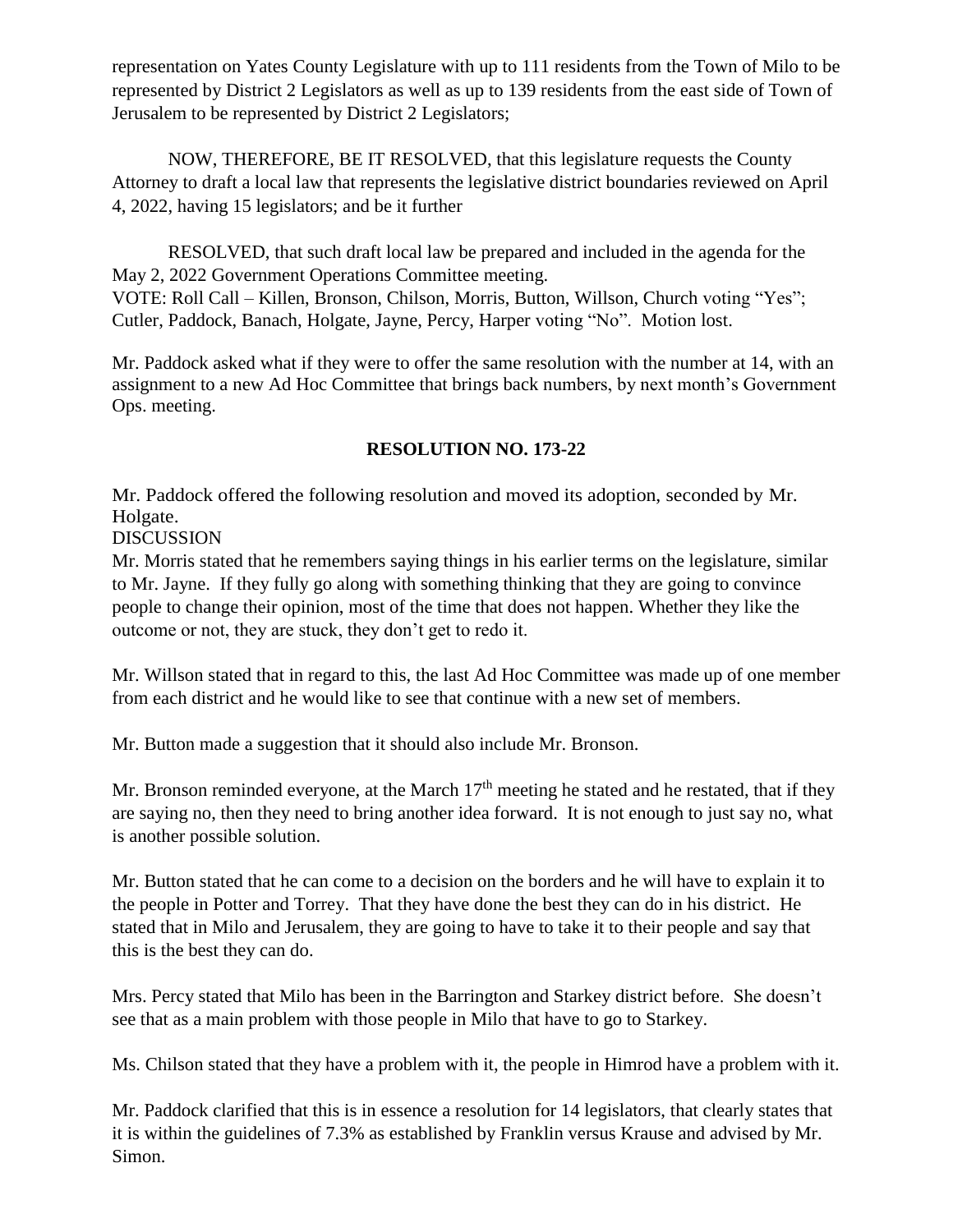Mr. Button stated that Mr. Paddock said 7.3%, but there is no stated outcome from a judge or jury of what the number is. The County Attorney has stated that there is no set number. He agrees with what Mr. Paddock presented, but he will not vote to put a specific number in. They started out at 1% and now all of a sudden they are allowed to go with 7%, they haven't set a number. The state has given them a problem, but they haven't told them the number that they need for it to be okay.

Mr. Paddock clarified that it has to be less than 7.3% and it was a judicial decision. If they would like input from the County Attorney, he can research Franklin versus Krause where that was established, overturned, and then reestablished back in the 70s. If it comes in at 7.3% no judiciary group would have an issue with it.

Dr. Cutler stated that having been part of the conversations with Mr. Simon, this 7.3% was the lowest threshold that had been accepted by the courts and that is where the standard came from. Whether 7.4% could fly, they don't know, all they know is what the legal precedent is. If they come in below 7.3%, then they have a legal position to stand on. They need to get within the legal precedents and that becomes kind of their protective barrier.

Mr. Button stated that they are talking about information from 1970, which was 50 years ago, things have changed, as they have talked about with the borders in Potter and Benton. For every lawyer and every committee that wants it one way, there are plenty of lawyers and plenty of committees that will stand on the other side. When it comes down to the end, Mr. Button will listen to what the State of New York Supreme Court tells him to do, but he knows there is enough to pick both sides.

Chairwoman Church stated that the existing Ad Hoc Committee with the addition of Mr. Jayne and Mr. Bronson, will meet and come up with an option.

Mr. Harper stated that he would rather see Mr. Willson or Mr. Button take his place. He thinks a new set of eyes would be good and they've got their opinions on this.

Dr. Cutler stated that he was thinking of recommending an all new group for the Ad Hoc Committee. He had Mr. Killen for District 1 and Mr. Jayne and Ms. Chilson, and then they have an entirely different perspective. Then they need to designate a Chair for that new Ad Hoc Committee.

Chairwoman Church appointed Mr. Jayne the Chair of the new Ad Hoc Reapportionment/Redistricting Committee. The new Ad Hoc Reapportionment/Redistricting Committee consists of Mr. Jayne, Mr. Willson, Mr. Killen, Ms. Chilson, and Mr. Bronson.

Ms. Chilson requested that Mr. Morris take her place as she may be unable to attend the meetings.

Chairwoman Church asked Mr. Morris to take Ms. Chilson's place, he agreed. The new Ad Hoc Committee, Mr. Jayne, Mr. Willson, Mr. Killen, Mr. Bronson, and Mr. Morris, will come back to the group or the Government Ops. Committee with a plan to move forward with 14 legislators.